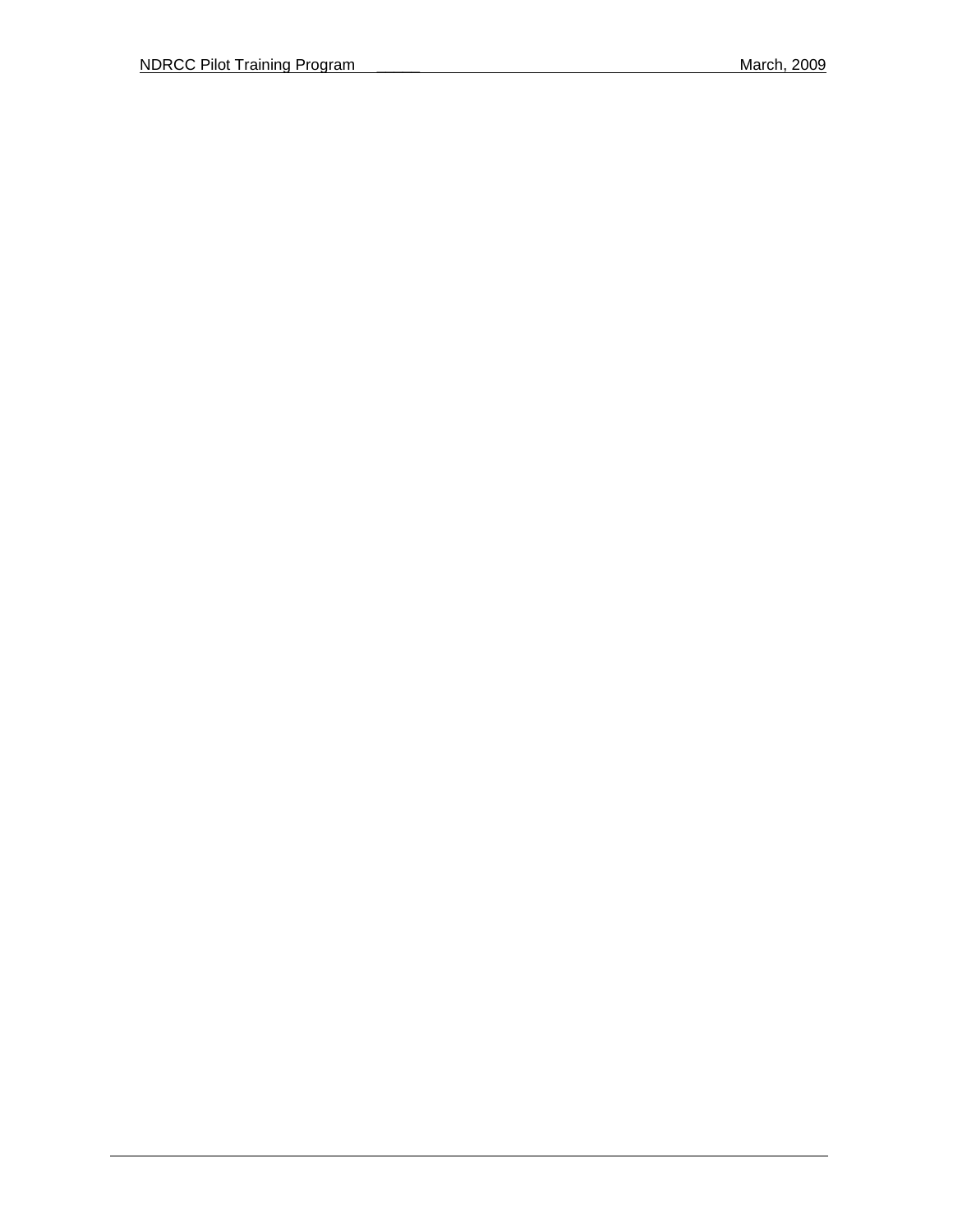## **Table of Contents**

| $\mathbf{I}$ .                              | <b>Introduction</b><br>Program objectives and special notes for beginning instructors<br>The basic approach, assumptions and flying preferences<br>Wind limitations                                                                                                  | 1<br>$\mathbf{1}$<br>$\mathfrak{S}$<br>4                          |  |  |
|---------------------------------------------|----------------------------------------------------------------------------------------------------------------------------------------------------------------------------------------------------------------------------------------------------------------------|-------------------------------------------------------------------|--|--|
| Ш.                                          | <b>Pre-Flight Instruction</b><br>Common RC questions, radio system overview<br>How many planes can fly at the same time?<br>Is it hard to learn? How long will it take?<br>What makes a good trainer plane?<br>What is the trainer system?<br>Pre-flight inspections | 5<br>5<br>$\,6\,$<br>$\overline{7}$<br>8<br>10 <sup>1</sup><br>10 |  |  |
| Ш.                                          | <b>Step One - Teaching Turns &amp; Level Flight</b><br>Pre-flight notes and assumptions<br>The beginner's first few attempts, tips on maintaining control<br>Throttle settings, impact of wind on turning                                                            | 13<br>13<br>14<br>16                                              |  |  |
| IV.                                         | Step Two - Teaching How To Set And Hold Headings<br>Setting headings and practicing with figure eights<br>Free form turns, trim settings, holding headings and flying with precision                                                                                 | 19<br>19<br>20                                                    |  |  |
| V.                                          | Step Three - Teaching how to land<br>Teaching slow flight characteristics, lining up approaches<br>Maintaining proper nose attitude and throttle settings<br>Practicing dead sticks                                                                                  | 21<br>21<br>22<br>22                                              |  |  |
| VI.                                         | <b>Step Four - Teaching How To Take Off</b><br>Setting the plane's ground tracking, taxiing and take off practice<br>Typical problem areas for beginners                                                                                                             | 23<br>23<br>24                                                    |  |  |
| VII.                                        | <b>Important Things A Beginner Must Know</b><br>A few words on discipline and safety<br>Priorities at the flight line<br>The basics of engine tuning<br>Charging your batteries                                                                                      | 25<br>25<br>27<br>28<br>30                                        |  |  |
| Appendix A - Student Solo Flight Check List |                                                                                                                                                                                                                                                                      |                                                                   |  |  |
|                                             | <b>Appendix B - Field Equipment</b>                                                                                                                                                                                                                                  |                                                                   |  |  |

## **Appendix C – Mechanics Pre-flight Check List**

## **Appendix D – Glossary of R/C Terms**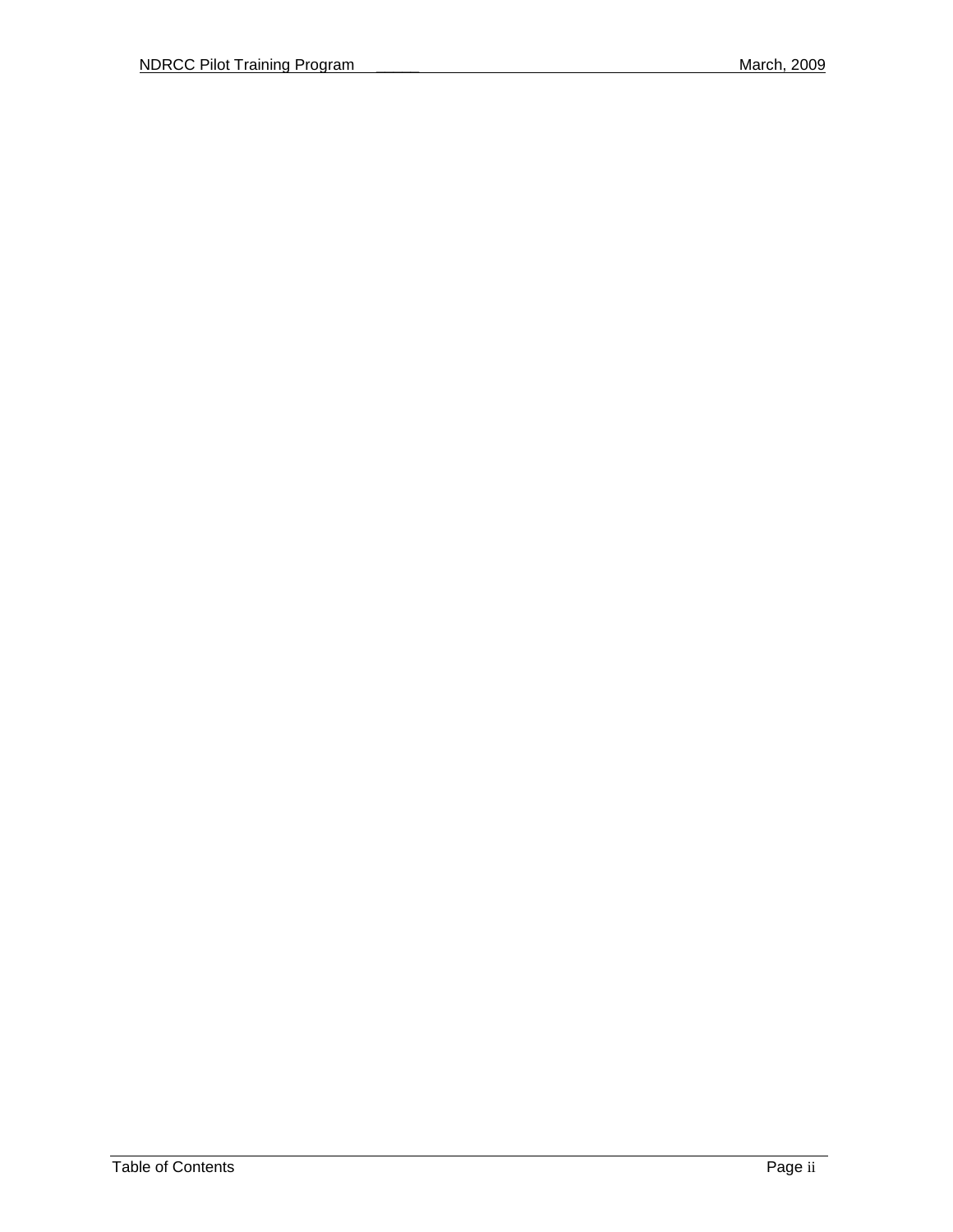## **SECTION I**

## **INTRODUCTION**

#### **Program Objectives**

Surely as you were learning to fly, you noticed that the instructors at your flying field were very busy, especially during evening and weekend flying. There probably never seemed to be an abundance of instructors, even during designated instruction times. For this reason, many newly proficient fliers should consider becoming instructors.

In this text, we will show you how you can become an RC flight instructor. While there are many ways you can give back to your club, instructing for a flying season is one of the most rewarding ways.

The objectives of the NDRCC Pilot Training Program are as follows:

- Promote model aviation
- Retain newcomers to the club
- Maintain a high level of club membership
- **Improve Safety**
- Achieve a uniform and high quality standard of instruction
- Ensure a sufficient quantity of qualified instructors and assistants

There are many ways to teach RC flying, and no two instructors will totally agree on how every concept along the way should be related. The methods shown are rather simplistic, yet they have been proven over years of instruction and have always worked well. Both students and instructors are encouraged to submit improvements to the club. This helps to ensure that the program evolves to meet the changing needs of our organization.

The goal of the instruction program is to get each student to the point where they can fly safely by themselves. While you may also wish to assist your students with learning aerobatics as well, this text only addresses basic flight. This teaching method consists of **four steps** (or progression levels) a student must achieve to get to the point where they can begin flying on their own. This makes it very easy to teach, since you can organize every technique needed for flying into four basic steps. It also helps you limit the number of things beginners must master as they learn how to fly. While you can eventually mix and match certain techniques described during each step to match your own teaching preferences, we recommend that you thoroughly understand the entire process before you begin changing anything.

#### **Special notes for beginning instructors**

**Insist on using a buddy box.** While experienced instructors may be able to teach without a buddy box, as you begin instructing you will be amazed at how many precarious attitudes beginners will get their airplanes into. Depending on your flying skills, some of these attitudes will not be comfortable to you. It is difficult enough to right a wandering airplane with the buddy box. Doing so after a transmitter is passed can be much more difficult, especially when the plane is close to the ground, as it is when taking off and landing.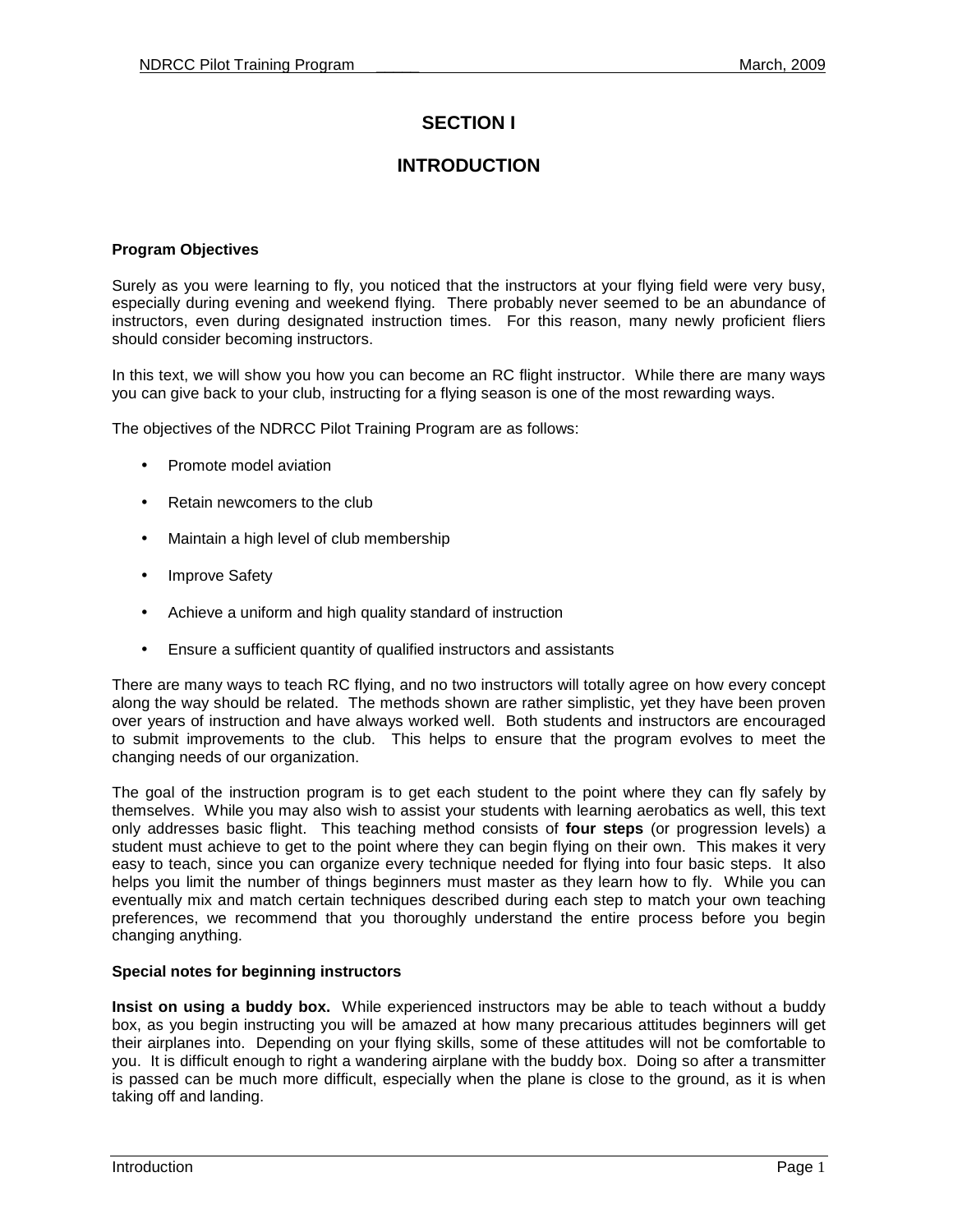Experienced instructors can easily help students with the early stages of learning how to fly (steps one and two) without using the buddy box. As long as we keep the airplane high enough, the plane should never be in danger. However, as the student begins taking off and landing, you must make it very clear that there will be little the instructor can do to save the plane when it gets close to the ground. More than likely the plane will be dumped (and damaged) several times before take offs and landings are mastered. As long as the student understands this, you can work with them. However, if they show any signals (during steps one and two) that they may blame you for the plane's damage, you should delay teaching them to take off and land until the student accepts this risk.

With the buddy box, you have total control of when you retake control. Conversely, when sharing a transmitter, the student must give you the transmitter before you can retake control. As the student progresses, they may protest when you ask to retake control. They may (incorrectly) feel they are still in total control even though you know better. By the time they finally acknowledge that they are in trouble, it may be too late for you to save the airplane. Make it very clear at the start that if the student protests when you ask to retake control, that you will stop helping them.

**You control the pace.** Students tend to get a little anxious. You will eventually develop a feel for when a student has progressed enough to move on to each new step. Until then, take it slow. If in doubt about whether a student is ready to move on, keep on the current step until you are absolutely sure.

**Be assertive with your control of the master transmitter**. Especially when first starting, be ready to take control of the plane at the first sign of mistakes. While this may frustrate students to some extent, you must be totally comfortable with the control of the airplane. There may be times, for example, when a student is coming close to the flight line. They may be flying just fine, but you will have to take control of the plane to avoid the flight line boundary.

**Patience is the key**. Students will have difficulty with things you (now) find easy. This can be frustrating. If you show your frustration, the student will soon lose confidence. You must constantly encourage beginners, stressing positive accomplishments to build on.

**Be on the lookout for new ways to do things.** Believe it or not, the best way to thoroughly learn something is to teach it! You will be amazed at how many things you learn from a student's questions. They really force you to think through many things that you may now take for granted. In order to explain anything, you really have to thoroughly understand it. For questions you can't answer, look for another experienced instructor to help.

**Be sure you can fly out of trim airplanes**. If you have never taken a new plane off by yourself, you shouldn't take a student's plane up for the first time. To get ready to fly a plane for the first time, practice this. Get your plane in the air and have an instructor intentionally throw off one or more of your planes trims. Practice getting the trims back to normal while controlling the plane in the air.

**Keep their left hand on the stick.** Through the first two steps of learning to fly, students will be predominantly using only their right hand. You will eventually notice that they tend to let their left hand stray away from the left stick. Urge them to keep both hands on the sticks. As they begin landing and taking off (in steps three and four), their left hand will be needed, and it will be easier if they are comfortable with their left hand on the stick.

**Watch for the student's saturation point.** We all have a limit to how much new information we can absorb in a given period of time. Keep in mind that your student will be concentrating very hard during practice sessions (especially on their first few flights). There will come a point when they simply cannot take any more without a break. One common symptom of this will be that the student has been doing just fine for about eight to ten minutes of flying. Suddenly, the student starts making mistakes (usually silly mistakes) not normally made. The student may not even understand why they are doing so poorly and begin to get frustrated. As the instructor, you must be able to recognize when the student has had enough. Tell the student they need a break and land the plane.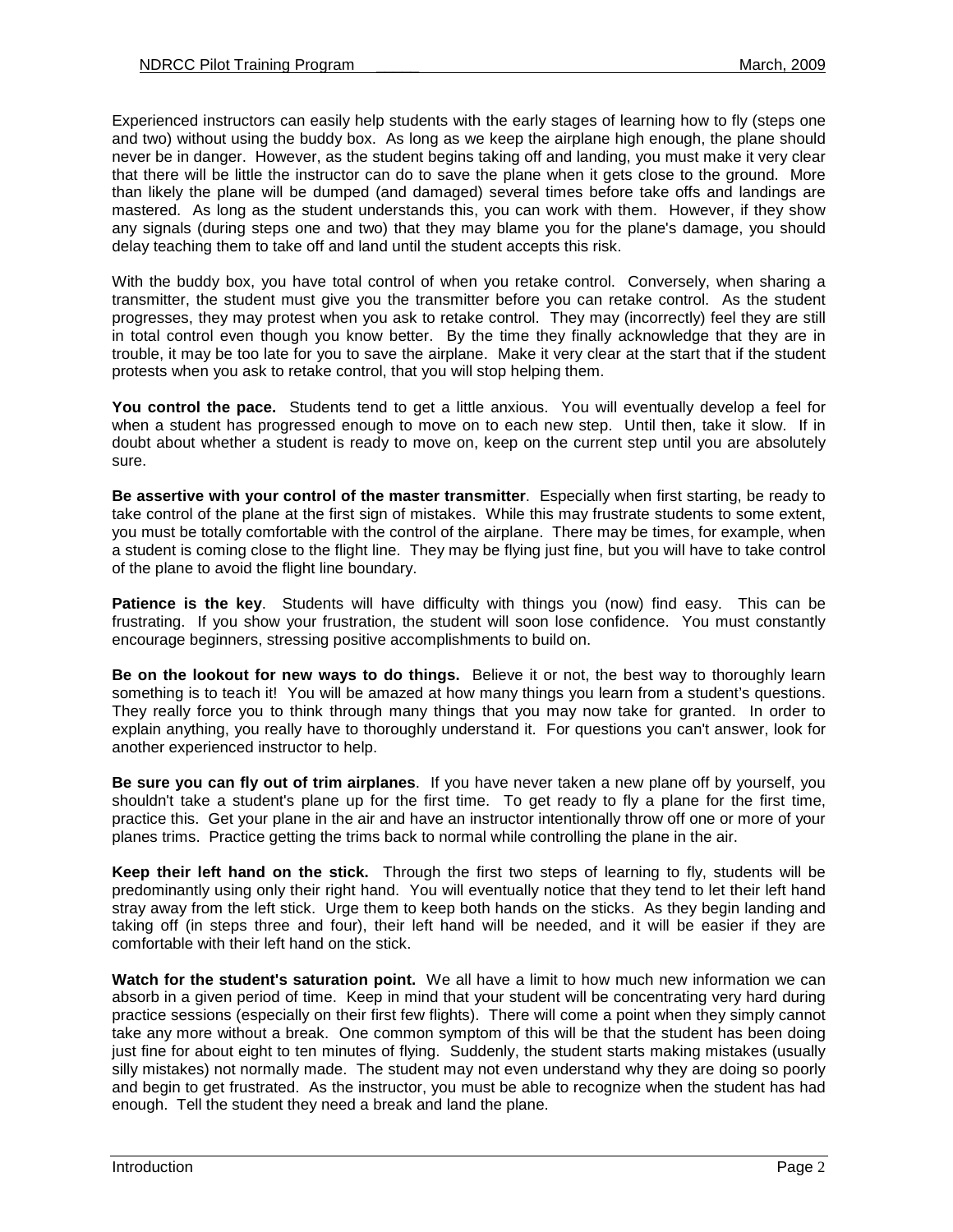**Two steps forward, one step back.** You must remember that your students will have problems along the way to learning how to fly. At times, things you thought your students understood will seem to be difficult again (especially after long non-flying periods). This can be frustrating for instructors so you'll have to show your patience when faced with this problem. One way to minimize the problem is to do a review of what the student currently knows at the beginning of each flying session. You can review on the ground, reinforcing the student's knowledge as well as begin the practice flying by having the student do seemingly simple maneuvers they already know. This also helps you begin a more complicated (and new) topic on a positive note. However, even with reviews, you must be on the lookout for times when the student needs to take the one step back before they can move forward.

#### **The approach**

Section two is devoted to requirements for new students. This chapter includes the most commonly asked RC questions, AMA and club membership rules, a presentation on what makes the best trainer airplane, a discussion of safety, aircraft assembly and control setup and the basics of engine tuning. While these presentations are, for the most part, directed to the beginner, we urge you to read them to help with your ability to relate these important topics to beginners at the field. You can also copy this information and give it directly to students.

When it comes to actually teaching, we break teaching RC flying into four basic steps. In any form of teaching it is good to limit the number of things a student must learn - and RC flying is no exception.

- **1. Teaching how to master turns and level flight**
- **2. Teaching how to set and hold headings**
- **3. Teaching how to land**
- **4. Teaching how to take off**

While this may sound overly simplistic, think about it. To get to the point where you are flying by yourself, every technique you master fits into one of these four steps!

#### **Assumptions**

Before taking a student up for the first time, there are several things that must be explained. For example, the student should know the basics of aerodynamics and flight, the stick controls on the transmitter (ailerons, elevator, throttle, and rudder) and the function of each control. The student's airplane must be checked out by a pre-flight instructor, have had at least one trim flight and be properly configured to operate with the buddy box. These pre-requisites are covered in detail in section two and appendix C of this manual.

#### **Flying preferences**

Instructors tend to teach what they know in the same fashion that they know it. There are several alternatives to almost every important function of flying. Good instructors recognize that their own ways are not the only (and in some cases not the best) ways of doing everything.

**How do you handle the left/right problem?** Beginners have a common problem when it comes to mastering turning. After entering a turn, they tend to forget which way they are turning and give the wrong aileron to exit the turn (sending the plane deeper into the turn). There are several ways you can help the beginner with this problem. But first, **establish with the student that right and left commands always refer to the position of the joystick, not the plane.** This greatly simplifies the learning process for the student.

One teaching aid is to ask the student to turn his body to face the plane's heading. If the student is looking in the same direction as the plane is flying, it will help him remember which way the plane is turning. Another method is to have the student keep repeating (out loud) from the beginning of the turn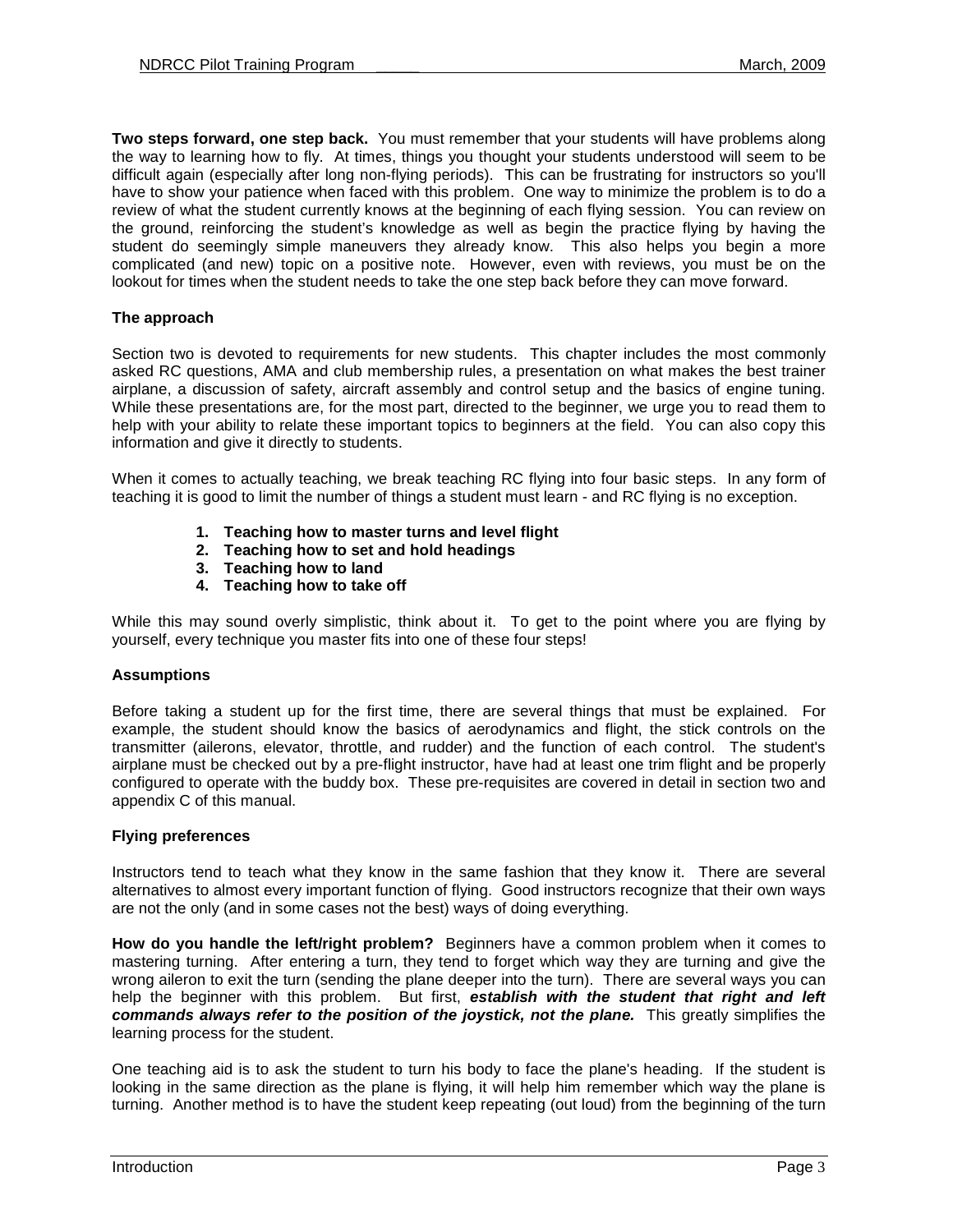which way he is moving the stick. A useful rule of thumb for beginners is to instruct them to push the aileron stick in the direction of the low wing when the plane is flying toward them. Using any of these methods, the beginner will eventually become comfortable turning and not need the crutch. The preference is to get them to stand in a stationary position when flying and get them to keep saying out loud the direction they are turning.

**What throttle setting do you use?** Try to keep the throttle setting just high enough for the plane to maintain "hands off" level flight in the air. This ensures smooth docile performance and minimizes the student's natural tendency to over control. It also helps them make level turns. You will eventually need to have the student practice at all throttle settings from idle through full throttle.

**How much control surface motion do you want?** Since students have a natural tendency to over control, many instructors like to set up trainers to be very docile, minimizing control surface motion (possibly with dual rates). This means the beginner must move the sticks quite a bit to cause a reaction from the plane. However, the preferred setup is to keep the plane rather responsive for three reasons. First, the student must eventually learn the precise control motions needed with sensitive control surfaces (on this airplane or their next one). Second, on windy days minimal control may not be enough to cause sufficient response from the airplane in certain attitudes. Third, as the instructor, you need the plane to be responsive enough to get out of precarious attitudes.

**When do you teach rudder-coordinated turns?** It is generally best to teach people to fly without ever manipulating the rudder stick (except for steering on the ground). Most RC airplanes, and especially trainer planes, turn quite nicely with only a combination of aileron and elevator. While rudder coordinated turns make for nicer looking turns, and rudder is helpful when landing in a crosswind, try to keep turning as simple for beginners to master as possible. The addition of rudder coordinated turns should follow successful completion of the first four steps of instruction.

**Final approach, one turn or two?** If teaching realistic flying, the RC pilot will make two turns during the final approach. One turn will bring them ninety degrees to the runway and the other will bring them right on the middle of the runway. To simplify this, have students make one (180 degree) sweeping turn during final approach.

**What is the wind limitation?** Most students can learn more easily on calm days. But, if we waited for perfectly calm days, we'd never fly! However, there comes a point when the wind is blowing so hard that it will be impossible for the beginner to control the plane. For the student's first ten flights or so, we recommend limiting your instruction to when the wind is blowing under 10 miles per hour. As the student progresses, let them fly on windier days. Remember that your student has not truly mastered flying until they can fly with winds around 10-12 mph.

Having said this, it is important to **exercise caution on days when a significant crosswind exists**. High wing trainers with their generous dihedral do not handle crosswinds very well. Although flying is not particularly difficult, the ground handling may be hazardous to the plane's health! The student's first attempts at landings and takeoffs should be restricted to days where the winds are primarily parallel to the runway. Teaching crosswind handling should be reserved for advanced students only. Each instructor will have a different comfort level with handling high wing trainers in a crosswind. If you do not feel comfortable flying under these conditions, by all means, ask your students to wait for a better day.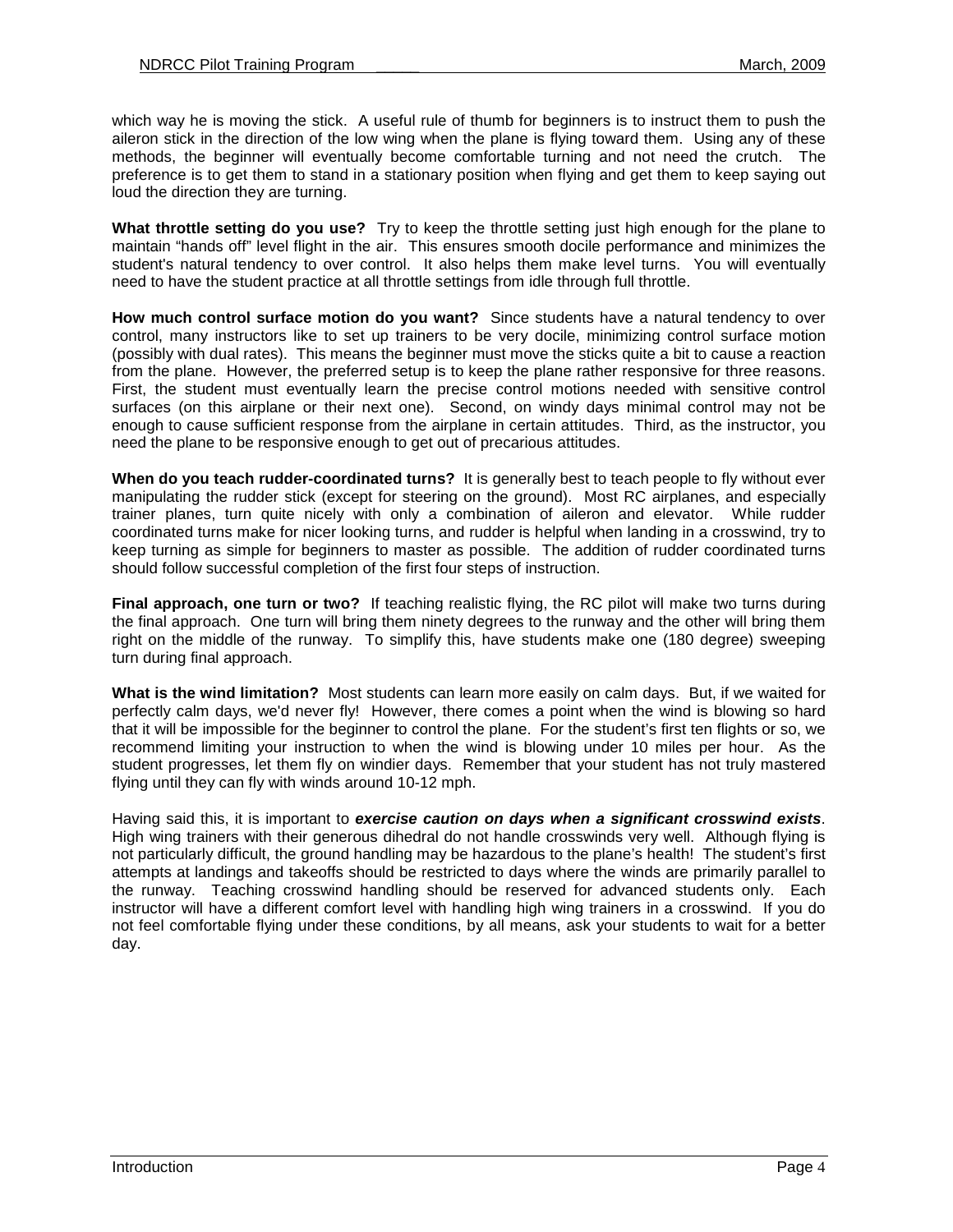## **SECTION II**

## **PRE-FLIGHT INSTRUCTION**

Instructors tend to get the brunt of questions from people just thinking about getting into the hobby. Once someone has begun learning to fly, instructors are bombarded with questions related to all facets of this hobby. Even once a student has learned to fly, if they have questions (especially about aerobatics), they ask an instructor. This section of the program is devoted to handling the most common questions and problems from a beginner. Though as an experienced pilot you already know much of what is presented in this section, this presentation should help you with your ability to relate what you know to beginners. Also, much of this section can be simply copied and given to beginners with questions.

**Common RC questions:** Most beginners to the hobby tend to have the same set of questions as they enter into the RC airplane hobby. So we'll begin by giving a summary of these questions and supply brief answers.

**How does the radio control system work?** As with any kind of radio, a transmitter (held by the flyer) is used to send signals to the receiver (in the airplane). Both are powered by (usually rechargeable) batteries. The radio system can have several channels. Each channel is used to control one airplane function. Servos (one for each channel) are used to cause the actual motion within the airplane to make control surfaces move.

A good beginner's radio configuration has four channels. These channels control ailerons, elevator, rudder, and throttle. Two sticks (like computer game joysticks) on the transmitter give the pilot command of these four controls. With the most common radio setup mode, the right stick is used to control aileron (left/right) and elevator (up/down). The left stick is used to control rudder (left/right) and throttle (idle through full throttle). Like a computer game joystick, the aileron, elevator, and rudder sticks are spring loaded…when you let go, they return to the center (neutral) control position. The throttle stick stays where you place it, from idle to full throttle.

Keep in mind that radio control systems can have more than four channels. Other controls for these channels include retractable landing gear, flaps, and even smoke systems. For now, you should concentrate on the four basic controls. Leave the fancy stuff for when you have mastered the hobby.

Within the airplane, servos receive signals from the radio's receiver whenever either of the transmitter sticks is moved. The servos respond according to the motions of the transmitter sticks and cause the control surfaces of the airplane to move in sync with stick movements (through mechanical linkages). **Instructors:** If an interested person at the flying field has questions about radio systems, be sure to show them on your own airplane.

#### **Other radio terminology:**

**Trim controls** - It is not possible to perfectly set each servo and control surface prior to a model's first flight. Say for example, the plane tends to climb in a hands off condition. The elevator trim control will give the flyer the ability to trim in some down elevator without affecting the joystick for the elevator. In essence, trim controls allow the flyer to set the radio so that the plane will fly straight and level with hands off the radio. ALL radios come with trim controls for the four basic channels. It is advisable to perform mechanical adjustments to the control linkages such that the plane flies nearly hands off with all trims set in the neutral position. This is a trial and error process that may take several flights. The effort pays off though since trim buttons are easily bumped out of position inadvertently and it can be difficult to estimate the settings if they aren't close to the neutral position.

By the way, this is another reason that beginners should seek help. It is highly unlikely that a new airplane will behave perfectly with regard to trim settings. A plane that is not trimmed properly can be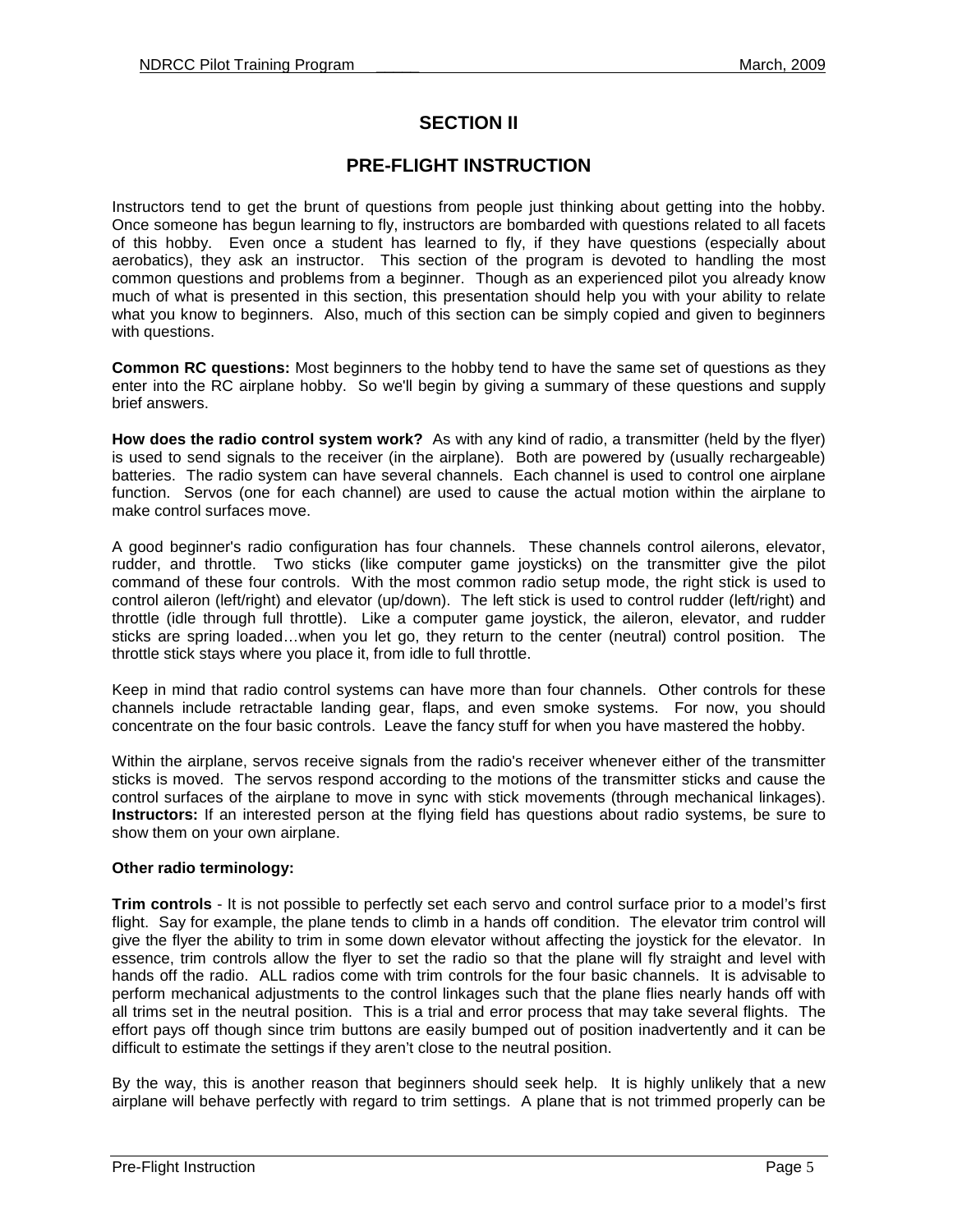very difficult to fly (even for an experienced flier). For a beginner, it may be impossible to fly. During the new plane's first flight, the instructor will trim your airplane, and advise you on the procedure to mechanically adjust the control linkages to be centrally positioned.

**Servo reversing** - It is sometimes inconvenient (if not impossible) to mount the servos in a way to properly control the control surface. In many cases, the control motion will end up backwards (a left aileron command results in right aileron movement, for example). The servo reversing feature allows you to mount the servos in the most convenient manner, and if one or another comes out backwards, the servo reversing switch for that servo (in the transmitter) can be turned on. Servo reversing is a standard feature on most radios sold today.

**Dual rates** - Though not included on every radio, this feature allows you to change the responsiveness of your airplane's control surfaces (usually this feature only applies to ailerons and elevator). On high rates, your servos will move full travel and the plane will be quite responsive. On low rates, your servos may only move about 40-60 percent of their total travels. This is a nice feature for beginners, since you can reduce the responsiveness of the airplane, making it easier to fly.

**Mixing** - This feature allows you to have one control automatically invoke another. For example, the radio can be adjusted to automatically give some aileron movement in response to a rudder command (to make for a smoother turn). While this is a nice for feature experienced flyers, it doesn't help beginners learn to fly. Don't go out of your way to find a radio with this feature for your first radio.

**RF Style** - This refers to **AM** versus **FM-PPM** versus **FM-PCM** versus **Spread Spectrum** - Generally speaking, the most reliable (and most expensive) radio style is FM-PCM (stands for frequency modulation - pulse coded modulation). Next in reliability and price comes FM-PPM (frequency modulation – pulse phase modulation). Finally comes AM (amplitude modulation). All of these typically operate on the 72Mhz frequency band, although some park-flier ARFs may use the 27Mhz band. The newest style on the market is called "Spread Spectrum", and operates on the 2.4Ghz frequency band. You may see these referred to simply as "SS" or just 2.4Ghz. They are a bit better than the FM-PCM type, and are more immune to interference. Though almost all of these radio styles are highly reliable, we recommend that beginners purchase an FM-PPM, FM-PCM or 2.4Ghz radio.

**Trainer system** – Commonly referred to as a "buddy box". This feature allows the safest manner of flight instruction. We devote an entire discussion later in this set of questions to the trainer system. Please refer to this information. For now, just remember a beginner should not buy a radio that is not set up to accommodate a buddy box.

**How many airplanes can fly at a time?** – Looking at just the 72Mhz band for now, the FCC has allotted 50 frequencies to model aviation. These frequencies are given numbers, ranging from 11 to 60. In theory, this means that fifty planes could be flying at the same time! However, the likelihood of that many flyers showing up at the same flying field without duplicating frequencies is low. Also, when more than four or five planes are in the air at the same time, it can be quite distracting to the flyers (mid-air collisions, although rare, do happen). For this reason, the NDRCC normally limits the number of planes that can be in the air at the same time to 4. On exceptionally busy days, we allow 5 airplanes up at a time but only if each pilot has a dedicated spotter. The role of the spotter is to keep track of other aircraft in the air on behalf of the pilot, paying particular attention to take off and landing activity on the runway. Note that if one flyer turns his transmitter on when another on the same frequency is flying, the pilot of the plane in the air may lose control of the plane. This is why we require frequency control at the field. **Instructors:** be sure your students understand the rules of frequency control. **Anyone that causes a crash by failure to follow frequency control procedures is financially liable for their actions.** 

**How long can they fly?** - Depending on the size of the engine and the size of the fuel tank, the range of flight time can be from about 10 minutes to well over 20 minutes. One common recommendation for a .40-sized engine is about a six ounce fuel tank. This will allow about a 10-12 minute flight.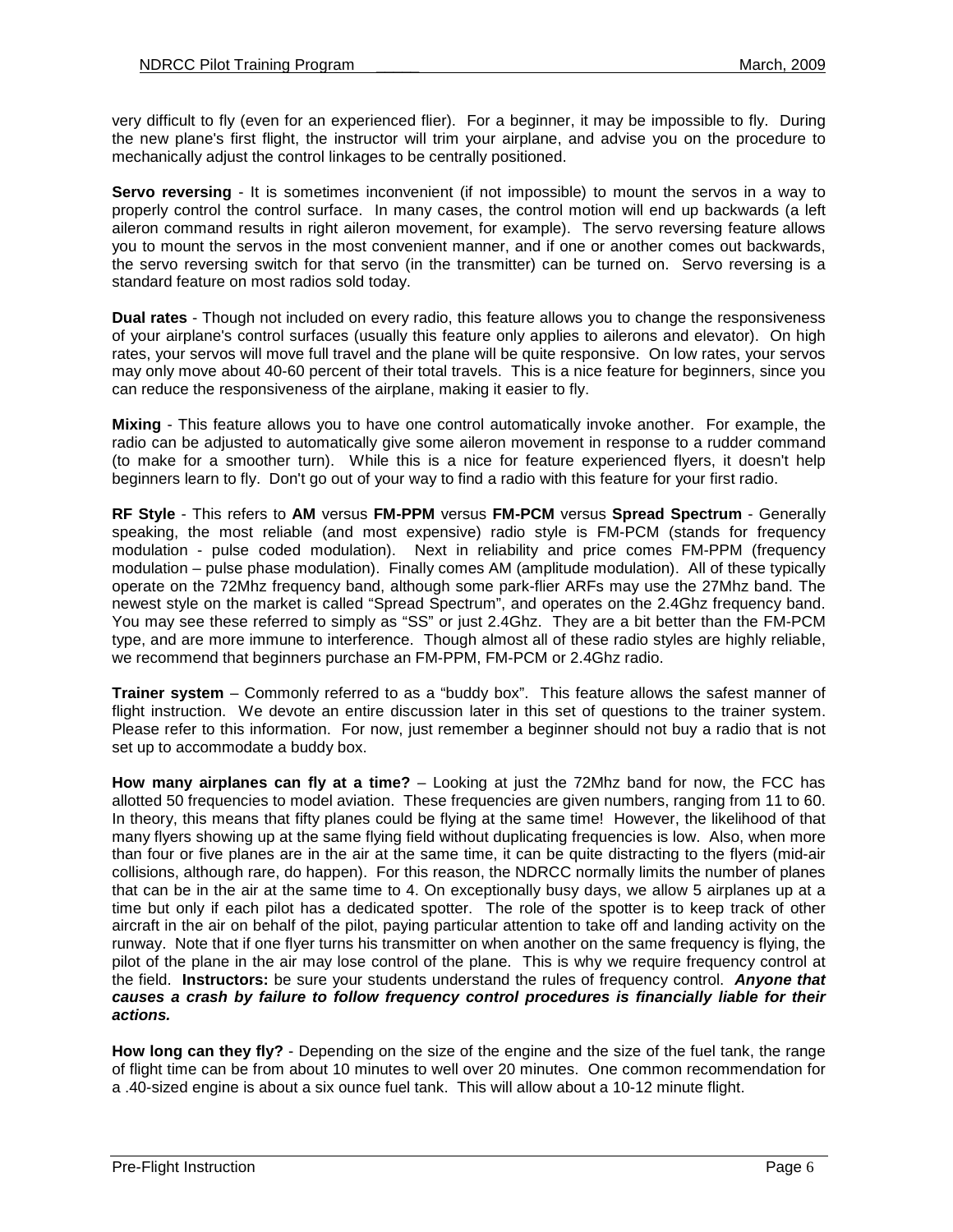**What happens if the engine quits?** - Most planes designed for beginners will glide quite well. In the hands of an experienced flier, a plane can be safely landed even if the engine quits. Of course the altitude and attitude of the airplane at the time of the engine failure has a lot to do with how difficult it is to safely land the airplane. The higher the plane, the more time the pilot will have to plan the landing. (Landings without power are called dead-stick landings.)

**How far away can the airplane fly?** - The rule of thumb is if you can see it clearly, you have control of it! Generally speaking, your radio will have control of the airplane for distances of close to a mile. The higher the plane, the greater the range. However, since the farther away the plane is, the smaller it appears, most pilots will not be able to truly "fly" the plane when it's only a speck in the sky.

**How fast do they go?** - This depends on the style of airplane as well as the size of the engine. Trainers will fly at speeds of about 20-60 miles per hour, depending on the maneuver. More aerobatic sport planes can reach speeds of well over 90 MPH. Pylon racers designed for speed can go as fast as 150 MPH.

**How high can they go?** - As high as you can see them. Again, if you can see it, you have control of it! However, flying fields that are located in close proximity to airports usually have some height limitations. **Instructors**: Be sure to relate any rules related to height and position when flying.

**Is flying an RC airplane like flying a full-scale airplane?** - In essence, yes. You'll have the same basic controls a pilot has on a full-scale airplane. However, full scale pilots that have learned to fly RC airplanes say there is quite a difference in actual flying technique. They say an RC airplane responds much faster than a full-scale airplane. They also say that learning to fly RC can be awkward, since there is no seat-of-the-pants "feel" for the plane's maneuvers. RC flying requires much more hand/eye coordination since you must respond to what you see rather than what you can feel.

**Is it hard to learn to fly?** - This is a tough question to answer. Everyone has a different aptitude level for learning RC. This much is certain. RC flying is hard enough to learn that you will not want to try to learn by yourself. You are not likely to meet anyone who learned by themselves that did not go through several airplanes (or at least several crashes) in the process! Fixing airplanes is not nearly as much fun as flying. If you want to learn to fly with the least amount of problems and expense, join the club and work with one of our instructors. He'll flight test and trim your plane, take off and land for you, give you pointers, and stand close by, ready to take control if you get into trouble in the air. While we can't promise that your plane will never crash, you will have a much better chance of keeping your plane in one piece with an instructor than without one.

**How long does it take to learn to fly?** - Like the previous question, this is tough to answer. It depends upon the student's aptitude. It also depends on how often you practice. The more often you practice the shorter the time it will take to master. You know the saying, "If you don't use it, you lose it!" It truly applies to RC flying. If you only fly once a week, it may take quite a long time. You'll be struggling to remember what was learned in the last session. Some people solo (fly by themselves for an entire flight) in as little as two weeks of practice (every day for several flights). Others might take the whole flying season to learn to fly. Yet others may take more than one flying season. With a good instructor, even the learning stage is fun and rewarding. So this period should seem to go quite quickly, regardless of how long it takes.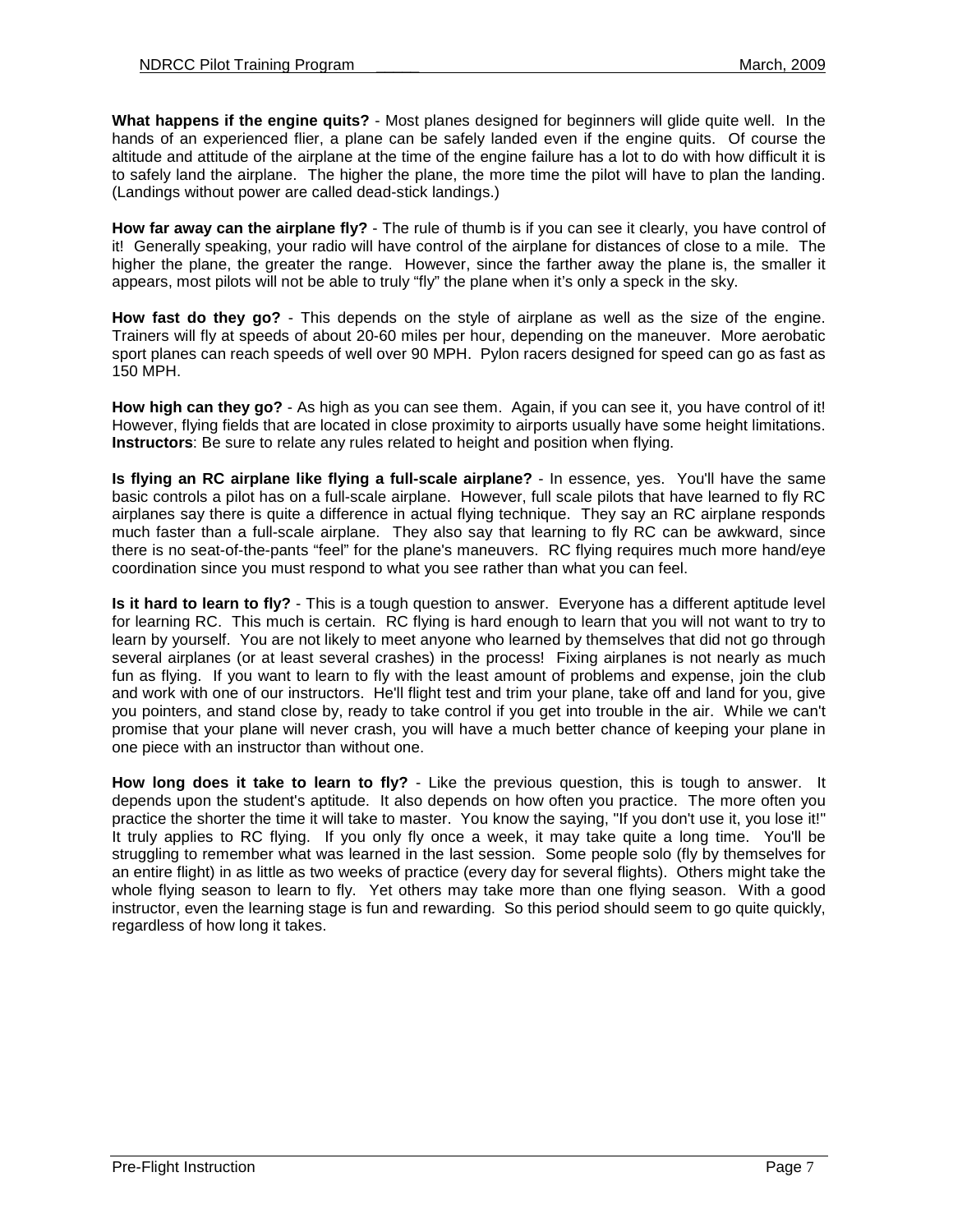**What is the best size plane for learning?** - Generally speaking, the smaller the airplane, the less expensive it will be. Unfortunately, the smaller the airplane, the less stable it is and the worse it handles in the wind. Here are the approximate engine sizes as well as the approximate wingspan and weight of several standard classes of RC airplane.

| <b>Engine</b> | Wingspan   | Weight    |
|---------------|------------|-----------|
| $.049(1/2-A)$ | $35 - 40"$ | $1-2$ lbs |
| .20           | 40-45"     | $2-3$ lbs |
| .40           | 50-55"     | $4-5$ lbs |
| .60           | 60-65"     | $6-8$ lbs |
| .90           | 70-75"     | 9-10 lbs  |
| 1.20          | 80-85"     | 10-12 lbs |

Keep in mind that all size RC airplanes perform nicely on calm days. We recommend starting with an airplane large enough to handle our typical wind conditions. This means a .40 or .60 size airframe.

**What's the hardest part of flying?** – Take Off and Landing. Your instructor will first teach you how to keep the plane in the air, making simple turns. Then you'll progress to flying figure eight patterns. Once you can keep the plane in the air by yourself without any problems, you'll learn to land. Finally, once you have mastered all other phases of flying, you'll learn how to taxi and take off.

**How much wind can there be?** - Experienced flyers can fly (sport planes) in winds well over 20 MPH. However, the more wind, the harder (and scarier) it is to fly. Beginners won't want to fly in winds much over 8-10 MPH until they have mastered the first step of learning how to fly. Crosswinds may be particularly difficult for the beginner and your instructor may ask you to wait for a better day.

**What about flight simulators?** – The flight simulator software available today is very realistic and an excellent investment for beginners. The student can log many times the number of flight hours on the simulator than is possible at the field in a given period of time. This investment is virtually guaranteed to rapidly improve your hand/eye coordination and accelerate your learning curve. The use of this tool may shave weeks or months off of the time it would ordinarily take to achieve solo certification.

**What makes a good trainer plane?** - Here are some qualities that contribute to making a good trainer plane:

- **High wing design**  You'll notice that all trainer recommendations we give are high wing airplanes. This is the most stable design (even for full-scale airplanes). Since the body of the fuselage is below the wing, the plane will nave a natural tendency to right itself after a turn.
- **Flat bottom or semi-symmetrical wing**  Flat bottom wings are best for stability, which is helpful when learning. However, planes with flat bottom wings are not very maneuverable. Once you do learn to fly, you will eventually want to learn how to do some aerobatics. Flat bottom wing designs perform poorly when it comes to aerobatics. Semi-symmetrical wings have a slight curvature to the bottom of the wing. They are not quite as stable as flat bottom wings, but they do allow moderate aerobatics.
- **Rugged design**  It's almost a guarantee that your first plane will get knocked around quite a bit. You'll want to be sure that it can take some minor bumps and bruises. But be careful here! When a plane is designed to be rugged, it usually sacrifices some of its flying characteristics. There are a number of planes on the market that claim to be almost indestructible, and they almost are, but they sacrifice good flying characteristics to be able to make this claim.

Planes that make good trainers and that we have successfully taught people to fly with:

- SIG Kadet LT 40 (ARF and Kit)
- Thunder Tiger Trainer 40 (ARF) and Tiger Trainer 60 (ARF)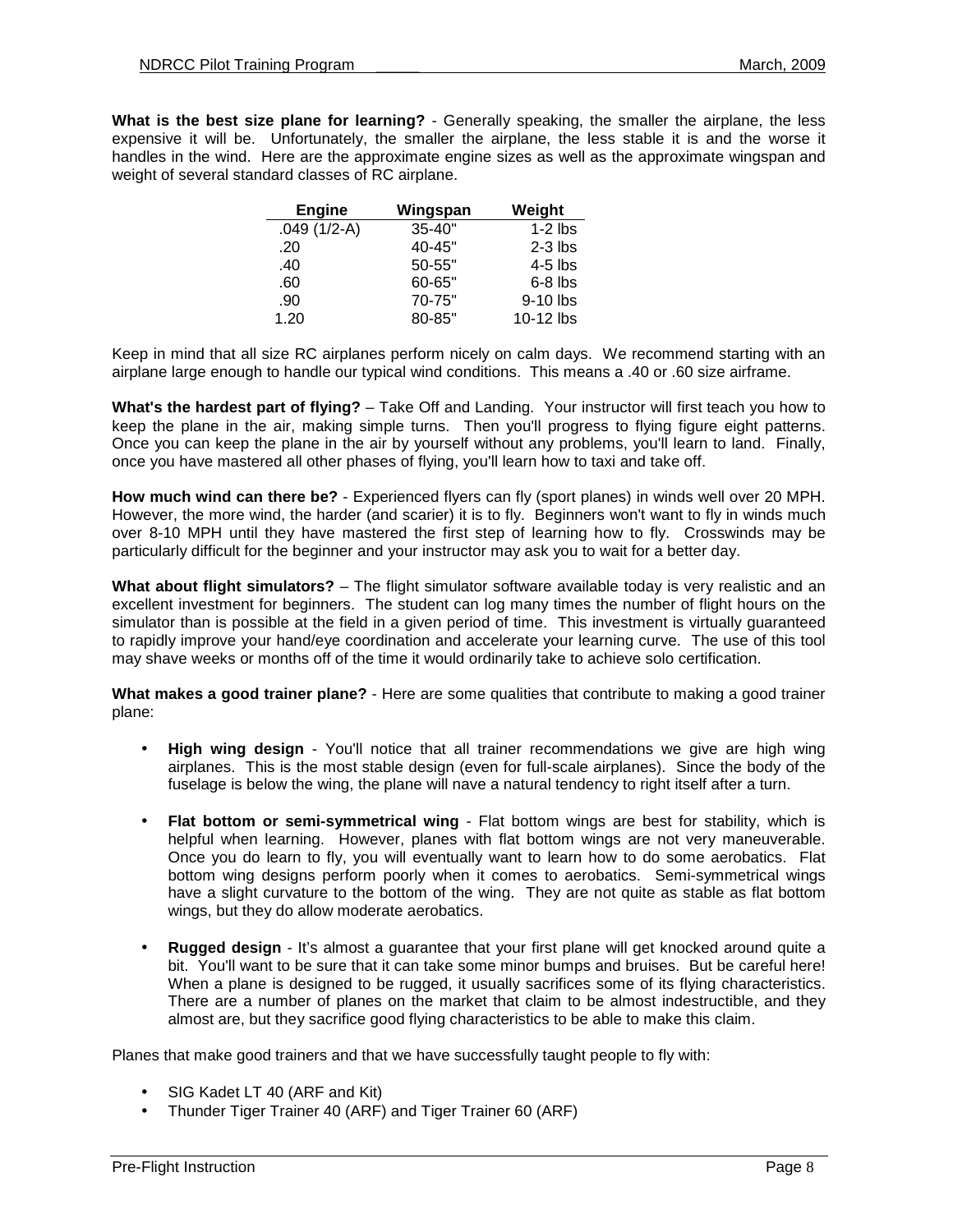- Hobbico Superstar 40 (ARF) and Superstar 60 (ARF)
- Hobbico NexSTAR or NexSTAR EP
- Avistar (ARF)
- Carl Goldberg Eagle II (ARF and Kit)
- Hangar 9 Solo Series (ARF)
- Hangar 9 Easy Fly .40 (VRTF)
- Great Planes Trainer 40 (Kit)

All these planes are very stable, don't tip stall, can fly very slowly, respond uniformly to controls, and have fairly light wing loading.

**Should I build a plane from a kit or buy an ARF (almost ready to fly)?** - This is totally up to you. If you enjoy working with your hands, by all means, build your own airplane. You can save a little money (but not much) and you'll have the satisfaction of flying something you built yourself. Also, you'll have the plans to the airplane in case you have to do some repairs after a crash.

On the other hand, if you don't enjoy building, or you wish to get in the air as quickly as possible, there are several excellent flying ARF airplanes on the market (some of which we highly recommend). Keep in mind that, even with an ARF, there is still some work to do. While the wing halves, fuselage, and tail section are complete, you do have to finish the final assembly, mount the engine, and install the radio.

Most ARFs come with excellent instructions (since they assume beginners are purchasing them), and you can be in the air in about 10-12 hours of building time. The VRTF (virtually ready to fly) designs can be assembled in as little as two hours with no special tools.

**Plane and engine size** - 40 size trainers offer the best compromise in stable flight and economy. If cost is not a concern, 60 size trainers tend to be substantially more stable than 40 size trainers (especially in higher winds). The difference in total price between a 40 and 60-size setup is typically less than \$100.

When it comes to engines, you should buy a product with a proven track record of reliability and ease of use. Talk to experienced flyers at your field to get recommendations. OS, Thunder Tiger and SuperTigre engines are among the most common name brand engines at our field. All have excellent reputations and most of our experienced pilots will be very familiar with the initial setup and operation.

As far as power, select an engine that is in the middle or top end of the recommended range for the airframe. As a general rule, it is best to err slightly on the overpowered side. As you begin taking off, a good strong engine makes the procedure much easier. If your plane barely has the power to get off the ground, taking off can be quite a challenge. This extra power is also very handy when practicing approaches and for gaining altitude fast. Additionally, once you have learned to fly, a good strong engine will be needed for your next (sport) airplane.

**How much do they cost?** - This is also a tough question to answer based on the size of the airplane and how many extras you want to buy. For a .40-sized airplane, here are some basic guidelines for costs. Note that this configuration assumes that you wish to keep the cost down

| ARF (almost ready to fly) plane:     | \$125.00 |
|--------------------------------------|----------|
| .40 sized engine (medium class):     | \$90.00  |
| 4 Channel FM radio (with cord):      | \$175.00 |
| Flight box accessories (fuel, etc.): | \$60.00  |
| Approximate startup cost:            | \$450.00 |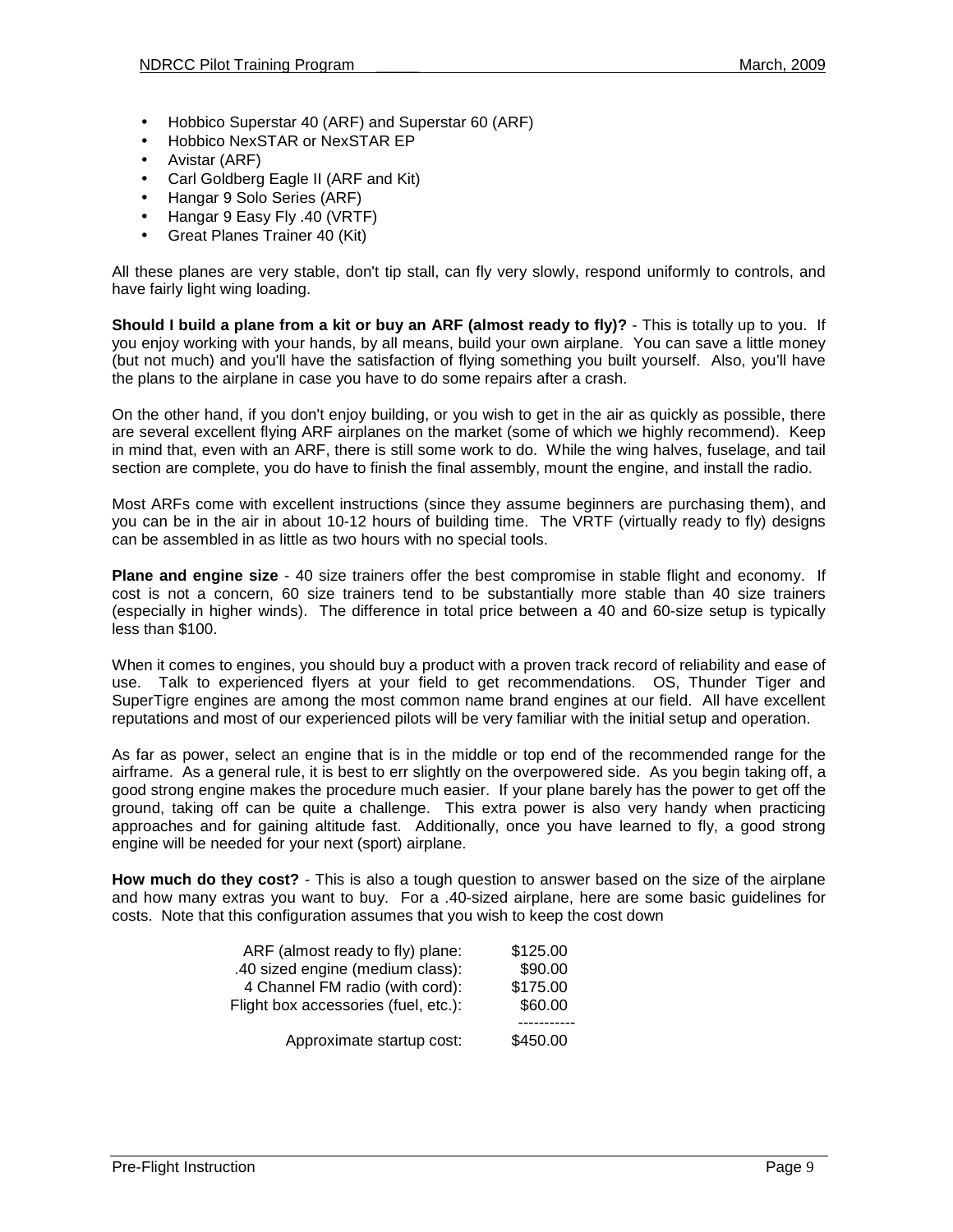While this may sound expensive, this is a one-time cost. Your radio, engine, and flight box can be used over and over for other airplanes. Don't forget that you need to join the AMA as well as the NDRCC club in order to fly at the field.

**What is the trainer system? (IMPORTANT!!)** - Imagine you've just built your airplane and you bring it out to the field for the first time. You get together with an instructor and he test flies your airplane and trims it out. Now it is going to be your turn. Your instructor takes off again and gets the plane up to a safe altitude and hands you the transmitter. If you're like most beginners, you'll have the plane on its back almost immediately (beginners have the tendency to over-control the plane). Your instructor quickly grabs the transmitter back from you and rights the plane. Then he gives you back the transmitter. You get about 3 more seconds of practice before he has to grab the transmitter again.

**This passing back and forth of the transmitter is very cumbersome, error prone, and downright scary.** In the beginning, when you are just trying to keep the plane in the air, passing the transmitter will suffice. But as you get better, and you begin to do maneuvers closer to the ground (like takeoffs and landings), you'll want a more fail-safe method of instructor control. Typically called a buddy box, the trainer system allows you to connect a slave transmitter with the master transmitter via a cable. Once set up properly, the instructor will take the master transmitter and give you the slave transmitter. He'll get the plane in the air and when ready, he'll simply press a button and you'll have control. If you get into trouble, he releases the button and he has control again. No more passing transmitters. The trainer system will dramatically improve your odds of learning how to fly without crashing even once (especially as you begin taking off and landing).

Unfortunately, you have to have both a master and a slave transmitter. Most beginners do not want to buy a second complete radio system just to get the slave transmitter. Most pilots will not let you borrow their transmitters to be used as a slave (the servo reversing switches may have to be changed which can cause major problems when they go back to flying their own airplane). Fortunately, NDRCC maintains buddy boxes at the field. We currently have Futaba, Hitec, JR/Spektrum and Airtronicscompatible buddy boxes and cords available to work with students.

Note that the trainer system connector port is not equipped with all radios. Most older AM style radios, for example, do NOT come with this port and those that do typically are not compatible with our modern FM systems. **You should plan on buying a current model Futaba, Hitec, JR/Spektrum or Airtronics FM or 2.4 Ghz transmitter to ensure that your radio will operate with our training equipment.** If you prefer to purchase any other brand of radio system, plan on purchasing your own buddy box and trainer cord as well.

**Pre-flight inspections** - Beginners to RC flying vary dramatically when it comes to building skills. Some are building their very first flying model and find it quite challenging while others may have built other types of flying models and find it rather easy. The kind of airplane has a lot to do with how difficult it is to get into flying condition. ARF's tend to be rather easy, requiring little more than final assembly while kits can be much more challenging. Additionally, correctly installing radios and engines can be somewhat difficult, even for ARF airplanes.

For these reasons, we insist that all beginners have their planes checked for airworthiness prior to starting flight training. Instructors will check for problems that need to be corrected. Common mistakes that must be corrected before the plane can be flown include having servos activate control surfaces in the incorrect directions (easily fixed by using servo reversing), not placing foam rubber around the receiver for padding, not properly gluing wing halves (on ARF's), not correctly gluing hinges, and improper center of gravity point. Keep in mind that these are but a few of the many things that can cause an airplane to crash, and the instructor must be on the lookout for many more.

Additionally, there may be things an instructor finds that may not cause the airplane to fail (yet) but should be repaired in the near future. For example, certain control surface hardware (clevises, control horns, and linkages) works better than others. An instructor may be willing to help a beginner today, but also ask that some things be changed before further help will be given.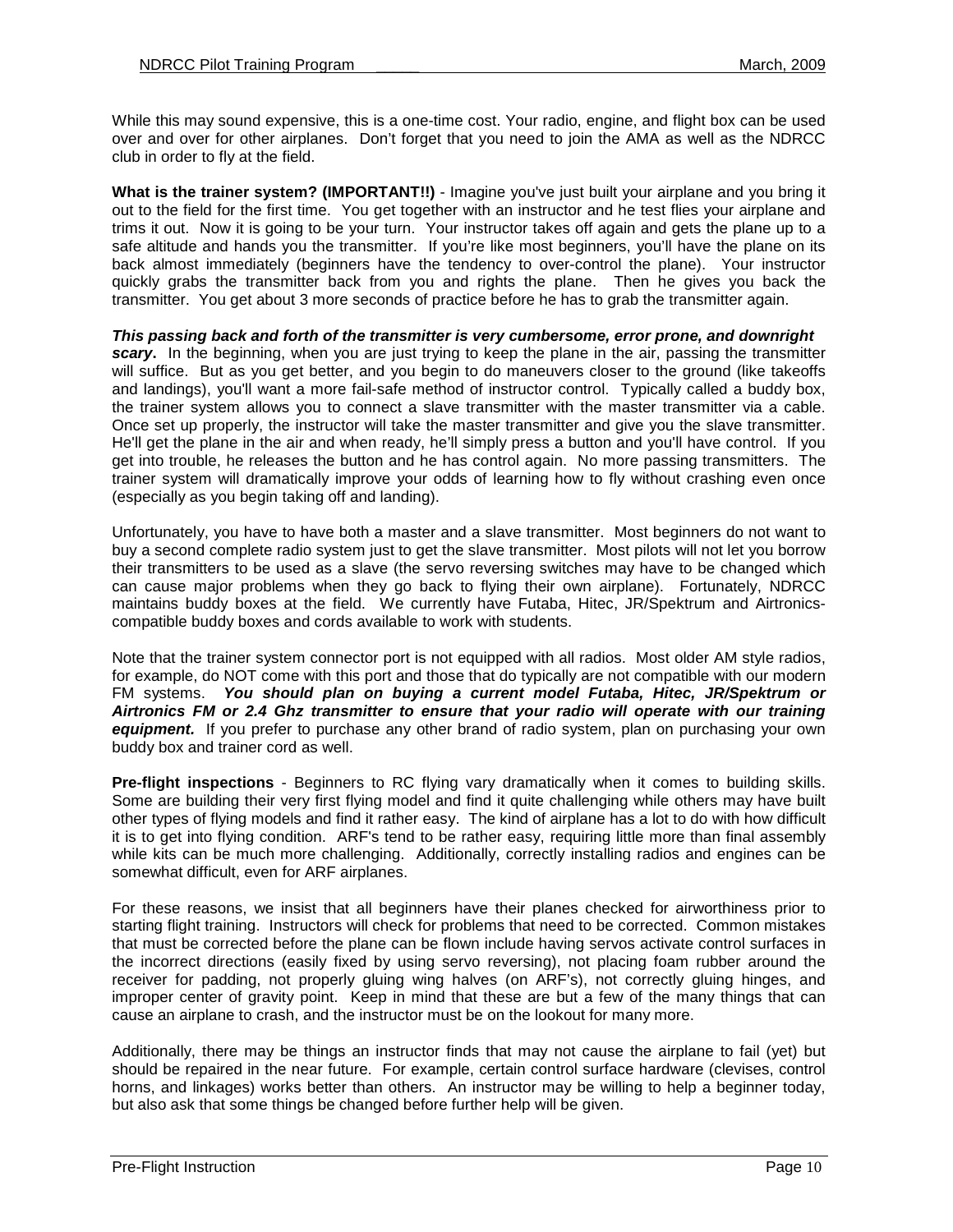Appendix C includes a complete Mechanics Check List for new planes. Encourage students to go over the check list with their plane at home before bringing it to the field. This will minimize the amount of time spent at the field going over the plane for the first time. Review the Mechanics Check List with the student at the beginning of each flying day. In particular, ensure that the engine can be completely stopped by means of the throttle trim. Do not allow any plane to be flown that is not airworthy in every regard.

**IMPORTANT SAFETY NOTE: Be sure that the buddy box is properly matched to the student's transmitter before each and every flight. We often share buddy boxes among multiple students on any given day and the potential for reversed servo controls and/or misaligned flight trims should be assumed to be present at any time.**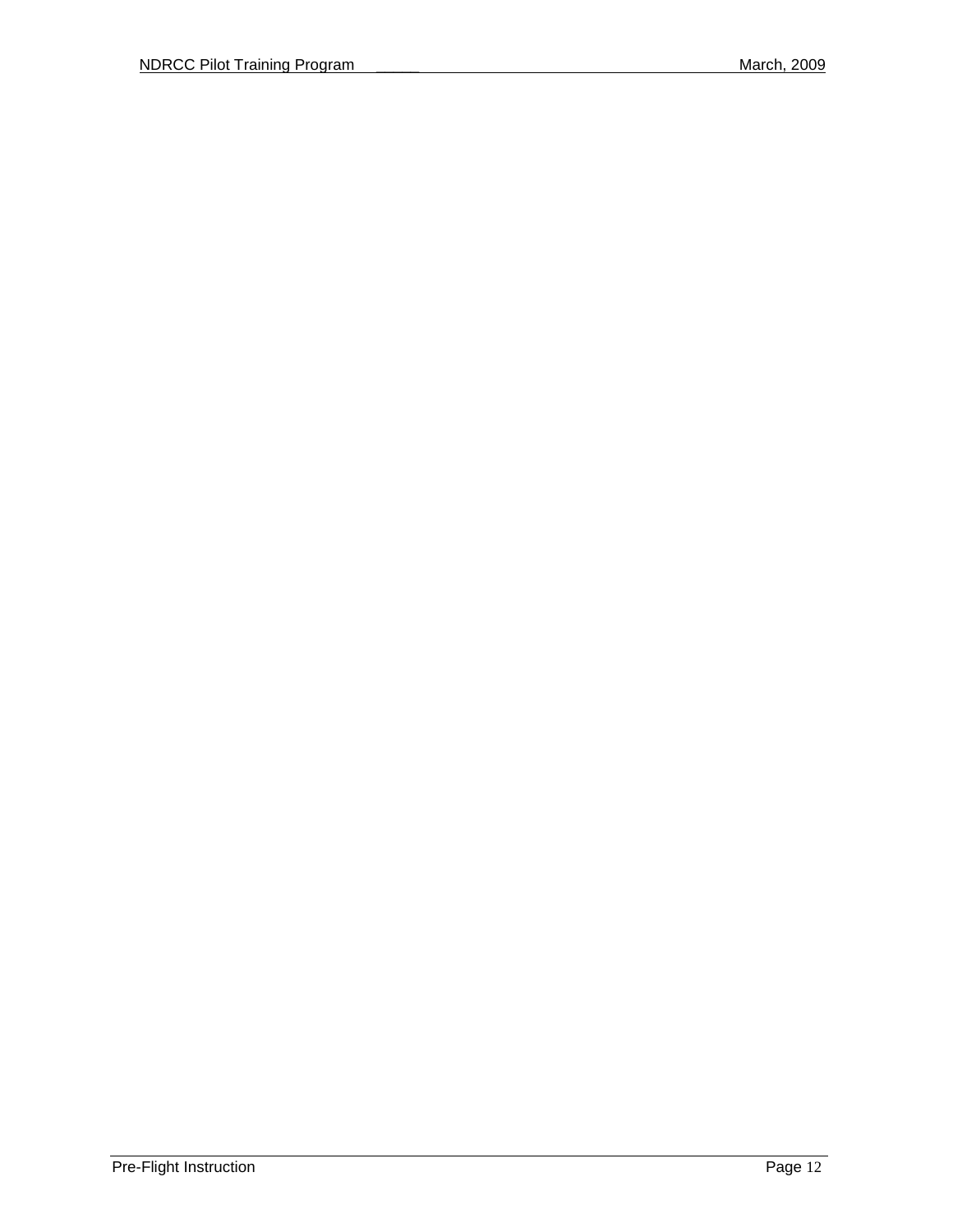## **SECTION III**

## **STEP ONE: TEACHING TURNS AND LEVEL FLIGHT**

The objective is to get the student to a point where they can keep the airplane in the air with no help from you. Though the plane may still be "flying the student" to some extent at the end of this step, at least they should be to the point that you are not constantly fearing for the airplane as they fly.

**We assume at this point that the training airplane has had a trim flight and any necessary control surface adjustments have been made. We also assume that the student has completed the pre-flight instruction section and understands the basics of aerodynamics and flight, including knowledge of the influence each control surface has on the airplane. Finally, we assume that the student has been taught how to safely start and operate the engine and is familiar with NDRCC safety rules.** 

The time it takes the student to master step one varies dramatically. Believe it or not, some students do so on their very first flight. But it usually takes longer. Regardless of how long it takes, students should not get the feeling that they are in a race to see how long it takes to master any step of flying.

When it comes to time, many beginners think they should master flying their very first time out. When they don't, or whenever they don't feel they are progressing fast enough, they tend to get down on themselves, especially if another beginner seems to be progressing faster. Part of your job will be to keep them from getting discouraged. Make it clear that everyone picks up the hobby at a different pace. Relate the problems you had when you learned to fly. Be sure they are having fun. (If it's fun, who cares how long it takes?) Tell them if they push too hard, the problems they are having only get worse.

Begin on the ground by explaining the basics of turning. Explain that turning is basically a three step procedure:

- **1)** bank with the ailerons,
- **2)** maintain the turn with up elevator
- **3)** level out with the opposite aileron.

Demonstrate turning with hand movements as well as on the stick of the transmitter. Explain that even trainer planes tend to be quite responsive and that only a little motion of stick will be sufficient to maneuver the plane. While the student cannot really get a feel for flying while on the ground, you must prepare them for what to expect in the air. What about the rudder? - If the plane has ailerons, we recommend having the student ignore the rudder when turning for a while. RC airplanes, and especially trainers, turn quite nicely with a simple combination of aileron and elevator. While you may eventually wish to teach the beginner rudder coordinated turns, this tends to substantially complicate the learning process, especially early on. If you intend to teach rudder coordinated turns, wait until the student is well along in step two before you introduce this more complicated turning method.

**Demonstrate proper safety practices each time you take the student's plane to the runway. Always perform a final system check with the engine running to ensure that all control surfaces are moving freely and in the proper direction. Before takeoff, advance the throttle briefly to the full position to ensure that the engine is cleared and will not stumble upon acceleration in the takeoff roll.** 

On the student's first flight, begin by demonstrating a turn. Try to get the plane in an attitude where the student can see both the plane and the transmitter to see the small amount of control you are giving (hold up the transmitter to show them). After entering the turn, stress how important it is to maintain the turn with up elevator. Also demonstrate how a trainer airplane tends to self correct, meaning minor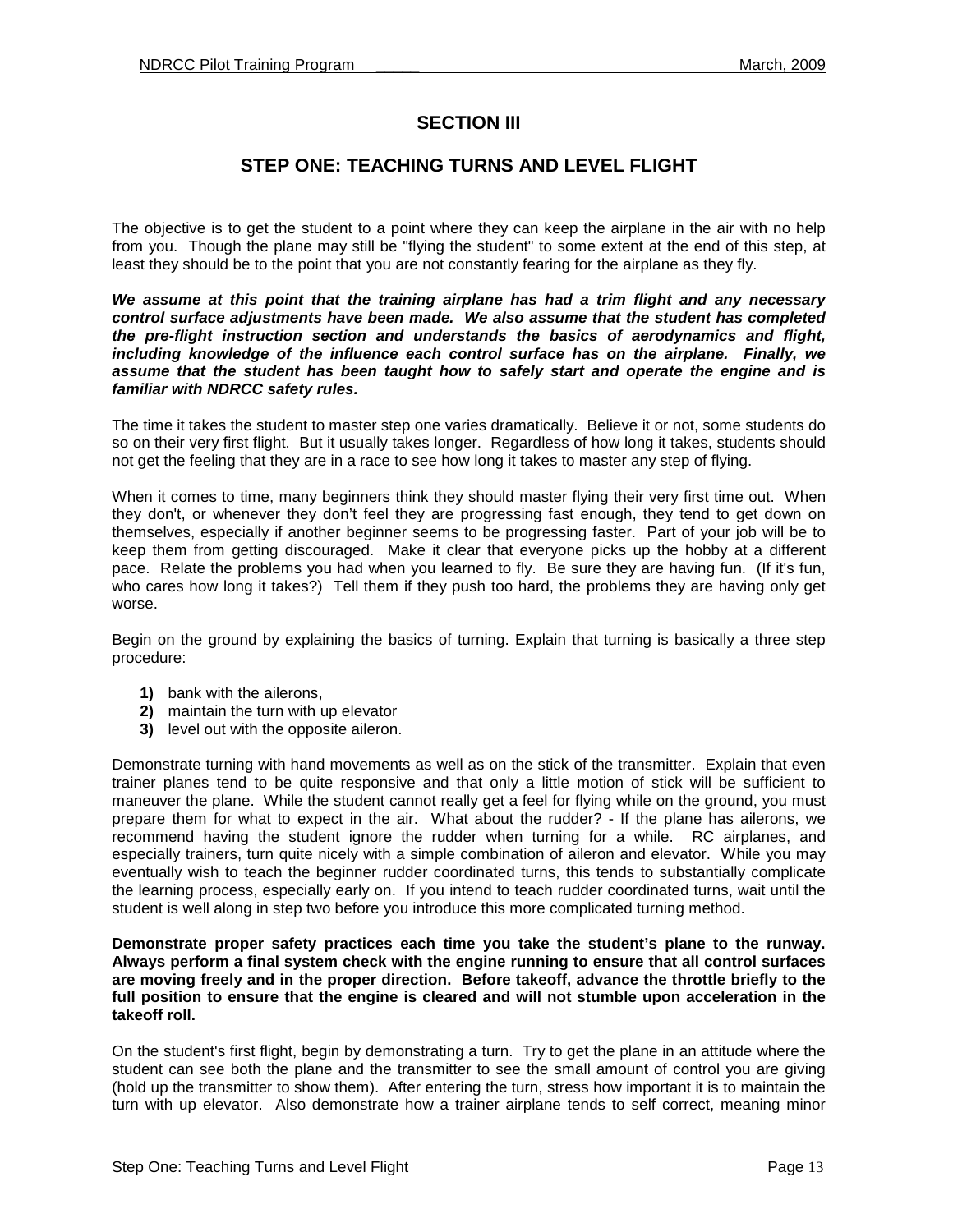aileron corrections may be required to hold the bank angle. Finally demonstrate exiting a turn with opposite aileron control. You may want to demonstrate this in both directions, stressing the three step nature of turning - bank with aileron - hold the turn with up elevator - straighten with opposite aileron.

**The beginner's first few attempts** - We're assuming you're using the buddy box. Always announce to the student whenever you give control or retake control of the plane. Begin by getting the plane into a perfect turning position. You'll need to make it as simple as possible for the beginner's first few tries. Begin at a safe altitude by aiming the plane toward one of the near corners of the field (left or right). This way, soon after the student takes control (by your holding the trainer button on the master transmitter), they will immediately begin the turn. Always have them turn the plane in a direction away from the pits (turning right on your left side and turning left on your right side).

It is quite likely that the beginner will immediately roll the plane over on its back, so be ready for anything as you give them control! Again, you decide when to take over. For the student's first few attempts, you will probably have to retake control soon after you push the trainer button. Don't be afraid of hurting feelings by retaking control! As soon as the student is in trouble and you retake control, right the problem and set the plane up again for another turn.

As the instructor, **you set the rules for when you retake control**. Early on, tell students that there will be times when they may be in control of the airplane, yet you may still retake control. The first time has to do with the flight line. If it even appears that the student might eventually cross it and fly over the pits, you must retake control. While it is possible that the student may have been able to continue flying without crossing the flight line, you should not take any chances where safety is concerned, especially on the student's first few flights. Second, **set an altitude limitation**. While learning how to turn, students tend to lose altitude in each turn they make. When the plane descends past a certain altitude, you should retake control, even though they may be doing rather well (this also gives them the goal of keeping the airplane above your cut-off point). Third, **set a distance limitation**. If the plane gets so far away that it becomes difficult to see, you should retake control. You may also want to set a similar rule based on your own comfort level. Tell the student that if they get the plane into an attitude you don't feel comfortable with, you'll retake control. This may not be caused by a problem or mistake on their part; you simply don't want the plane to get into an attitude from which you cannot recover!

Though you have explained the three steps to turning on the ground and the student may have seemed to understand quite well, when in the air, the student will probably have problems remembering these three seemingly simple steps. Also, they will not be able to give the correct amount of aileron and elevator to make good turns. For these reasons, you will probably have to talk them through their first few turns. Don't be afraid to talk to the student while they fly (though be careful to stick to the point so as not to get them confused). Here is an example conversation (though very one-sided) you might have with a student on their first few turning attempts. At this point, you have just set the plane up for the student to make a gradual left turn when you push the trainer button to give the student control of the plane.

> "OK. I've set you up to make a nice gentle left turn. Give a little left aileron to get the turn started and be ready to bring in up elevator. See that left wingtip drop. That's it. Not too much now or you'll have to give some right. That's it. You'll need some up elevator now. Waited just a little too long to bring in the up. See that nose drop a bit. Hold the turn with the up. Nose is still dropping. You need more up. That's it. Hold the turn until you're heading back toward the runway. Good. Remember, you're turning left. Be ready to straighten with right. OK. Begin to straighten. Not too much now or you'll over-control. Good. Now let's try a right turn..."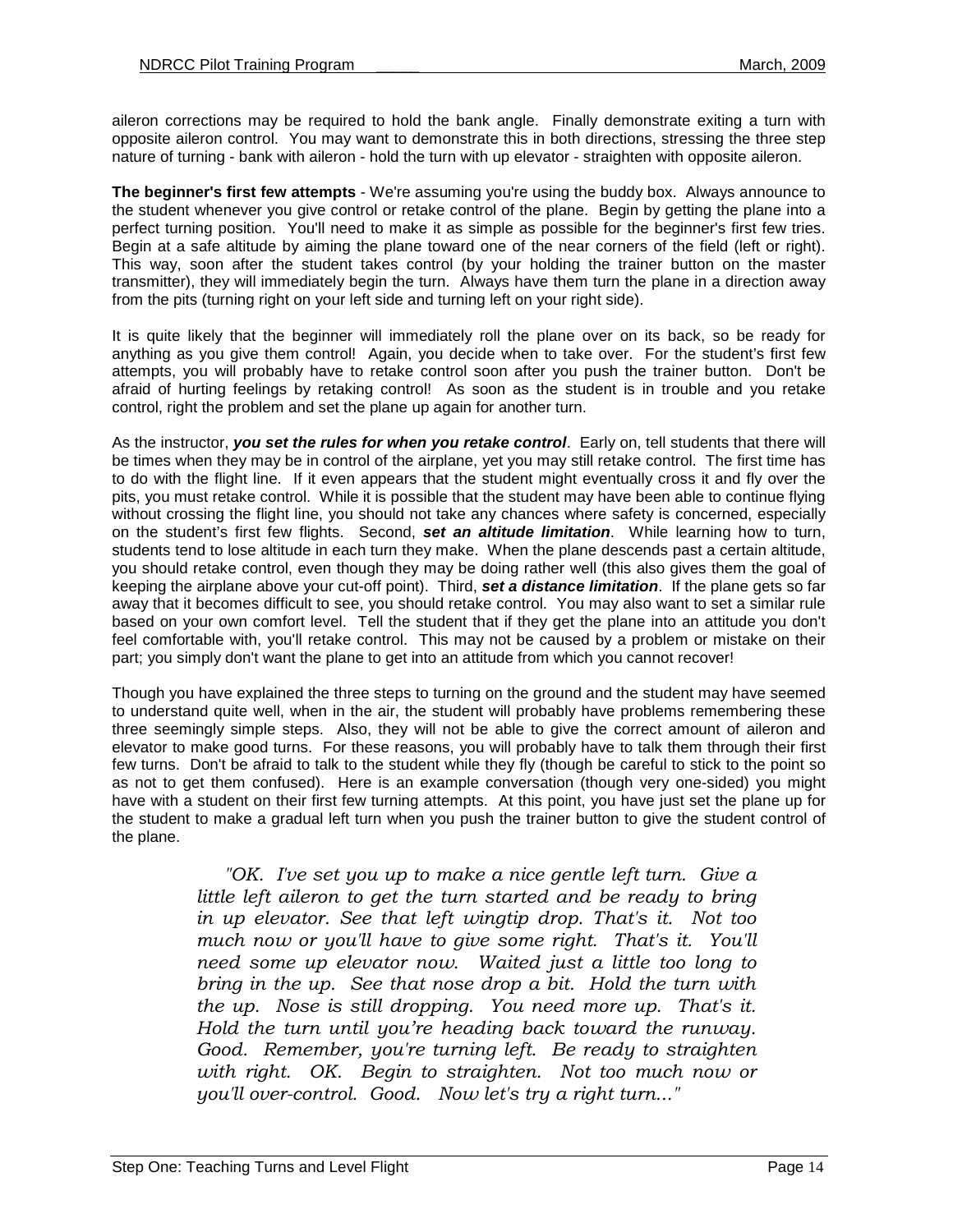Be careful with how much talking you do. Stick to the main points of the step. In this case, bank with aileron, hold the turn with up, and straighten with opposite aileron. Save any discussions that are not directly related to the subject at hand until the plane is on the ground.

That brings up a good point. After each flight, be sure to review the flight with the student. Stress those areas where progress has been made and be sure to offer praise. For those things the student is having problems with, you now have the student's full attention and can offer advice and constructive criticisms.

One more point about talking to students as they fly. While it's good to talk to help them get comfortable with a new flying technique, you'll want to be sure that the student is not just mimicking your instructions and confirm that the student truly understands the maneuver you are teaching. Once they are following your instructions and turning quite well, keep your mouth shut for a while and just watch them fly. If they continue to do well, they truly understand the maneuver you have been teaching.

If the student is having problems making turns (as most will), concentrate on each step independently. Begin by making sure they can give the correct amount of aileron control to get the desired bank angle. Beginners have the tendency to give too much control, rolling the plane to a very severe bank angle. You'll probably have to keep stressing how little stick control they need to give. Make sure they understand the relationship of bank angle to the plane's tendency to lose altitude. The more bank angle, the more the tendency to lose altitude quickly.

Once they can set the correct bank angle, concentrate on having them maintain the turn with the elevator. Make sure they are making gradual, level turns, neither gaining nor losing altitude (though gaining is always better than losing). Stress the relationship of bank angle to elevator. The more severe the bank angle, the more up elevator required to hold altitude (and the tighter the turn). Also stress that it is important to begin giving up elevator as soon as they see the wingtip begin to drop to the desired bank angle. Beginners tend to wait too long, and the plane loses altitude before entering the turn. This is somewhat difficult to master, because if they pull in up too early, the plane will simply climb (eventually stalling). Beginners also have the tendency of forgetting which way is up. The elevator stick may seem backwards to a person who has never been exposed to any form of flying. Stress that it's just like a full-scale aircraft, pulling back on the stick makes the plane go up. If they hold the transmitter more horizontally, it may help them remember this.

As they progress further in this step, stress the importance of maintaining the bank angle with aileron control throughout the turn, especially if they're flying a very self correcting trainer plane with a flat bottom wing and a lot of dihedral. Have them practice this by making full 360-degree turns. Have them fly the plane in a full gradual circle. Even a plane that is not very self-correcting will require minor adjustments of aileron to maintain the correct bank angle. Once they master the 360 turn in one direction, have them practice it in the other. Also, once they can perform one 360-degree turn, have them continue the turn several times, making several 360-degree turns consecutively. This practice forces the beginner to maintain a gradual turn for a long period of time.

Finally, have them concentrate on exiting the turn by applying opposite aileron until the plane is flying level again. The most common problem here is that the beginner forgets which way the plane is turning and they attempt to straighten by applying the wrong aileron direction to exit. This, of course, sends the plane into an even sharper turn. **As the instructor, you must be prepared for this mistake every time the beginner ends a turn! The lower to the ground the airplane is, the more important it is that you be ready.**

There are several things you can do to help the student with this problem. One way (that many experienced fliers do not like) is to have the student physically turn with the plane. If they are facing the same direction as the airplane, it will be easier to determine which way to exit the turn. Another way is to have the student keep saying (out loud) which way they are turning throughout the turn. They will then know which way to exit the turn. Another common problem for beginners exiting turns is they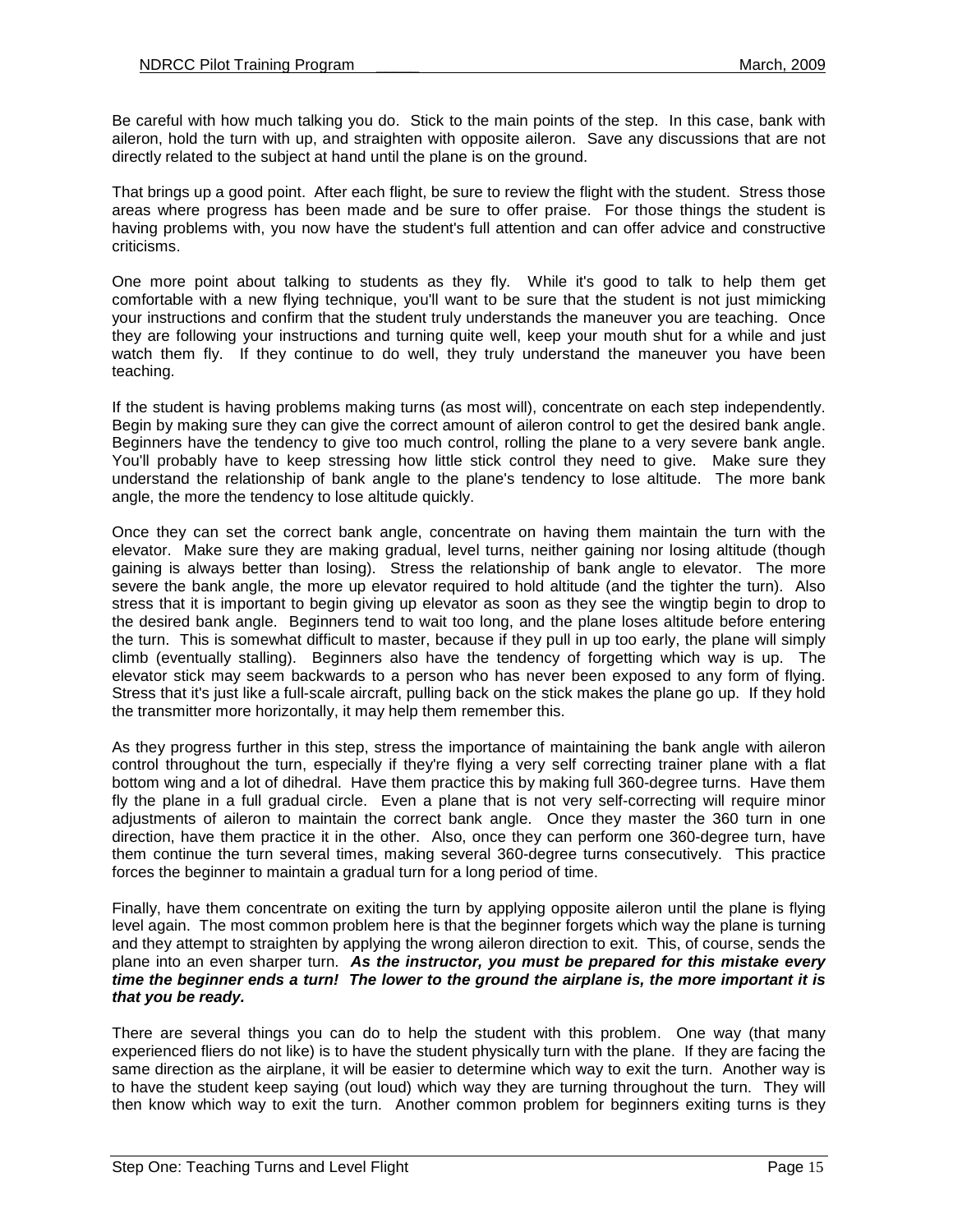continue to hold the up elevator too long. This of course, will make the airplane climb at the end of the turn, and possibly cause a stall. They must practice until they can exit the turn at the same vertical attitude as entered.

Another problem to watch for is the student's tendency to turn much too severely. They bank hard, pull in a lot of up, and level out quickly. While their turns may look rather well, you must force them to turn gradually. When they turn so radically, it will be difficult (if not impossible) for them to come out of the turn on a predictable heading, which will be very important in step two to flying. If the beginner is having problems, it doesn't hurt to point out that turning gradually is the most difficult way to turn. Though they must master gradual turns, once they do, they can look forward to learning the Split-S and Immelmann turns, which are much easier turns to perform.

From the very start, be sure that the student practices left and right turns equally. With no intervention from you, most students will fall into the habit of making turns in only one direction. Most beginners tend to favor left turns. Force them to practice turns in both directions. Many students find it more difficult to make right turns. They may complain that the wingtip drops more quickly and more severely (along with the nose of the plane) when making right turns. They also complain that the plane tends to fall further into the turn while holding the turn with up elevator. This is related to how much engine thrust the plane has (possibly too much right thrust). Though some of this tendency can be removed by removing some right thrust, it also makes an excellent time to stress how small corrections must be made with ailerons during each turn. It also makes a good time to have them practice full 360-degree turns in both directions.

**What about planes that don't have ailerons? -** Though you don't see them as much any more, there are trainer planes that have only rudder, elevator, and throttle. Believe it or not, these planes fly quite similarly to planes with ailerons. As you apply rudder, the wingtip will still drop. You still hold the turn with up elevator. And you still exit by applying the opposite rudder. You will notice, however, that the nose of rudder controlled airplanes tends to drop more severely in turns. Be sure you've practiced flying a rudder-controlled airplane before you try to help someone for the first time. It takes some getting used to.

**Throttle setting -** Most model airplanes are overpowered, including trainers. This means you usually won't need full throttle to keep the plane in the air. As you know, planes tend to be much more responsive at full throttle. For most of our practice flying, keep the throttle at a setting that ensures docile performance. As the beginner progresses, be sure they can handle the airplane at any throttle setting.

**Wind and turning -** Ideally, the wind will be calm during the beginners first few flights. However, do not consider the student competent with this first step until they have flown in wind of at least  $8 - 10$  miles per hour. They will find that wind presents its own problems to turning smoothly. It will appear that the plane will be sluggish when turning into the wind, while quite responsive when turning in a direction with the wind. This of course, means that different stick control amounts will be necessary with every turn. The best advice is to tell beginners to fly what they see. If they give a little aileron control and the plane does not respond, they simply have to give more. Getting the student used to this idea early is very helpful. As we start slowing the airplane down for landing practice, this tendency for response to become sluggish will be compounded.

**Ballooning tendencies -** Many trainers have the tendency to climb with speed, especially trainers with flat bottom wing design. The faster they go, the more they want to climb. While some of this tendency can be overcome with engine down-thrust, engine speed is only one factor that influences the plane's speed. As a beginner makes their first few turns, it is likely that the plane will lose altitude. As it loses altitude it picks up speed. When the beginner exits the turn, the plane will have the natural tendency to climb, due to the increased speed. We call this tendency ballooning, since the plane resembles a hot air balloon as it rises for no apparent reason. Be ready to explain this tendency. To avoid it, the beginner must make level turns. If the plane does not lose altitude in a turn, it will not pick up speed, and it will not climb at the completion of the turn.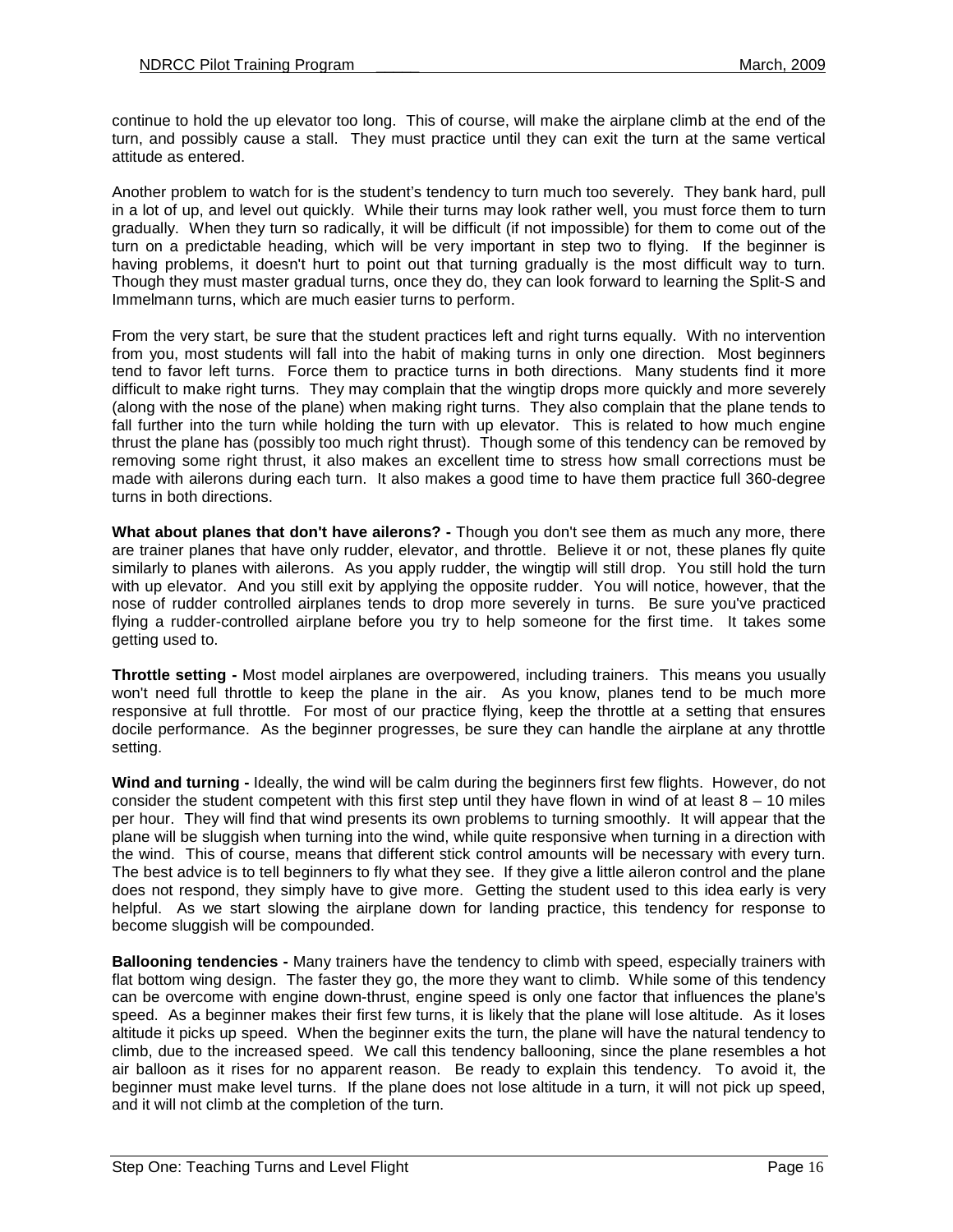The beginner will also notice a tendency for ballooning whenever the airplane is turned into a high wind. To the airplane, it is just as if airspeed increased by the wind speed. The plane will tend to rise. This can be corrected (to some extent) by applying down elevator as the plane comes into the wind. Try not to let the student get too bogged down with trying to overcome ballooning. Though it may seem like the plane is doing something wrong, it is just a natural tendency for trainer planes. Try to have them accept the fact that trainers tend to balloon. Tell them that their next airplane (probably a sportier plane) will not have this tendency. Demonstrate this on your own sport airplane.

You know they're getting close when - One signal that the student is getting close to the completion of this step is that they begin to complain that the airplane always seems to climb. Be sure to praise them at this point! They have overcome their tendency to lose altitude in every turn. Now it will be a relatively simple matter of flattening out their turns. They can bank slightly more severely with the aileron or not give quite as much up elevator to hold the turn.

When the plane gets too high, simply have them cut the throttle a few notches and continue flying. Eventually the plane will descend. Once a comfortable altitude is reached, have them increase the throttle a little and concentrate on making more level turns. It is best to have students control the decent of the plane by themselves (instead of retaking control) since it provides an excellent opportunity for the student to practice manipulating the throttle.

**When are they finished with this step? -** Generally speaking, when the student can keep the airplane in the air for a whole flight with no coaching from you, they have mastered this step. Be sure, however, that the student can turn left and right equally well. It is quite common that a student becomes much more comfortable with one way or the other, and ends up constantly setting up the plane to turn in the comfortable direction. Force them to practice turning in the direction they feel least comfortable with!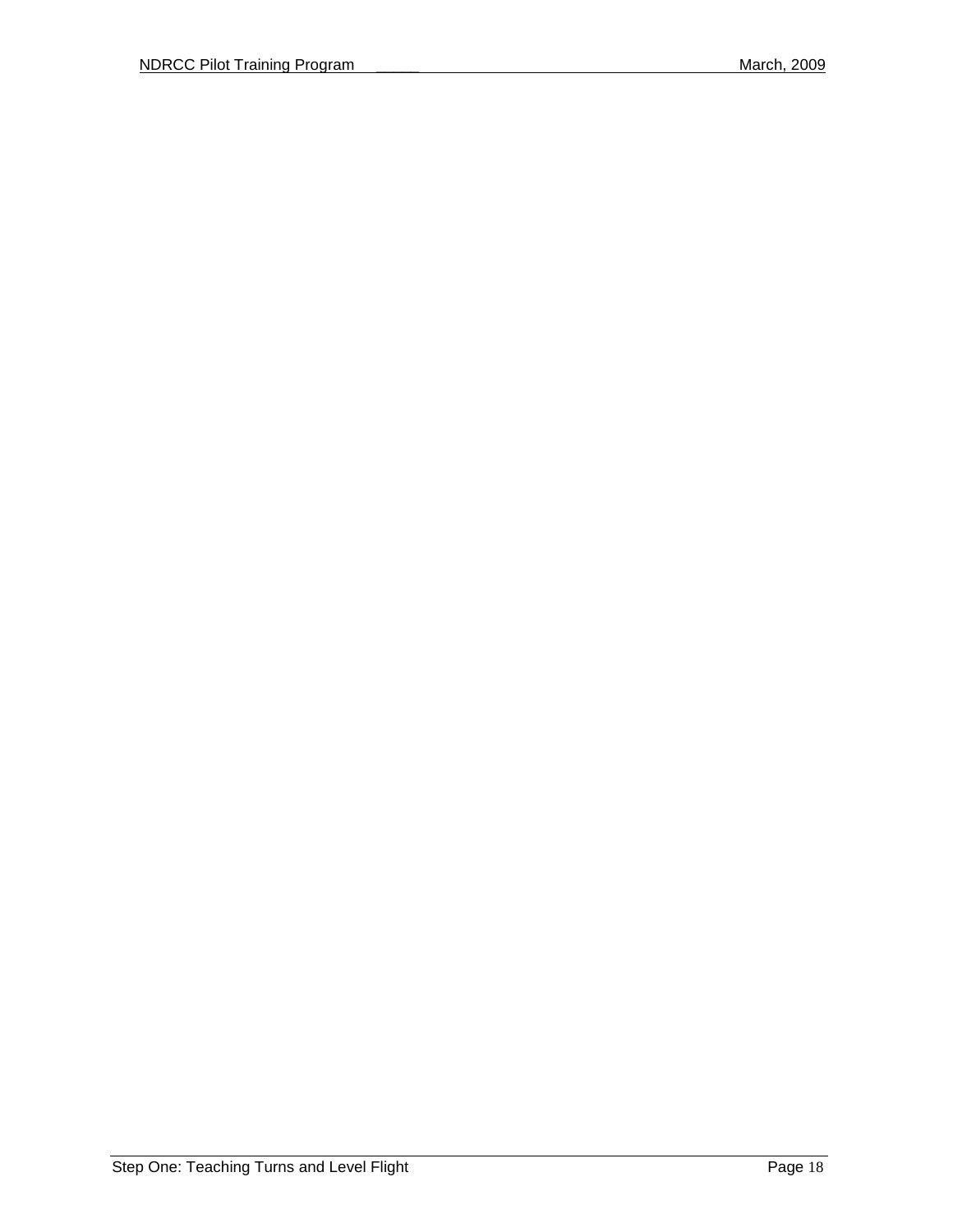## **SECTION IV**

## **STEP TWO: TEACHING HOW TO SET AND HOLD HEADINGS**

The objective is to get the student to the point where they can fly the plane under complete control at all times while in the air.

If the student truly mastered the first step to flying, this step should be relatively easy to master. You can begin stressing the importance of being able to set and hold headings even during step one. As they begin to make level turns (even after their first successful attempt), stress how important it is to come out of the turn in a predictable direction. This will be very important during the setup and final approach for landing!

**Setting headings -** By setting a heading, we mean the student must be able to exit each turn in a predictable manner. By holding a heading, we mean the student must be able to keep the plane flying in the headed direction (without wandering) for as long a period as required. Again, at the completion of step one, the beginner may be able to keep the plane in the air, but the plane may be flying the pilot to some extent. The beginner may still be reacting to the airplane instead of making the airplane react to stick movements.

Explain that the key to setting precise headings is knowing when to begin exiting the turn with the opposite aileron. The smoother and more gradual the turn the easier this will be. At what point opposite aileron must be applied depends on the severity of the turn. The more gradual the turn, the sooner the (equally gradual) opposite aileron is applied, and the easier it is to smoothly exit the turn on the desired heading. As mentioned in part one, beginners tend to turn much too severely, making it very difficult to exit turns precisely.

To practice, begin by making the student fly figure-eights. The best pattern consists of left turns on the left side and right turns on the right side. This gives the student practice at setting up landing approaches from both sides of the field. Begin to stress the importance of flying much more precisely. Since we fly on a rectangular shaped flying field, use each corner of the field as the target heading after completion of each turn. The student is told to maintain each turn until the desired heading is reached. They should then execute a  $\frac{1}{4}$  turn to set up a diagonal vector to the next corner. While the first few attempts will not be perfect, this practice forces the beginner to think about exiting the turn at the proper heading very early in the turning process.

Figure-eights are excellent for heading setting practice because you (the instructor) can easily monitor the beginner's progress. You will be able to tell if the student is catching on or still having problems. As long as the student has truly mastered step one and can consistently make smooth level turns, the two most common problems a beginner has at this stage is one, exiting too early, or two, exiting too late. If exiting too early, the student must turn again to eventually get the heading they want. If exiting too late, the student will overshoot the desired heading and have to turn back. Both of these problems lead to over controlling the airplane. Talking the student through the first few turns can help with each of these problems.

If they have either of these two problems, stress the importance of being able to begin exiting the turn slightly before the desired heading is reached. **The more gradual the turn, the easier exiting should be.** By the way, this is the reason we said during step one that you should keep the student from turning too radically. While radical (very severe) turns may be easy for the student to master, when it comes to setting headings, radical turns are very difficult to exit in a predictable manner and lead to over-controlling.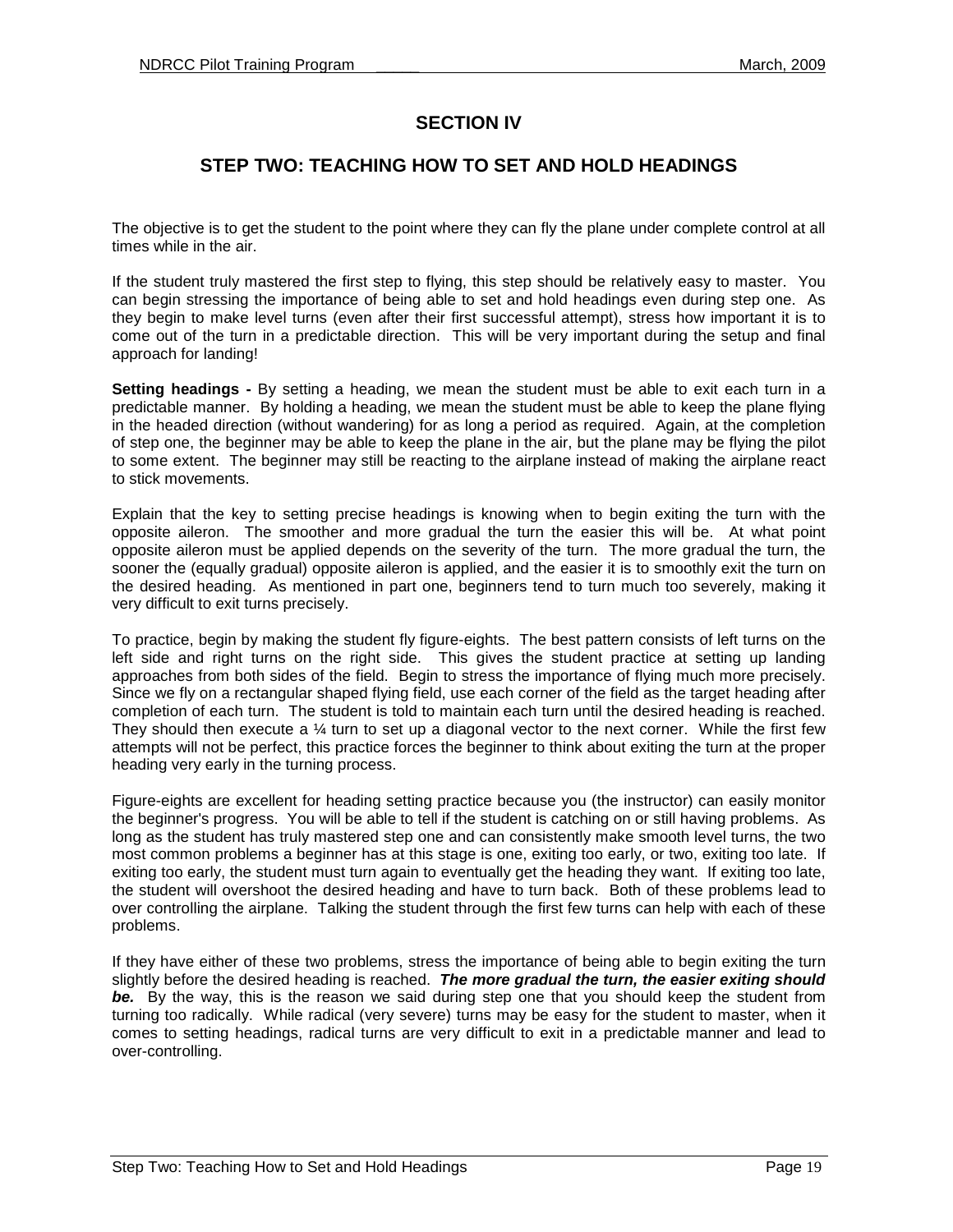**Free Form Turns -** Once the student has mastered figure eight's have them practice free form turns. Based on the position of the airplane at a given time, call the turn you wish them to make. For example, if you say "45 degrees right", expect the student to veer off to the right on a new heading 45 degrees from the start. If you say "180 degrees left", expect a complete turn to the left. This practice forces the beginner to fly the plane in new and different attitudes, and commonly turns up trouble spots (attitudes and positions in the sky with which the student is not yet comfortable). We all had trouble spots as we began flying (even some experienced fliers still have some trouble spots). For those areas the beginner has trouble with, give more practice. But at the completion of this practice, the beginner should be able to control the plane in almost any position in the sky!

**Trim Settings -** This is about the point in the training when you should introduce the student to setting transmitter trims while flying. They have pretty much mastered the ability to keep the plane in the air when the plane is perfectly trimmed. Give the student some practice with an out of trim airplane. On the slave transmitter, reach over and throw the aileron or elevator trim slightly off center. The beginner will be forced to determine what is wrong and correct the trim problem. Once you have started doing this with a beginner, repeat trim setting practice on the first flight of each practice session.

**Holding headings and flying with precision -** Once the student has mastered figure-eights and free form turns, you must stress the importance of being able to hold a heading. Even the most stable airplanes tend to wander from set headings based on wind direction and velocity. The student must be able to keep the plane going in a given direction. This must be mastered before they will be able to land. (During the final approach, the beginner must be able to hold the plane right on the middle of the runway all the way to the ground!)

For practice, once again begin with the figure-eight. They must practice making minor corrections as the plane tends to wander from its desired heading. Stress that the direction and amount of wandering will vary almost every time, based on wind speed, wind direction, and the plane's attitude at the completion of the previous turn. They must always be ready to apply these minor corrections in order to hold headings. The eventual goal of this practice is to make perfectly shaped figure-eights with the crossover right in the middle of the flying field. Once mastered, the student can truly fly the airplane with a great deal of precision.

Next, have the student fly a pattern that takes them right down the middle of the runway (still quite high of course). One way to do this is have them fly a long oval shape with the upwind side of the oval right on the middle of the runway. Have them practice holding the heading on the runway for the entire length of the flying field.

**What about throttle settings? -** Most of the practice to this point has been at one throttle setting. As stated during step one, most students find it easier to fly with a throttle setting that is just strong enough to keep the plane in the air, making for a docile flying airplane. However, before progressing to step three, you should direct the student to practice flying the plane at different throttle settings. When they decrease the throttle, the plane will become less responsive, simulating how a slightly under-powered plane will respond just after take off. As the throttle is increased, the plane becomes more responsive, simulating how an over-powered plane will behave during takeoff.

**A note about rudder-coordinated turns -** Most trainers will turn quite nicely without rudder control. In fact, the influence of rudder may make it quite difficult for the beginner to master turning. They may not even notice any difference if the rudder control surface is small. For this reason, we usually omit rudder-coordinated turns from basic flight training. It is often best to wait until the student has their first sport airplane when the rudder will have more of an impact on the quality of turning.

**When are they finished with this step? -** When the beginner has mastered the ability to fly the plane under complete control at all times, when they can fly the airplane in virtually any attitude, when they have gotten all of the left/right, up/down mistakes out of their system - and when they can set and hold headings, flying with precision - then they are ready to progress to step three, landing the airplane.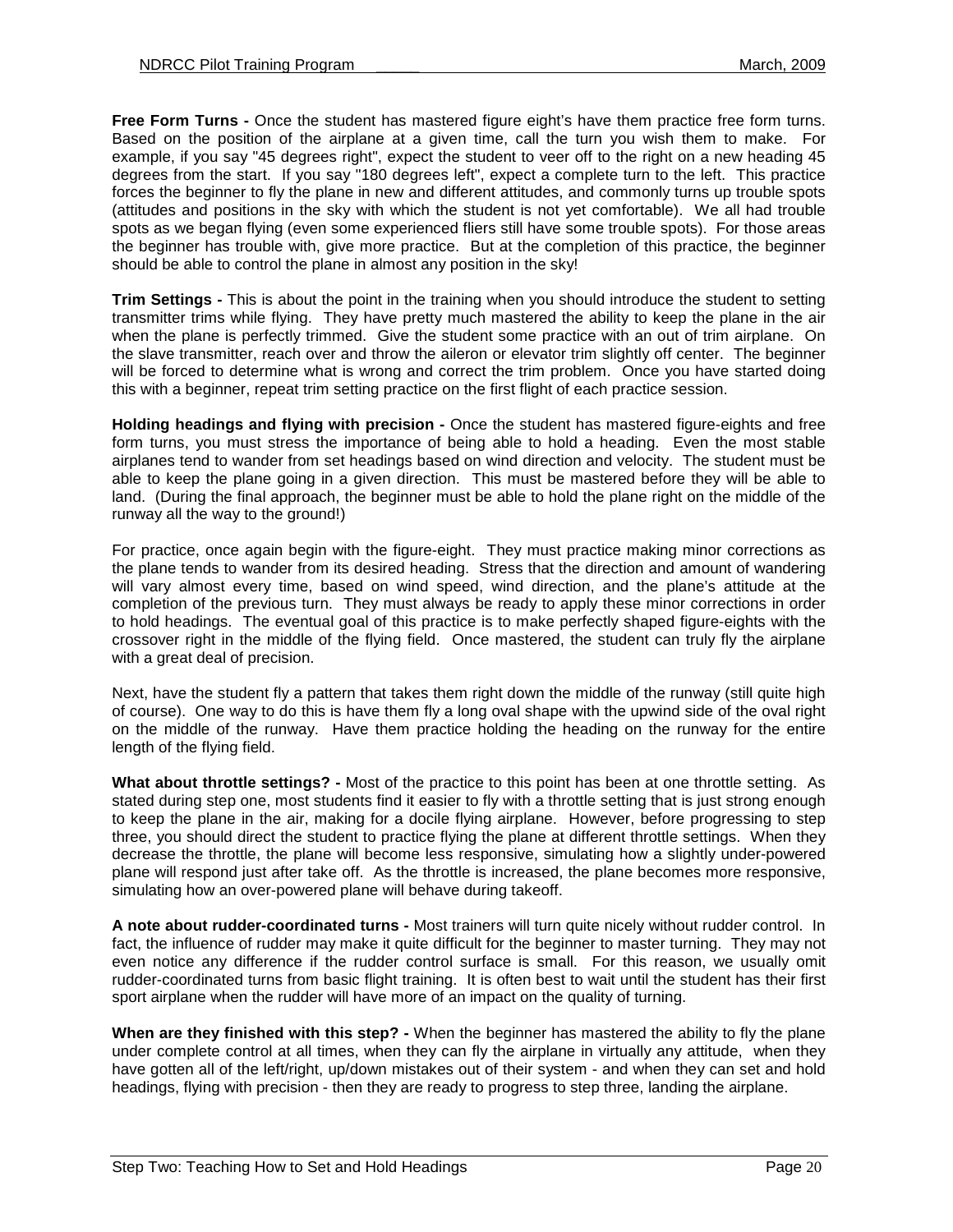## **SECTION V**

## **STEP THREE: TEACHING HOW TO LAND**

The objective is to get the student to the point where they can make consistent approaches from both directions and land safely. This is a good time to explain to the student the risks associated with learning to land. The plane will be flying very close to the ground and at slow airspeeds. In the event that the student gets the plane into trouble, there may be very little that the instructor can do to save the plane, even on the buddy box.

**A note about engine reliability -** This step requires a great deal of throttle changing. Before starting this step, it would be wise to confirm that your student's engine will maintain idle, go from idle to full, and in general, perform without stopping or stuttering at all throttle settings.

**Are they ready to land? -** If all steps to this point have been truly mastered, landing will simply be an extension of what the student already knows. However, if they are having problems with this step, it should be taken as a signal that further practice (especially with step two) is needed.

**Teaching slow flight characteristics -** Before the beginner can begin learning how to land, they must understand how the plane responds at slower speeds. With the plane rather high, have them reduce the throttle to just above idle and fly the figure eight pattern. Have them take note of how the ailerons respond more sluggishly. Also have them note how, at idle, it is impossible to keep the plane from losing altitude (especially in the turns). Most importantly, have them note how if they try to maintain altitude by pulling back further with up elevator, the plane will eventually stall.

As they continue to lose altitude in their figure eight pattern, eventually have them kick the throttle back up to regain altitude. Have them repeat this several times. Be sure they can still maintain control even at slow speeds (especially holding a heading into the wind). Be sure they know at what point the plane will stall. And be sure they know what tends to happen during a stall. Fortunately, most trainers are very stable in a stall and no radical controls will be required to recover (though you may wish to explain that more aerobatic airplanes may not be so forgiving when they stall).

In step two, we had the beginner flying with precision. We had them flying right down the middle of the runway (in an oval pattern). The goal was to hold the heading all the way from one end of the field to the other. Now have them repeat this practice (still up high), but this time have them reduce the throttle for each pass down the middle of the runway. Again, be sure they can hold the heading for the length of the field at idle. Have them increase the throttle at the end of each pass. Be sure to make them practice this from each direction.

During the actual approach the beginner must begin letting the plane come closer to the ground. But first have them practice the approach pattern up high. Teach a symmetrical approach pattern. That is, the same basic pattern should be used from either side of the field (left or right). This also makes it quite easy to practice from both directions.

If there is little traffic at the field, and you secure permission from any other flyers, you can use a modified figure eight pattern for teaching approaches. Starting with the plane flying right down the middle of the field from right to left, have the student veer off to the right (at about 45 degrees) shortly after the plane passes by. Have them hold this heading until the plane has made sufficient room to make a left final approach turn. The student will then begin a long sweeping left turn with the goal being to end the turn with the plane perfectly aligned with the middle of the runway. At this point they cut the throttle to just above idle and hold the heading just until the plane passes by. The student then increases the throttle and veers of to the left (at about 45 degrees). The heading is held until enough room is made for a right approach turn. The student will then begin the long sweeping right turn to line up with the middle of the runway. This is repeated over and over again. As the student gains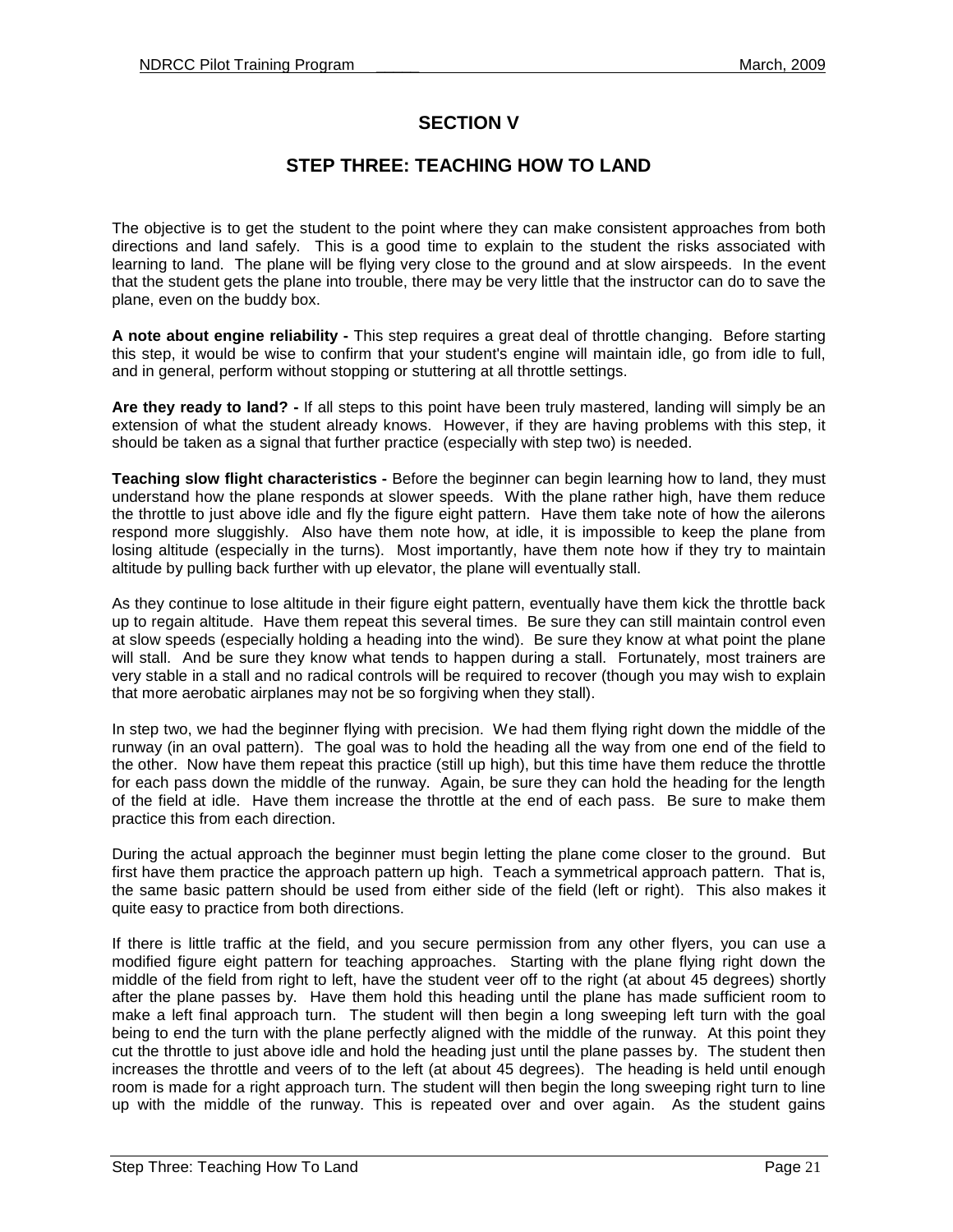proficiency, the throttle is cut earlier and the plane is allowed to come closer to the ground. While all of this may sound a little difficult, if the student has truly mastered setting and holding headings, believe it or not, this is actually rather easy! All we are really adding at this stage is the increase and decrease of the throttle.

#### **SAFETY NOTE: Low level modified Figure Eight patterns should only be flown on Tuesday evenings, the designated training night, unless there are no other pilots present on the flight line. At all other times, the basic flight pattern rules remain in effect. We don't want to be teaching our students to violate basic club safety rules!**

Though it is rather difficult to explain, the student must understand that the nose of the plane must maintain a slightly downward attitude throughout the final approach turn (especially if the throttle is cut). This is how we cause the plane to maintain airspeed as it comes to the ground. The windier it is, the more important this point (and the more severe the downward attitude). While some pilots try to counteract the wind with higher throttle settings, the decent of the airplane allows much finer control of airspeed than throttle. **If the nose of the plane balloons up at the end of the final approach turn, the plane will eventually stall.** It will be impossible to maintain airspeed, and if very close to the ground, could result in disaster. As the student is practicing approaches up high, have them pay particular attention to the nose of the airplane.

Once the student has progressed to the point where they can consistently align the plane with the runway and bring the plane to within twenty to thirty feet of the ground, they are finally ready to land. Once again, remember that beginners tend to rush this. You must determine when they are ready. If anything, a little more practice than necessary won't hurt. Also, remember to be aligning your master transmitter throttle setting to their transmitter, so you'll be ready to take over at any moment!

Explain to the student that landing (if done right) is really nothing more than letting the airplane drift to the ground. Done properly, the student will not be having to force down elevator into the approach to get the plane to come down. It will do so naturally because of the low (idle) throttle setting. During the last twenty to thirty foot of decent, the beginner must keep the wingtips nice and level. The student has to be ready with sharp, precise corrections to keep the plane on the center of the runway. The natural tendency of the plane at idle will be to descend, so if the proper heading is maintained, it is a relatively simple matter of waiting until the plane comes to the ground. When the plane drifts down to within about 1-2 feet above the ground, explain that they should gently pull back on the up elevator to cause the plane to flare out. Of course, you should demonstrate the landing procedure prior to having the beginner do it.

A beginner's first few landings tend to be a little rough. Beginners tend to panic when low to the ground. They forget which way to turn, especially if minor aileron corrections are necessary. Tell them to remember that if approaching from the right, right is your friend, meaning if they panic, giving right aileron will take the plane in the direction away from the pits. If approaching from the left, left is your friend. Dumping the plane is always better than flying into the pits.

**Practice, practice, practice.** Though a beginner's first successful landing is a great confidence builder, do not let him think he has mastered landing just because he has done it once. As with taking off, every landing will be different so be sure to practice landings over and over again - in several directions and in different wind conditions.

**What about dead sticks? -** Sooner or later, we all have to land without power. One obvious way to practice this to simply cut throttle and pretend the engine is no longer running. At first, have the plane in a nice approach position so the beginner can land with relative ease. As you continue practicing, get the plane into more precarious conditions when you cut throttle. Even if you just have the student tell you what they would do if the engine quits in a given position may be good enough. In any case, be sure the student is prepared.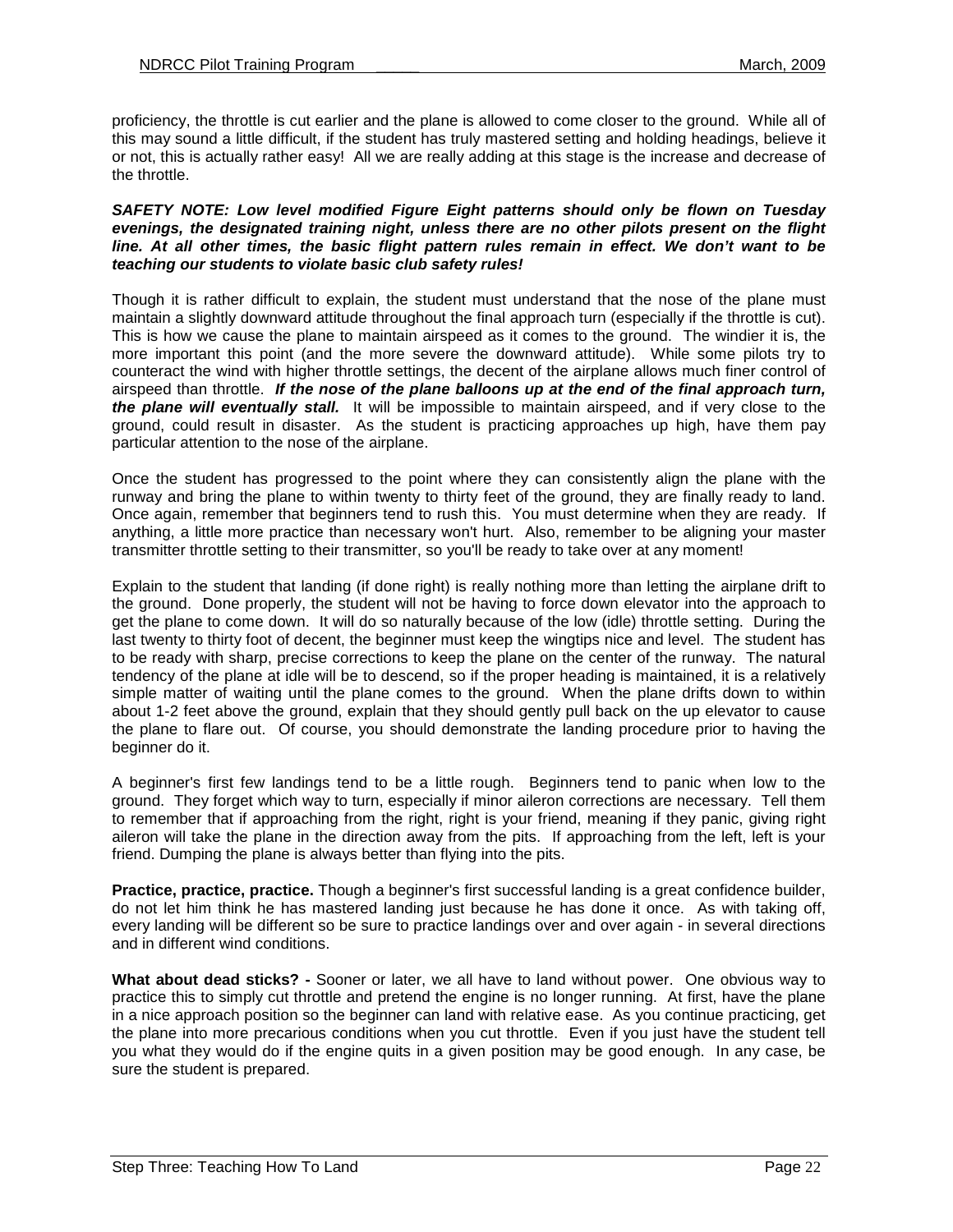## **SECTION VI**

## **STEP FOUR: TEACHING HOW TO TAKE OFF**

The objective is to get students to the point where they can taxi and take off. Remind the student that while practicing takeoffs, the plane will be very close to the ground, and there may be little that the instructor can do to save the plane if he gets into trouble. Make it very clear at this point to the student that proceeding to this next level involves risk.

**Setting the plane's ground tracking -** Experienced pilots can taxi and take off even if the plane is not perfectly tracking on the ground. In fact, if you've had a hard landing or two during training, it is likely that you may not have realigned the plane's ground tracking for the sake of saving some time. You may have simply held in some corrective rudder (coupled with nose or tail wheel) during the taxi run. However a beginner will not be able to handle a plane on the ground that does not track straight. Before you turn the plane over to the student to take off, be sure the plane is tracking straight, and after every hard landing from this point on, be sure to check the tracking before the next takeoff. **This is very important!** In the hands of an inexperienced pilot, a plane that is not ground tracking properly can be very dangerous indeed (especially if the plane veers toward the pits).

One way for the beginner to set tracking (at home) is to let the plane roll down a shallow grade (with the radio on). Many suburban driveways are perfectly graded for this. With the rudder stick neutral, let the plane roll down the grade and watch for left/right tendencies. Be sure to tell the beginner not to adjust for tracking with the rudder's trim (this will, of course, affect flight trim). Adjustments must be made mechanically, within the airplane.

Taxiing and making the takeoff run can be quite difficult to master. First of all, if they have a four channel system with rudder attached to steering on the left stick, they will probably find it awkward to precisely use their left hand. They will also find it difficult to control throttle and rudder independently. Begin by making them get comfortable with the left stick without the engine running.

Once they can move one control without the other, explain the plane's ground handling characteristics. You've been doing a lot of taxing with their airplane to this point, and while different airplanes can have dramatically different ground handling characteristics (tail dragger vs. tricycle gear, for example), you should be able to help them understand how responsive their plane will be on the ground.

Be sure to explain the plane's natural tendency to accelerate quickly as soon as it begins moving. As they develop a feel for what it takes to get the plane moving, they will make the plane move smoother. But first and foremost, be sure they keep the plane moving slowly - be sure to be ready to retake control as soon as the plane gets moving too quickly. As for steering with left and right, it may take quite a bit of practice, since it must be done with the left hand. Also, the same left/right problem they had in the air when the plane is coming toward them may recur.

**Take off practice -** Once they can handle the plane well on the ground, have them head the plane into the wind and practice some high-speed takeoff runs. Don't let them take off quite yet. As soon as the plane builds up speed, have them cut the throttle. **Remind the student that the engine torque will normally pull the plane to the left.** Force them to see how little rudder it takes to make the plane respond at high ground speeds. Beginners have a tendency to over control with rudder their first few times, so be ready to retake control at all times (keeping your master transmitter set to idle). By this point, the student should be quite comfortable with handling the plane on the ground. But you'll still want to make it as easy as possible for his first few takeoffs. Explain that taking off is just a matter of building up flying speed heading into the wind while holding a little right rudder. Once flying speed is reached, he must apply just a small amount of up elevator (though some well-trimmed planes may actually lift off by themselves). Once the plane comes off the ground, the nose will be pointed up slightly and the student can release the up elevator and the right rudder. If the plane is properly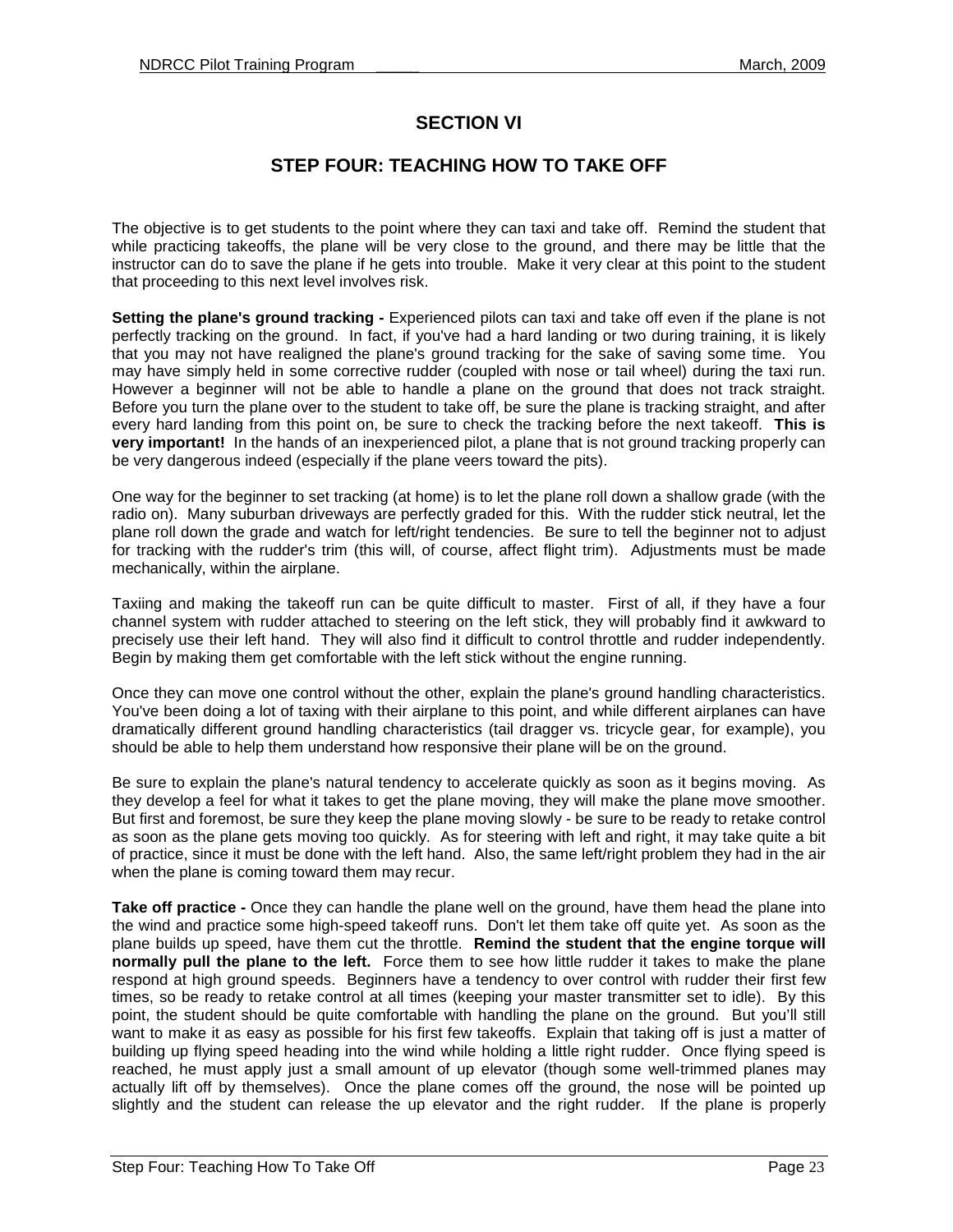trimmed, the plane will continue its gradual climb at full throttle until it reaches a comfortable altitude and can be turned. As the plane rises, the student must be ready to make minor corrections to hold the plane's heading directly into the wind (with aileron and rudder) and to maintain a gradual ascent (with elevator). **Always have the student make the first turn away from the pit area!** Once the plane has reached a safe altitude, the throttle can be reduced. Beginners tend to be so nervous during the first few takeoffs that they forget to reduce the throttle. Of course, you should demonstrate taking off prior to having them do it.

If other traffic allows it, position the student so that he can takeoff in a direction directly away from him. Walk him out to the middle of the runway if necessary. (Once he masters this, the student will still have to learn how to take the plane off in different directions while standing at the pilot's station.) As the student increases throttle for takeoff be sure to increase the master transmitter's throttle setting in the event you must retake control.

**Beginners have problems in three areas.** First, they have problems holding the plane in the **proper heading** with the rudder while the plane is on the ground. This can be very dangerous if the plane wanders off in the direction of the pits. Be sure to let them know that just because they started the takeoff roll does not mean they have to take off. If anything looks wrong or they feel panic for any reason, have them cut the throttle! By the way, this is why the high-speed practice runs are so very important. During these runs, the beginner does not expect to take off and will be cutting the throttle every time. With this experience, they will be much more likely to cut the throttle at the first signs of problems during actual takeoff runs.

Second, when taking off in winds over about 5 mph and especially with a crosswind, beginners have trouble holding the **wingtips level** after the plane lifts off. Since the plane is not moving very fast at this point, it may respond rather sluggishly. The beginner must be ready with firm, accurate aileron and rudder control. When taking off in any kind of cross wind, be sure to make them predict which way the wind will tend to blow the plane as it lifts off the ground. This way, they will be ready to apply the opposite aileron.

Third, beginners tend to apply **too much up elevator** to get the plane off the ground. Or they hold the elevator in too long. Either way, the plane will have the tendency to stall soon after liftoff.

**Practice, practice, practice.** Many beginners think they have mastered takeoffs with their first successful one, regardless of how scary it was. However, you must stress that each takeoff will be different, and it will take many takeoffs to become fully proficient. Wind direction, wind speed, and rudder sensitivity will make for a few nerve-wracking moments. As soon as the student has successfully taken off, instruct him to relax, fly a full circuit around the field and set up to land. Have the student do it again - and again - and again. If all practice is done on a nice calm day, be sure you are with them the first few times they take off on windy days.

One excellent way to practice landing (and taking off) is with touch and go's. After landing (without killing the engine), have the beginner taxi back, take off, and land again. As they gain proficiency, have them reapply throttle as soon as the plane touches down, performing a true touch and go.

**When have they completed this step? -** When you are confident that they are in complete control on the ground. When you have seen them make a mistake and know enough to cut the throttle (they recognize when to abort takeoffs). When they can repeat the takeoff roll time and time again regardless of wind conditions. When they can maintain the takeoff heading in a nice gradual climb over and over again - then they are ready to take their solo certification test.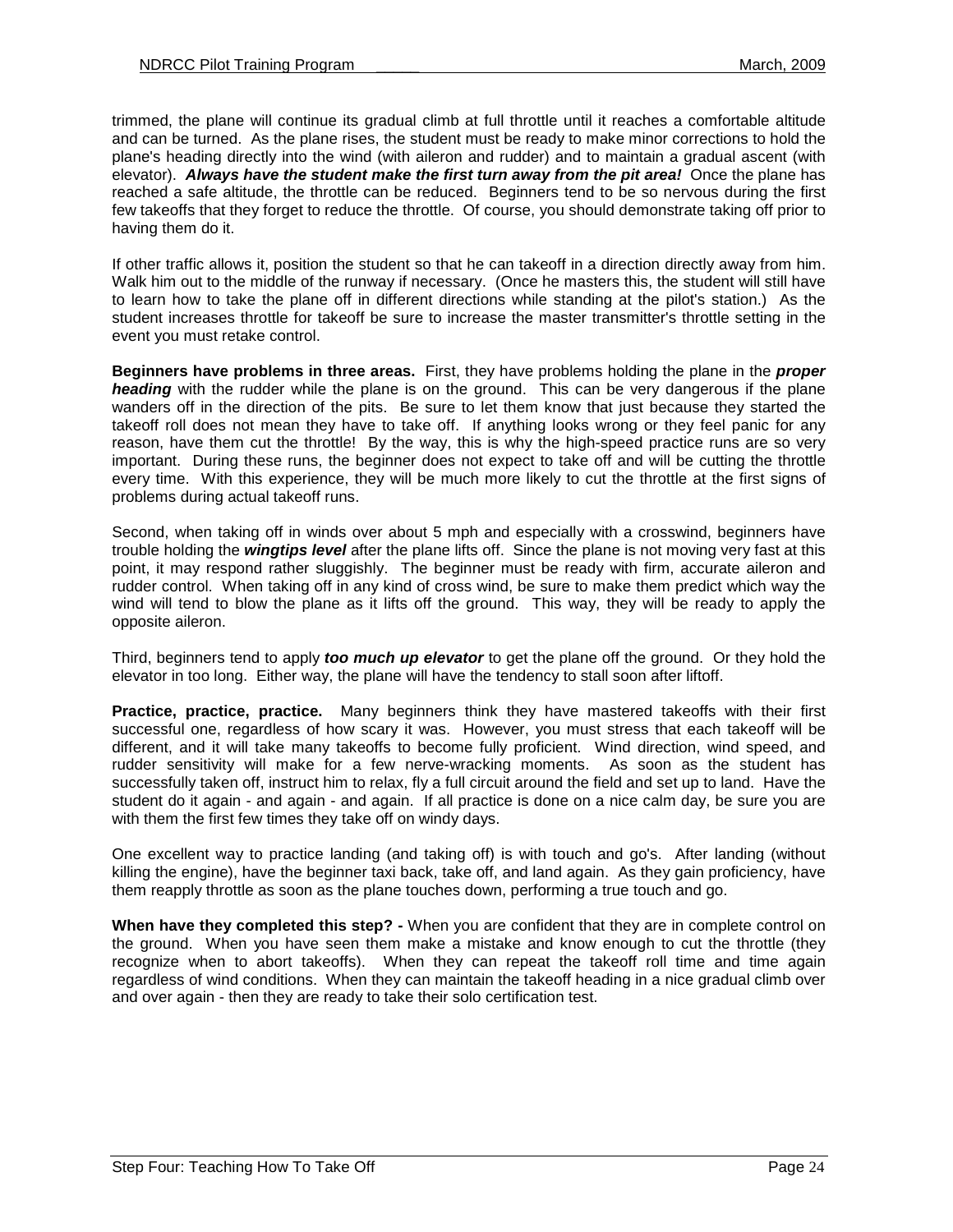## **SECTION VII**

## **IMPORTANT THINGS A BEGINNER MUST KNOW**

Here we include discussions that beginners need to be aware of as they learn to fly. These presentations are made directly to the beginner, so feel free to copy and distribute this information to your students.

**When can I fly by myself?** The whole point of RC training is to get the beginner to the point where they no longer need the constant help of an instructor. Once you have successfully completed the preflight instruction, the four steps of the training program and have earned your solo certificate you should be ready. You must understand, however, that this training will not by any means transform you into an expert pilot! The practice you receive in training is done with close supervision. In the real world, there will be no instructor there to take control when things go wrong. **You can quickly and unexpectedly get your plane into rather precarious situations from which you may not recover.** This knowledge should inspire you to be quite cautious for a while.

**A few words on discipline.** It is important that students have proper expectations set up front for the approach to flight instruction. Flight training can be very enjoyable and rewarding, for both the student and the instructor. But the instruction must be taken seriously in order to be effective. Instructors should not simply be baby sitters tied to a child by an electronic umbilical cord. The instruction process should proceed from step to step, with each prior step being mastered before moving on to the next. **The student should not be sidetracked by attempting loops, rolls and other aerobatic maneuvers prior to achieving solo certification status.** Repetitive practice of the basic training maneuvers will prepare you to react more instinctively when the time comes for aerobatic instruction. The first priority is to develop your skills to become an independent, competent, responsible pilot.

**Safety! Safety! Safety!** The time we spend at the flying field is intended to be fun, right? From the time we pull into the parking lot until the time we pack up to leave, the only thing on our minds is to enjoy the time away from our troubles. Nobody likes going out to the field only to be bombarded with a bunch of rules and regulations. And of course, no one likes to be yelled at for doing something wrong. We all want to go about the business of having fun.

Unfortunately, our hobby can be a dangerous one. As flyers, we must all treat the hobby with respect and acknowledge the potential for danger. There are numerous times when what one flyer thinks is safe and acceptable will be totally rejected by other flyers on the flight line. We've all heard and seen what happens when a fellow flyer steps out of line. It isn't a pretty sight.

Truly, no intelligent flyer will intentionally do something to cause an accident. It is only when one flyer or another makes an unintentional mistake that accidents can occur. While beginners bear the brunt of the silliest mistakes, even experienced pilots have been guilty of unwittingly breaking safety-related rules. This section contains several safety-related guidelines and explains the reasoning behind each rule so as to enlighten beginners as to why we consider them so very important.

**Safety around the transmitter impound stand -** Mistakes made around the frequency stand can be costly. Many an airplane has gone out-of-control because these simple and basic rules are not followed. An out-of-control airplane can end up anywhere.

**Impound your transmitter** - Before you arrive at the field, be sure that your transmitter power switch is turned OFF. Upon arrival at the flying field, **double check that the transmitter is off** and immediately place it in the impound stand. While doing this, check to see if anyone else is on your frequency. If there is, find out who each flyer is and alert them to the fact that you are on their frequency. As other flyers enter the flying field, check to see if they are on your frequency.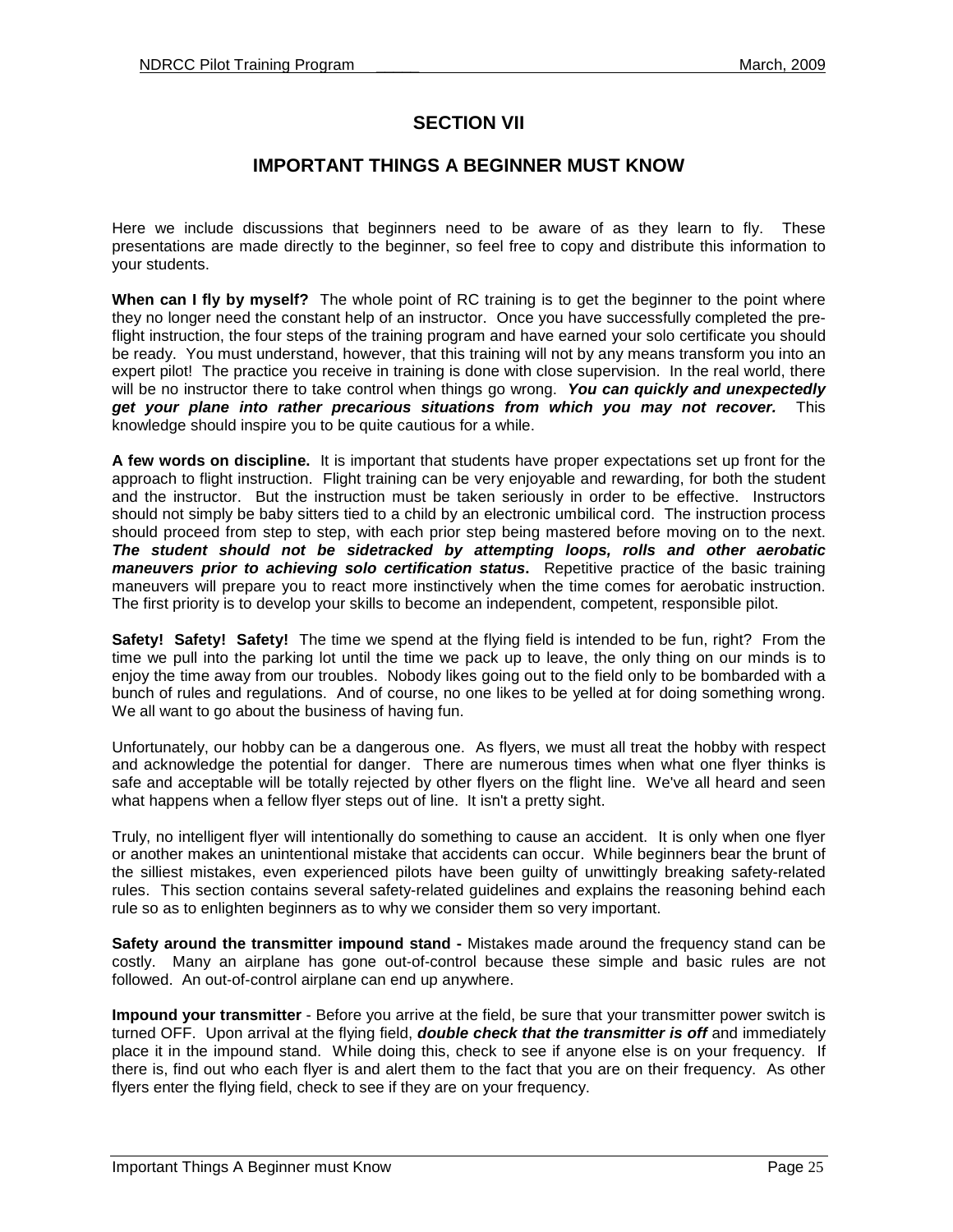**Keep your transmitter in the impound area while you're not flying -** This serves two purposes. First, you will be forced to walk over to get your transmitter whenever you wish to fly, keeping you from fiddling with your aircraft when you haven't pinned your frequency. Second, and more importantly, **if someone who is on your frequency crashes, you can easily prove that your radio was off at the time of the crash**. Together with the suspicious pilot, you can walk to check the status of your transmitter. On the other hand, if you store the transmitter close to your airplane, he can easily accuse you of having your transmitter on while he was flying.

**NEVER turn on your transmitter without pinning your frequency - Before you are allowed to turn** on your transmitter, you must place your club membership card in the appropriate frequency slot at the transmitter stand. This gives you control of the frequency and no one else on your frequency can turn on their transmitter. **Never remove another member's card from the frequency slot!** If another pilot has forgotten to remove their card, find them and ask them to remove it.

We all know what will happen if someone on your frequency is flying when you turn on your transmitter. There may be times, however, when you're tempted to temporarily turn your transmitter on when setting up or tearing down. Maybe you want to move the throttle setting. Or you just want to run the fuel out of the engine. **NEVER give in to this temptation.** If you do, you may be paying for someone's broken airplane.

**Always use your NDRCC Membership Card** - We've seen a variety of devices used as frequency pins. AMA cards, driver's licenses and even college ID cards have been known to appear in these slots. **The only acceptable frequency pin markers are current NDRCC club membership cards**.

**Transmitter identification -** You should have a red 72 MHz flag AND your frequency number attached to your transmitter antenna in large enough characters that a person can see it without having to ask. This helps each pilot determine who else is on their frequency (does not apply to 2.4Ghz).

**Remove your membership card every time you finish flying - As a courtesy to other flyers, unpin** your frequency as soon as you are finished flying. You should do this as soon as you impound your transmitter. Especially on crowded days, this keeps people from having to track down pinned frequencies that are not being used. If you get in the habit of impounding your transmitter and removing your frequency pin every time you finish a flight, you'll never leave the flying field with your frequency pinned. After you leave, if your pin is still in the frequency slot, you will cause another pilot a great deal of grief while they try to figure out who has the frequency pinned.

**Don't hog the frequency** - As a courtesy to other flyers, every time you finish a flight, check to make sure that no one else is waiting for your frequency before you fly again. **Be Extra Careful!** - As a flyer, you must be VERY careful whenever you turn your transmitter on. If your frequency is pinned, and you cannot find the owner of the pin, ask EVERYONE in the pit area. Another possible explanation for your frequency being pinned is that the pilot may have crashed before you arrived and is looking for his plane in the cornfield (possibly with his transmitter still on!)

**Safety in the pit area** - Now let's address the matter of being safe in the pits. While most of these rules may seem to be nothing more than common sense, you'd be surprised at the number of pilots who break these rules.

**Hold on to your plane whenever the engine is running - NEVER, repeat NEVER let go of an** airplane with its engine running until it is on the flight line and ready for taxi out. Always keep it under complete control. And **always treat an airplane with the engine running as if the radio is going to fail at any moment.** We highly recommend the use of hold-down devices that ensure that the airplane cannot move until the flyer is ready to carry it out to the flight line. It is a good idea to place your flight box in front of your airplane's propeller while starting the engine. If you somehow lose your grip on the plane, the flight box could save someone from serious injury. Always position your body to one side of the airplane while starting and running the engine. **Do not stand or kneel in front of an airplane with a moving propeller!** A propeller rotating at 10,000 to 20,000 RPM carries a great deal of centrifugal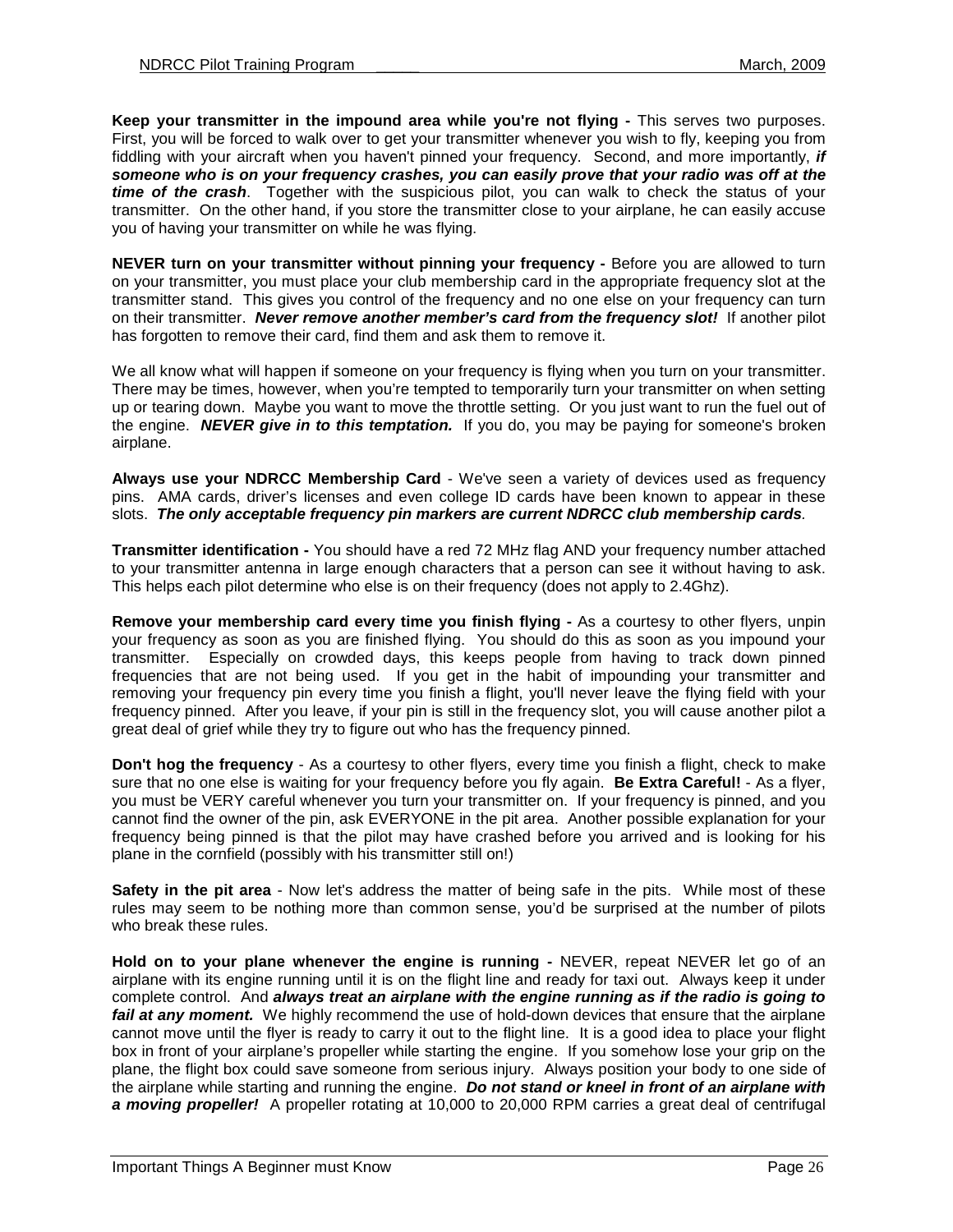force. The most dangerous position to be in near a running engine is directly in line with the prop. A piece of dirt attached to the prop during a hard landing will usually be thrown from the prop. Or, if the propeller is fractured in any way, an injury could occur if the propeller shatters. Once the engine is started, ALWAYS stand behind the airplane.

**NEVER taxi in the pit area.** Along the same lines, when you are ready to bring your airplane out to the flight line, carry it out. NEVER taxi out to the flight line! In the same manner, after landing, carry your airplane back to the pit area.

**Make needle valve adjustments from behind the airplane.** Once your engine is running, if adjustments must be made to the needle valve, be sure to get yourself into a convenient and safe position from which to make the adjustments. If you are behind the airplane, you can easily hang on to it with one hand while you adjust the needle valve with the other.

**Use a glove, chicken stick, or electric starter.** Especially for beginners just getting started with RC, until you really get to know your engine, exercise extra caution when starting your engine. A flooded engine can really bite you if you use your bare finger to start it.

**No engine run ups or breaking in new engines near the pits.** Never run your engine above idle speed in front of the shelter. As a courtesy to other flyers, NEVER break in an engine near the pit area. If you must do it at the flying field, move down 50 yards or more to the north or south of the pit area. From there, the noise in the pit area won't be excessive.

**Priorities in flying.** Here we list the basic rights of way for the flying field in the order of most importance. These rules apply from the time you enter the flight line until the time you carry your airplane back to the pit area.

- **1) Dead stick landings**  When an airplane's engine dies, the airplane is going to come down no matter what. **The flyer with the dead stick must call out ``DEAD STICK!'' immediately.**  Anyone on the field must know an airplane is coming down in order to stay out of its way. A flyer with a dead engine has the highest priority. ALL other flyers must give the right of way (including any that have already called their landing).
- **2) A person on the field**  Whenever a person goes onto the field to retrieve an airplane**, they MUST call (very loudly) ``ON THE FIELD!''** This person has the right to safely retrieve their airplane. While ANYONE is on the field, no take offs, landings, or low passes are allowed. The only exception to this rule is a dead stick landing. Once the person exits the runway area**, they must alert all flyers with the call ``FIELD'S CLEAR!''** If you are the person retrieving your plane, be sure to take the shortest route off the field to help others who may wish to land.
- **3) A flyer calling a landing**  The first flyer that calls a landing has the right to land. Do not attempt to hurry a takeoff to beat an airplane that is landing. If your engine stalls, an airplane will be sitting in the middle of the runway while another airplane lands!
- **4) A flyer ready to take off**  Notice that take offs get the lowest priority. At times a flyer may have to wait for several minutes while other pilots land and retrieve their airplanes.

**Fly in control** - Beginners will naturally want to keep trying new things in order to improve. However, all flyers must fly within their abilities, especially when the field is crowded. Save your new maneuvers for a day when the field is less populated, or get an instructor to help.

**Call your take offs and landings** - The more informed you can keep other pilots, the safer flyer you'll be. Some one may have called a landing without your hearing it. If you call your landing loudly, another flyer will be sure to alert you that someone else has already called their landing. Acknowledge other pilots announced intentions so that they know you have heard them as well.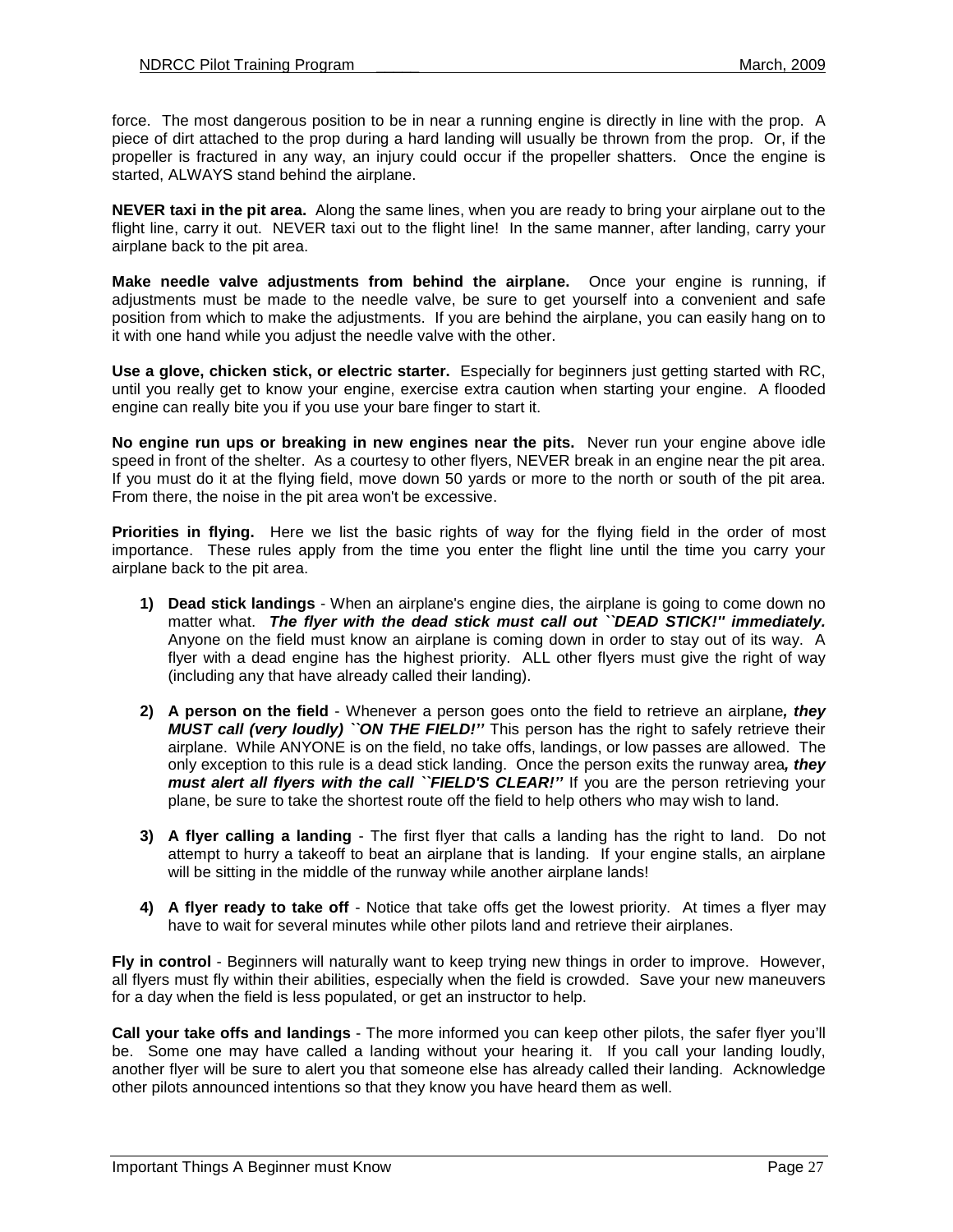Be sure you know which way everyone is taking off and landing. Especially on calm days, flyers have a tendency of taking off in both directions. Watch to be sure you know which way everyone is taking off and landing. If in doubt, ask! If it is a perfectly calm day everyone should be taking off and landing toward the South. Whenever there is a crosswind, take offs and landings must be into the prevalent wind direction most aligned with the runway.

**If you need help, DO NOT FLY BY YOURSELF -** Beginners have a tendency to prematurely think they are ready to fly by themselves. Maybe you've had one or two solos and are feeling pretty brave. NEVER fly by yourself unless you've had your instructor's OK to do so. Keep in mind that your airplane is not the only thing at risk!

**When in doubt, ask for help! -** No matter what the rule, if you do not understand what you should do, ask an experienced flyer for help.

**The Basics of Engine Tuning -** In this short discussion, we will give the most basic considerations when making adjustments on your new engine. While there are many potential problems that can cause similar symptoms, and while each flyer has his own way of doing things, we will do our best to acquaint you with proven ways of handling the most common problems a beginner faces.

A good running engine is a novice flyer's best friend! Nothing is more frustrating than trying to learn how to fly with a poorly performing engine. You can't get much quality stick time if your engine is constantly quitting in the air. And, when you eventually begin setting up for landings, it will be MANDATORY that the engine responds properly. If the engine dies close to the ground, the results can be disastrous.

The biggest cause of a poor running engine has to do with how the fuel tank is mounted in the airplane. As the instructions that come with your airplane and engine say, the fuel tank should be mounted at the same level as the engine's carburetor. Ideally, the middle of your fuel tank will be 3/8 inch above the engine drive shaft when viewed from the side.

Kinks in the fuel line MUST be eliminated. ANY kink or sharp bend will limit fuel draw. Be sure you drill the fuel line holes in the firewall large enough for your fuel lines. If you have to force the fuel line through the hole, the hole is not big enough! Be sure the "clunk'' line within the tank can extend to the bottom of the tank without closing off the clunk. If this line is too long, the clunk hole may be pressed against the back of the tank. Keep the fuel line and muffler line as short as possible so as not to impede fuel flow.

New engines are notorious for going through glow plugs quickly. This is predominantly because new engines are commonly run quite rich to ensure a good break-in. However, as you begin leaning out your new engine to gain performance, the glow plug problem should go away. If it does not, check your head bolts. Loose head bolts will cause also cause premature wear to your glow plug.

Your carburetor must be connected to the engine so that no air can leak from the bottom of the carburetor seal. If you remove your carburetor for cleaning, be sure to seal the bottom properly before tightening. Most carburetors have a rubber seal that must be compressed before the carburetor hold down screws can be tightened. In the same way, the crankcase bolts must also be tight, as must be the engine mounting screws.

No matter what the engine manufacturer says, it is ALWAYS best to break in a new engine. Breaking in will ensure that internal engine parts wear into position properly, while not under a great deal of load. While you can break a new engine in while it is mounted to your airplane, many flyers like to perform the break in procedure on a test stand.

Either way, keep the engine running crackling rich during the first stages of the break in procedure. At full throttle, keep the needle valve well open to ensure that the engine never comes close to peaking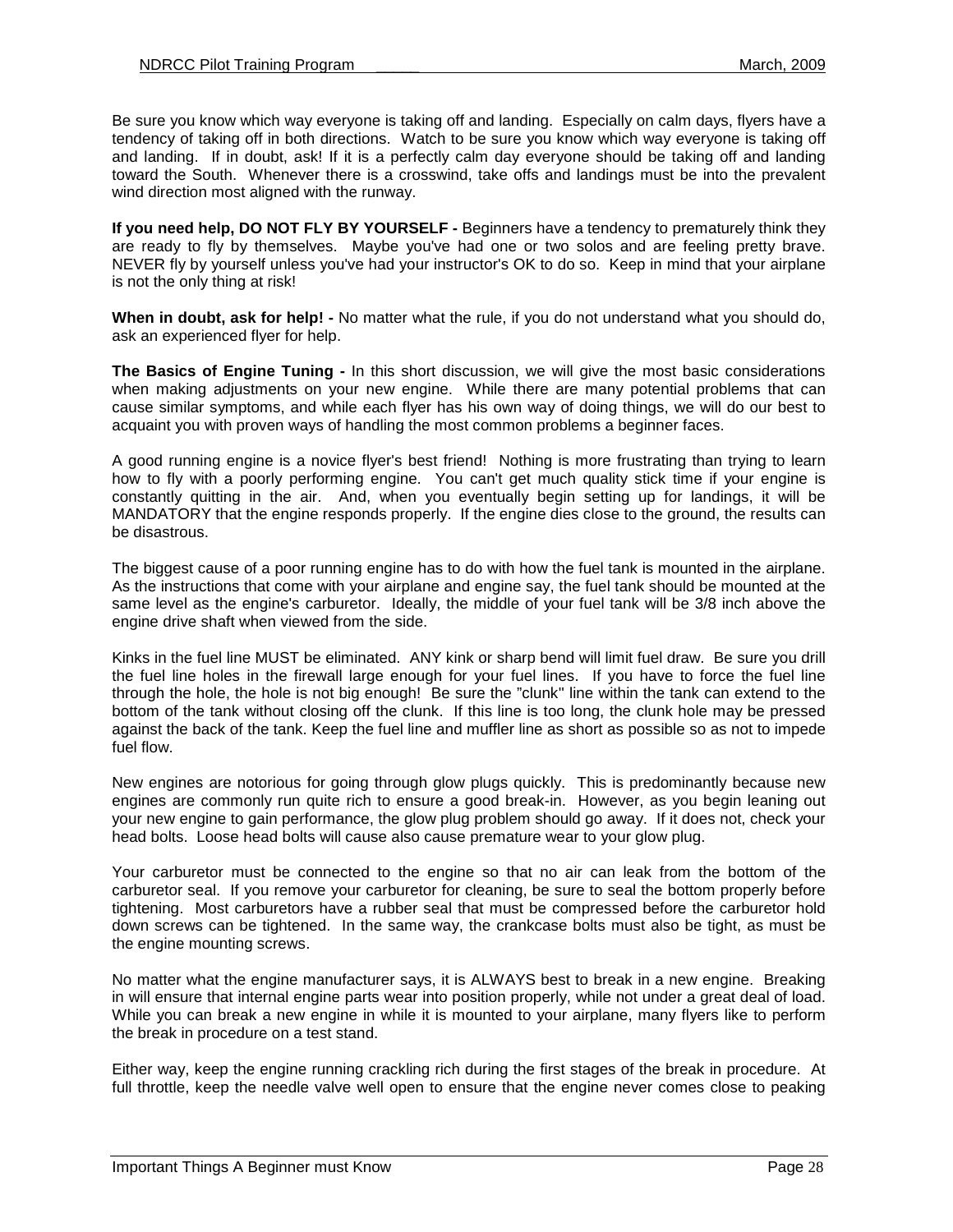out. As the fuel tank empties, be ready to stop the engine to keep it from leaning out. We recommend running about two to three tanks of fuel through the engine in this manner.

The second step to breaking in a new engine is to begin leaning it out. Refuel the tank, start the engine again and slowly turn in (Clockwise) the high-end needle valve. As you do, the engine will begin to accelerate. Don't peak it out yet. Just get it running faster, a little at a time. As you do this, manipulating the throttle to let the engine run at various throttle settings for 10-20 seconds at a time. Repeat this until the entire tank is empty.

Finally, the engine is ready to peak out. Refuel the tank and start the engine again. With the engine running, continue turning the needle valve in (clockwise) until the engine peaks. To tell if it has peaked, lightly squeeze the fuel line. If the engine accelerates more, go another click of the needle valve in. Squeeze the fuel line again. Continue until the engine has peaked. THEN BACK OFF ABOUT TWO TO THREE CLICKS of the needle valve (making it slightly richer). Keep in mind that any engine will have the tendency to lean out in the air. Backing off a little on the ground will keep the engine from becoming too lean in the air.

We cannot stress enough the importance of keeping a new engine running on the rich side. Admittedly, there are times when an airplane (even a trainer) is somewhat underpowered and the engine must be peaked out to its maximum before the plane can even be flown. However, in most cases, there is ABSOLUTELY NO REASON to peak out an engine to the max, even after break in. For example, if you are flying a 40 size Avistar with an OS46FX, your plane is highly overpowered. The engine could be running quite rich and still pull the plane nicely. If your plane is overpowered, why not run the engine a little rich to ensure that the engine properly breaks in? This way, when you're ready for your first hot low wing plane (like an Ultrasport), your engine will still have something left to give. REPEAT AFTER ME: A rich running engine will last forever - a lean running engine will soon wear out!

Tuning the engine's low end (idle). Most high performance model airplane engines have two needle valves. The needle valve we have been talking about to this point is the high-end needle valve. This needle valve controls the high throttle setting and functions basically the same for ALL model airplane engines. Turning it in (clockwise) leans the engine and turning it out (Counter Clockwise) richens the engine.

However, the low-end needle valve may vary from one engine to the next. For most ABC style engines, like the OS46FX, the low-end needle valve functions the same as the high-end needle valve. Turning it in (clockwise) leans the low end and turning it out (counterclockwise) richens the low end.

Keep in mind however, that certain carburetor configurations (such as single-needle air-bleed) are just the opposite. The LA series of the OS engine is one example. Before you can adjust your engine's low end, you MUST know which way is which! (Consult your owner's manual or ask an experienced flyer),

As with the high-end needle valve, you begin peaking out your low end from the rich side. The idle position should be set so that the carburetor is open to about 5-10 percent of maximum. If the engine crackles and dies, lean the low-end needle valve about a quarter turn and try again. When the engine will run at idle, quickly advance the throttle and listen. At this point, probably the engine will crackle up to its maximum speed. This indicates that the low end is still too rich. Lean out the low-end needle valve by about 1/8 of a turn and try again. If you go too far, and the engine's low end needle valve setting is too lean, the engine will bog down and possibly die when you try to advance the throttle.

Be aware that you may be fooled at this point. Since an engine consumes fuel at a very slow rate when at idle, if you are too quick to make changes, the engine may be under the influence of the last idle adjustment as you increase the throttle. Repeat the throttle advance and slow down several times to confirm the setting. If in question, squeeze the fuel line slightly to force the engine to use up the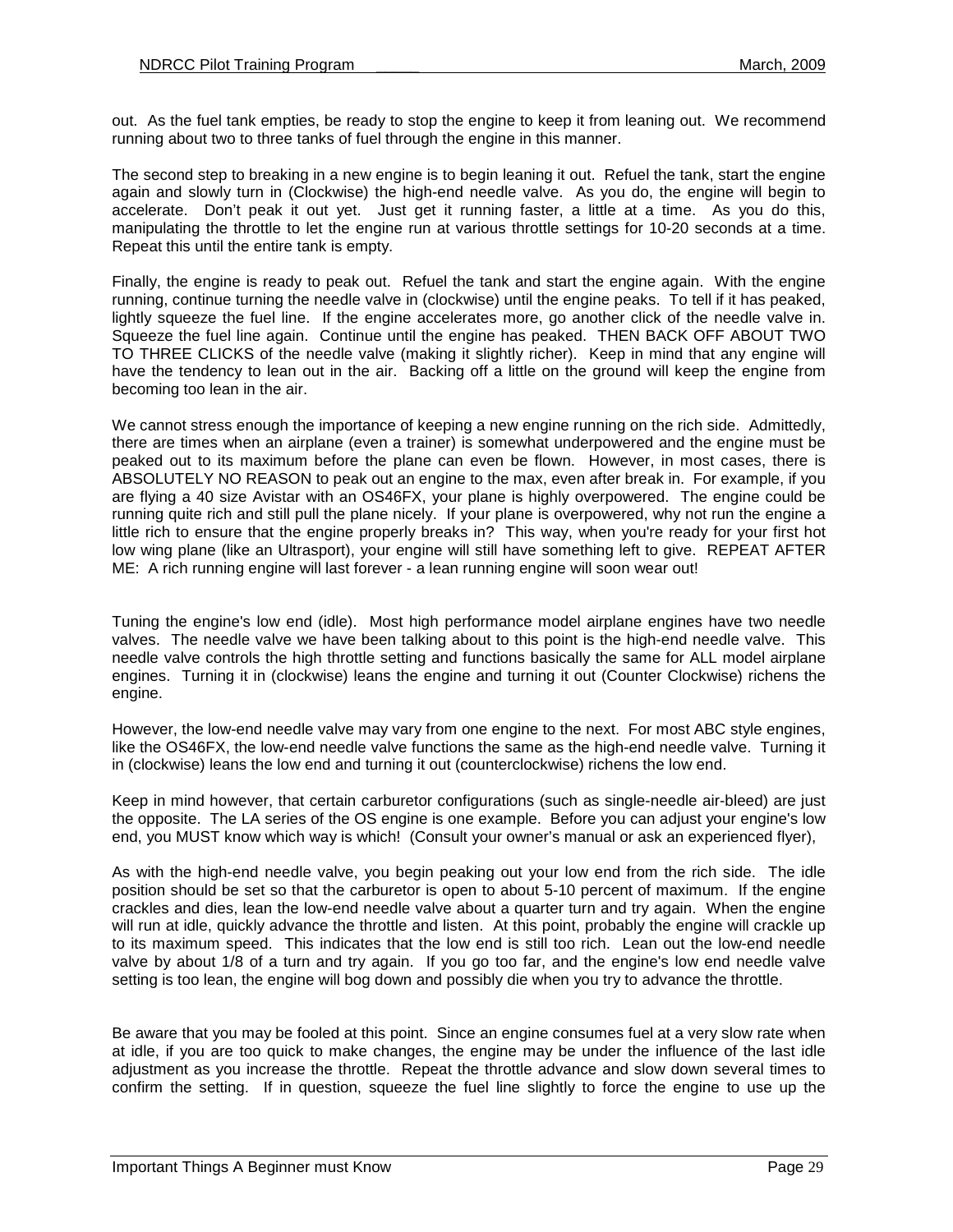residual fuel. Eventually, by repeating the above procedure, the engine will respond quickly and accurately to your every throttle command.

**What if nothing works?** - Though the techniques given here should handle 90% of all engine problems, there are possible problems that can affect an engine's performance which have nothing to do with tuning. If you find that no matter what you do, you cannot get the engine to run properly, by all means, ask for help. Surely one of the experienced flyers in the pit area will be more than willing to help you.

**Charging your batteries** – Failure to properly charge transmitter and receiver batteries is arguably the most frequent cause of crashes due to mechanical failures (as opposed to pilot error). Make sure you read and follow the manufacturer's instructions on battery charging faithfully and to the letter. Typically, NiCd battery packs should be charged for 24 hours continuously at slow rate for the first charge. The charging unit supplied with your radio is specifically designed to provide this slow charging rate. Thereafter, always charge your batteries between 14 and 16 hours continuously at slow rate the night before you intend to fly your plane. Quick field charging is acceptable if performed on the way to the field or upon arrival at the field. **If you do not have a quick field charger, and forget to properly charge your batteries on the night before – do not expect to fly your plane! You should not fly if the battery packs are not fully charged.** 

The **North Dallas R/C Club** has volunteer instructors.

If you need help learning to fly, or are interested in being an Instructor, please contact the Training Committee Chairman Jim Williams or any NDRCC officer.

Phone numbers available on the NDRCC application and newsletter or website at:

http://www.ndrcc.com/

## **Acknowledgments**

Special thanks to Mike Lynch and Tom Rhodes of the Crystal River R/C Club in Beverly Hills, FL for the original club Pilot Training Program. The bulk of this document is their work modified by the NDRCC training committee for their use. NDRCC Pilot Training Program Revision 1.1 February, 2000.

Updated to Revision 1.1a by Tom Beach of the M.A.R.S. club in Pittsburgh with NDRCC permission February, 2009.

Updated to Revision 1.2 by NDRCC, March 2009.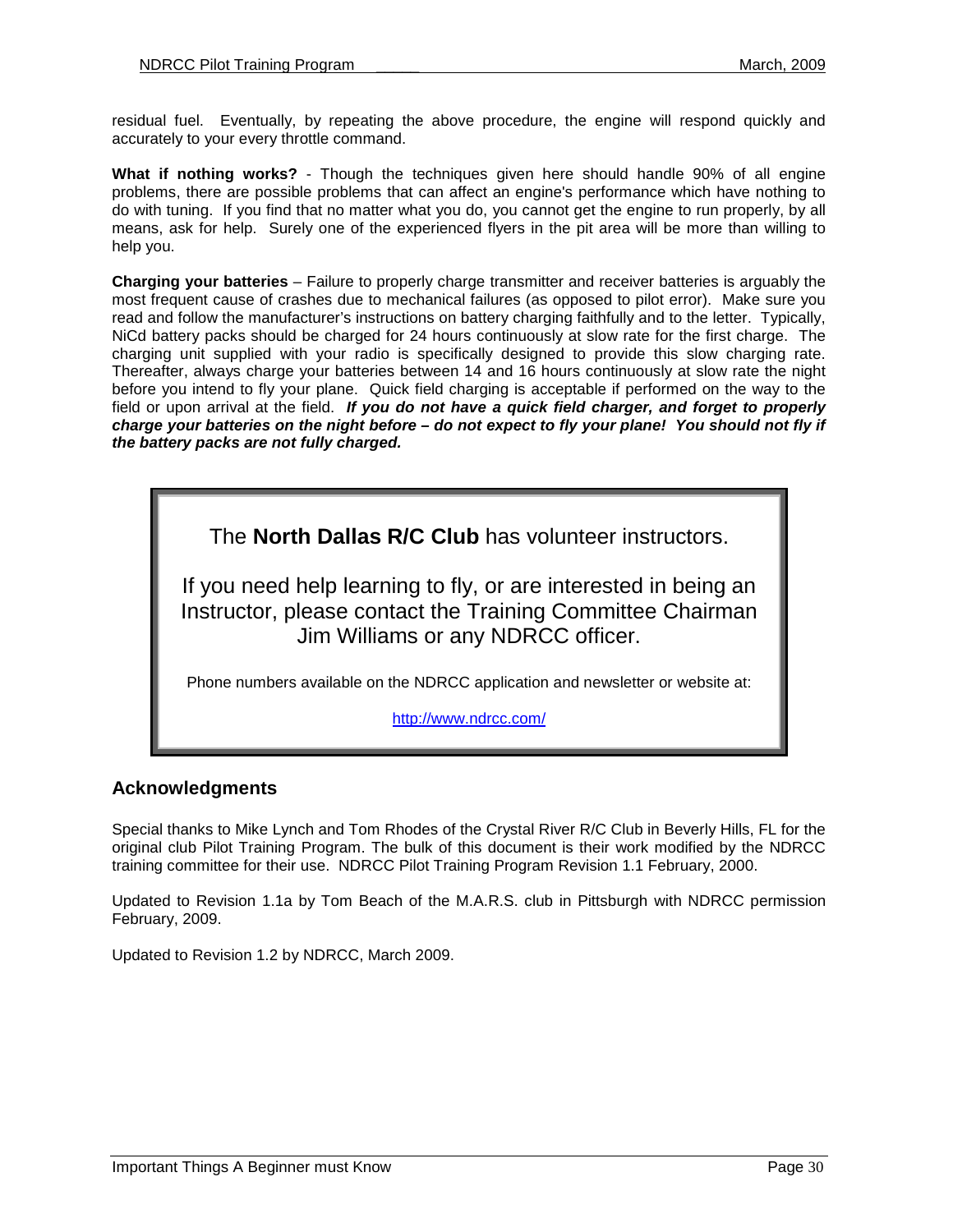## **North Dallas Radio Control Club**

## **Student Solo Flight Check List**

| <b>Student Name</b>                                                                                                                                                                                                                                                              | AMA # |  |  |
|----------------------------------------------------------------------------------------------------------------------------------------------------------------------------------------------------------------------------------------------------------------------------------|-------|--|--|
| 1. Field Safety Rules.                                                                                                                                                                                                                                                           |       |  |  |
| 2. Impound Area and Frequency Control.                                                                                                                                                                                                                                           |       |  |  |
| 3. Assemble and Test Aircraft.                                                                                                                                                                                                                                                   |       |  |  |
| 4. Start engine and tune.                                                                                                                                                                                                                                                        |       |  |  |
| 5. Perform Flight Maneuvers:<br>A. Start & Taxi<br>B. Take off & Trim Aircraft<br>C. Rectangle Pattern (hold altitude & heading)<br>D. Horizontal Figure Eight<br>E. Landing<br>F. Go-Round or Aborted Landing<br>G. Landing<br>H. Taxi Back and Shutdown<br>I. Secure Equipment |       |  |  |

(Receiver & transmitter off, antenna down, transmitter in impound, pin removed from board)

## Instructor:

**Observe Student for SAFE operation** - Was student aware of wind direction and did he/she compensate for it? Was student aware of position of the sun and did he/she avoid flying into its glare? Was student aware of other aircraft in the air and other pilots on the flight line? Was the student confident and in control of his aircraft at all times?

## I certify that this student is qualified for unsupervised solo flight

\_\_\_\_\_\_\_\_\_\_\_\_\_\_\_\_\_\_\_\_\_\_\_\_\_\_\_\_\_\_\_\_\_\_\_\_\_\_\_\_\_\_\_\_\_\_\_\_\_\_\_\_\_\_\_\_\_\_\_\_\_\_\_\_ \_\_\_\_\_\_\_\_\_\_\_\_\_\_\_\_\_\_ INSTRUCTOR DATE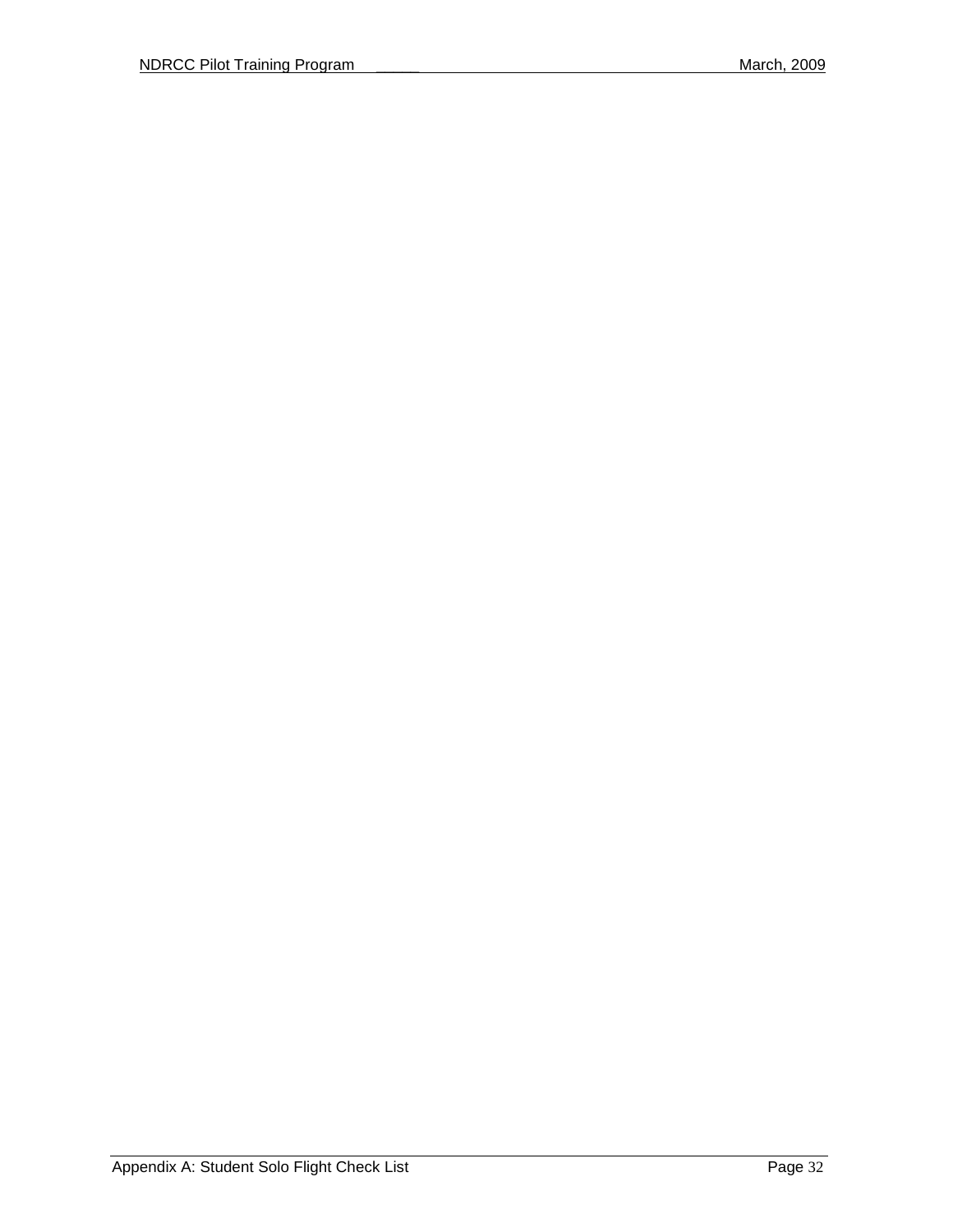## **Appendix B Field Equipment**

The equipment required to get a trainer off the ground can be very inexpensive. There are a few basic items that will suffice to get a beginner into the air and learning to fly but there are other items that can be added to make the job a lot easier.

## **MINIMUM EQUIPMENT**

| <b>NAME</b>          | <b>DESCRIPTION</b>                                             |
|----------------------|----------------------------------------------------------------|
| Glow Plug Driver     | Clip on battery for supplying power to glow plug               |
| <b>Chicken Stick</b> | Stick used for flipping the prop to start the engine           |
| Fuel                 | Fuel mixture recommended by engine manufacturer                |
| Fuel Bulb            | Rubber bulb used to transfer fuel to model tank                |
| 4-Way Wrench         | Combination wrench with sizes to fit glow plug, prop nut, etc. |
| <b>Tool Box</b>      | Any box suitable for carrying the other equipment              |

These items should cost about \$60. This can vary depending on the brand of the items where the items are purchased. An assortment of screwdrivers, pliers, and Allen wrenches may also be needed to perform field maintenance.

## **OPTIMUM EQUIPMENT**

| <b>NAME</b>                | <b>DESCRIPTION</b>                                                                                            |
|----------------------------|---------------------------------------------------------------------------------------------------------------|
| <b>Starter</b>             | Battery powered motor for starting model engine                                                               |
| <b>Glow Plug Connector</b> | Clip on battery connector for supplying power to glow plug                                                    |
| Power Panel                | Power distribution panel for distributing power from a field battery to<br>starter, glow plug connector, etc. |
| <b>Field Battery</b>       | Small 12 volt wet or gel cell battery                                                                         |
| Fuel                       | Fuel mixture recommended by engine manufacturer                                                               |
| Fuel Pump                  | Electric pump used to transfer fuel to model tank                                                             |
| 4-Way Wrench               | Combination wrench with sizes to fit glow plug, prop nut, etc.                                                |
| Field Box                  | Tool box specifically designed for carrying model field equipment                                             |

These items will cost about \$200. The cost will vary depending on the brand of the items and where the items are purchased. Field box kits are available for a wide range of prices but, can be built from readily available materials. An assortment of screwdrivers, pliers, nut drivers, and Allen wrenches is also desirable to perform field maintenance.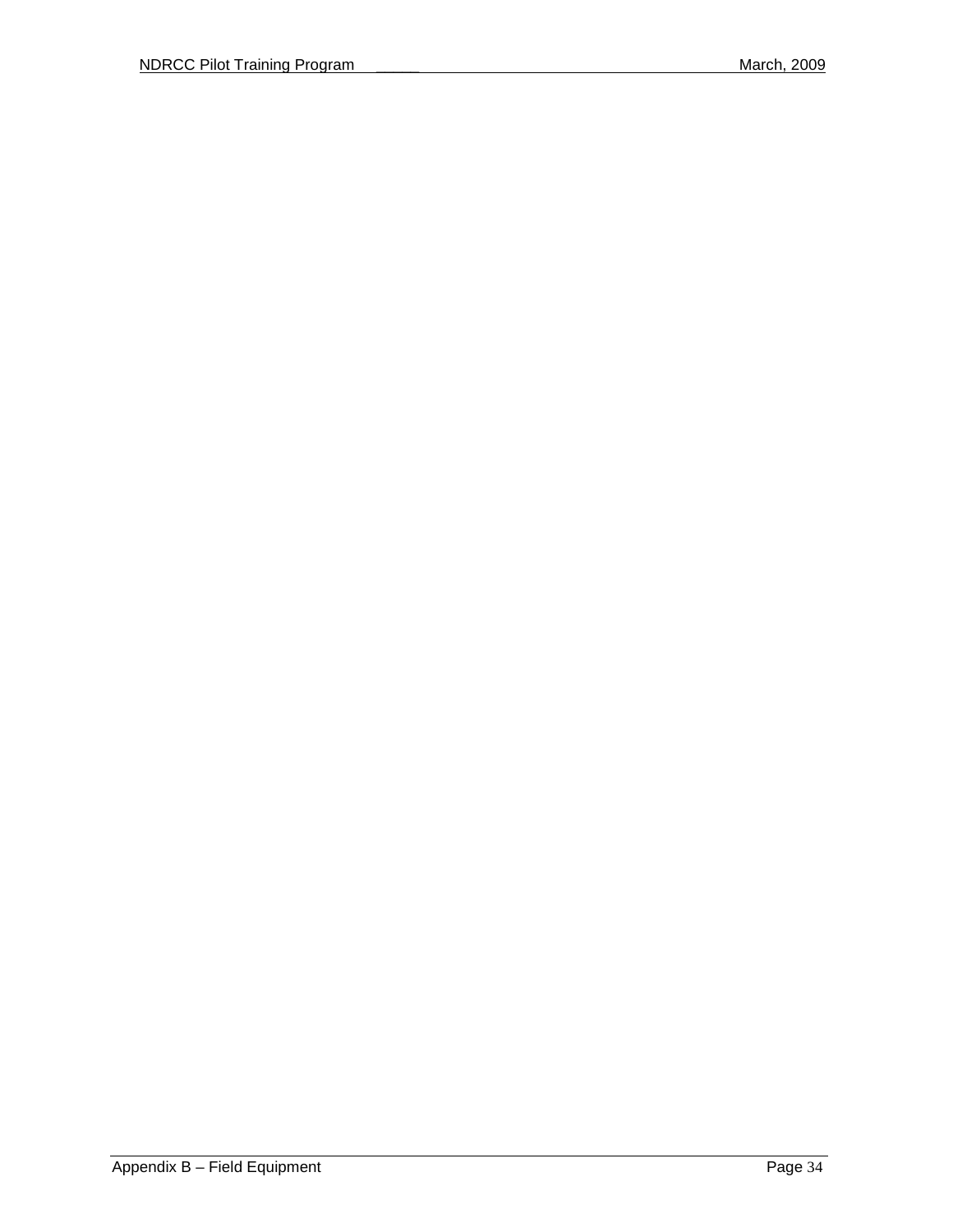## **Appendix C Mechanics Check List**

## **POWER PLANT**

## **1. PROPELLER**

- o Propeller nut tight
- o Spinner on tight
- o Propeller balanced

#### **2. ENGINE**

- o Hold down bolts tight
- o Head bolts tight
- o Carburetor secure
- o Glow plug tight
- o Note: carburetor operation will be checked during the "CONTROL OPERATION".

## **3. FUEL SYSTEM**

- o Lines connected properly
- o Line routing, bends, kinks
- o Tank mounting
- o Clunk free

## **FUSELAGE**

## **1. CONTROLS**

- o Throttle control free
- o Servos mounted securely and tight
- o Servo hardware tight
- o Servo pushrods clear of mechanical interference

## **2. LANDING GEAR**

- o Main Gear and Nose Gear Hardware tight
- o Wheels free and collars tight

## **3. RECEIVER**

- o Check all receiver plugs for proper seating
- o Check antenna routing
- o Check receiver overall crash protection

## **4. BATTERY AND SWITCH**

- o Check switch mounting (opposite muffler side of fuse).
- o Check wire leads for routing and binding and proper hook-up
- o Check battery crash protection
- o Check battery voltage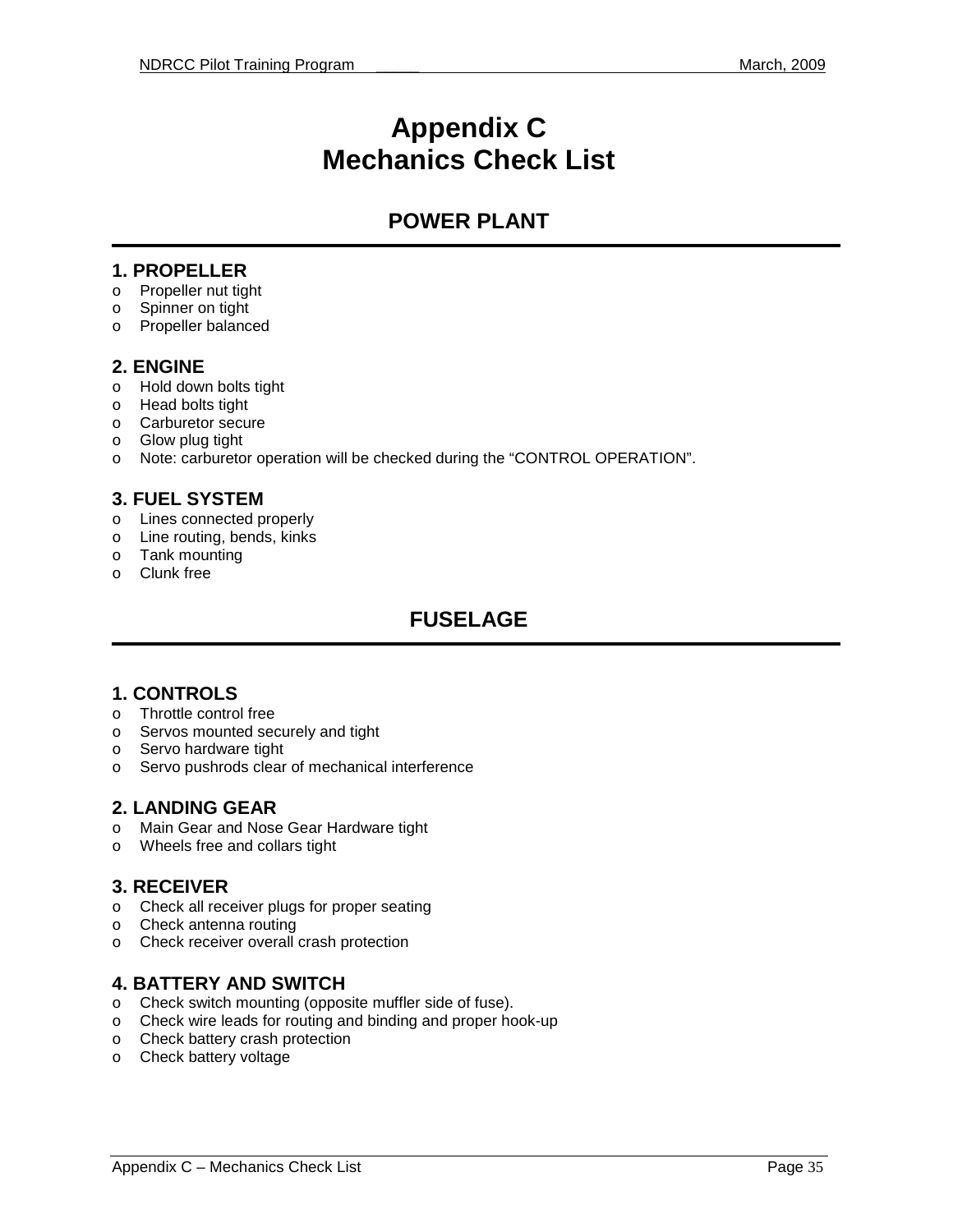## **EMPENNAGE**

## **1. VERTICAL STAB**

- o Check all glue joints for rigidity where joined to fuse
- o Check rudder hinges
- o Check rudder control horn
- o Rudder throw will be checked and set under "CONTROL OPERATION".

## **2. HORIZONTAL STAB**

- o Check all glue joints for rigidity where joined to fuse
- o Check elevator hinges
- o Check elevator control horn
- o Elevator throw will be checked and set under "CONTROL OPERATION".

## **WING**

#### **1. CONTROL SURFACES**

- o Check aileron hinges
- o Check aileron control horns
- o Aileron operation will be checked and set under "CONTROL OPERATION".

#### **2. WING ALIGNMENT**

- o Check wings center section joint
- o Check wings for warp

## **CONTROL OPERATION**

## **1. TRANSMITTER**

- o Check for card in frequency slot on transmitter impound before operating transmitter
- o Check transmitter voltage meter for proper operating voltage
- o Check for proper flags on transmitter
- o Set all trim controls on center

#### **2. RUDDER AND NOSE GEAR**

- o Check rudder for correct direction (check also nose gear if tricycle gear) (change transmitter switch if necessary)
- o Check for proper throw
- o Check all hardware for tightness (especially nose gear control horn on shaft)

## **3. ELEVATOR**

- o Check for correct direction (change transmitter switch if necessary)
- o Check for proper throw
- o Check all hardware for tightness

#### **4. AILERON**

- o Check for correct direction (change transmitter switch if necessary)
- o Check for proper throw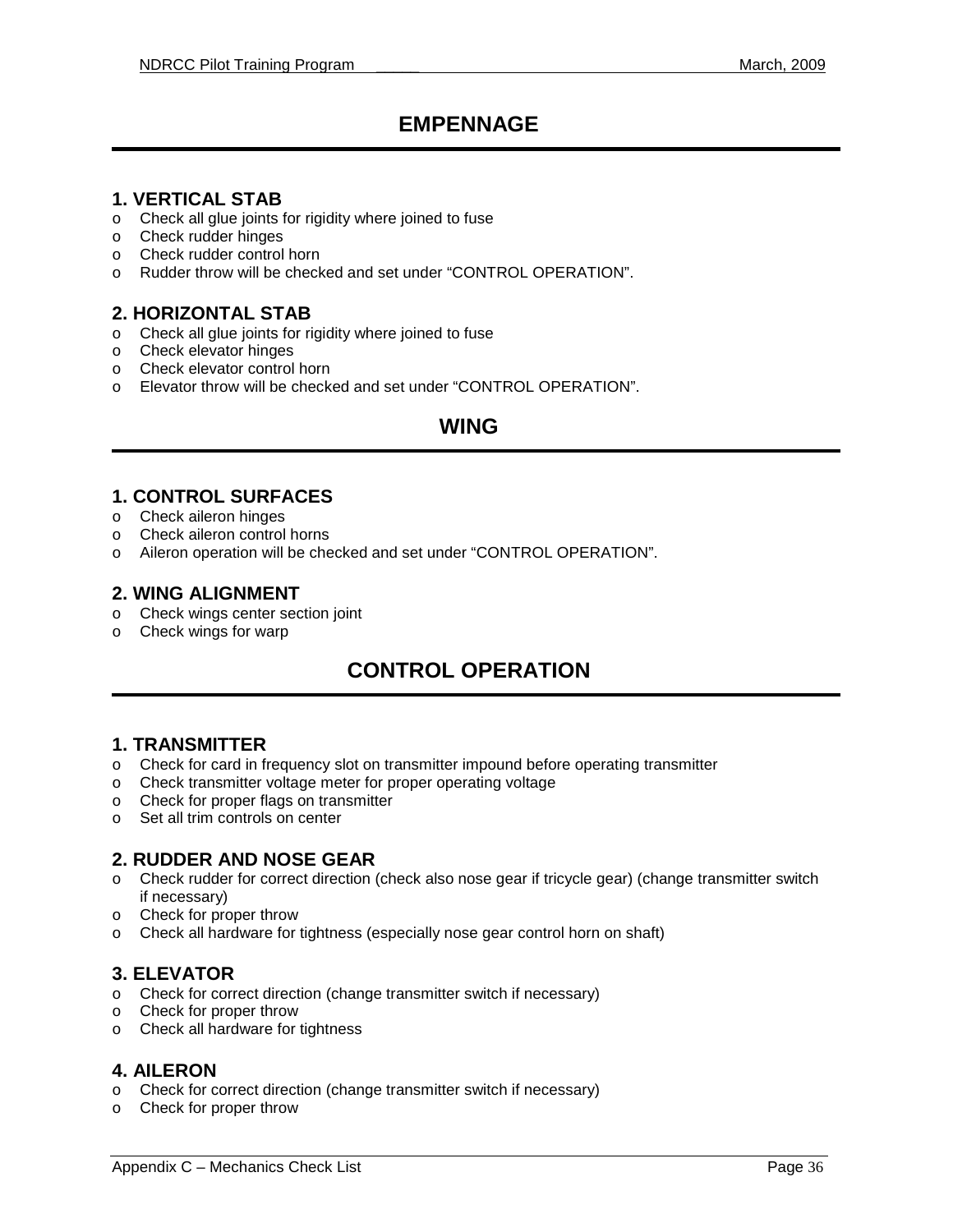- o Check all hardware for tightness and check aileron control shaft from pushrod connection through trailing edge bearings to connection on aileron. There should be no "slop" in the system.
- o Check for symmetry in neutral position.
- o Check all hardware for tightness

## **5. THROTTLE**

- o Check for correct direction (change transmitter switch if necessary)
- o Check for proper throw. Trim down-carb barrel closed. Trim up-carb open to fast idle. Throttle control off for these checks. Throttle full up-carb barrel full open.
- o Check all hardware for tightness

## **BUDDY BOX OPERATION**

## **1. TRIM**

- o Set all transmitter and buddy box trim to neutral or center position.
- o Ensure that the buddy box power switch is OFF.

## **2. OPERATION**

- o Check buddy box for proper tracking with main transmitter for Rudder, Elevator, Aileron, and throttle.
- o Correct buddy box as necessary to track with main transmitter.

## **3. RANGE CHECK**

- o Range check transmitter with antenna collapsed and distance of 200 feet.
- o Check also operation of buddy box through transmitter at the range check.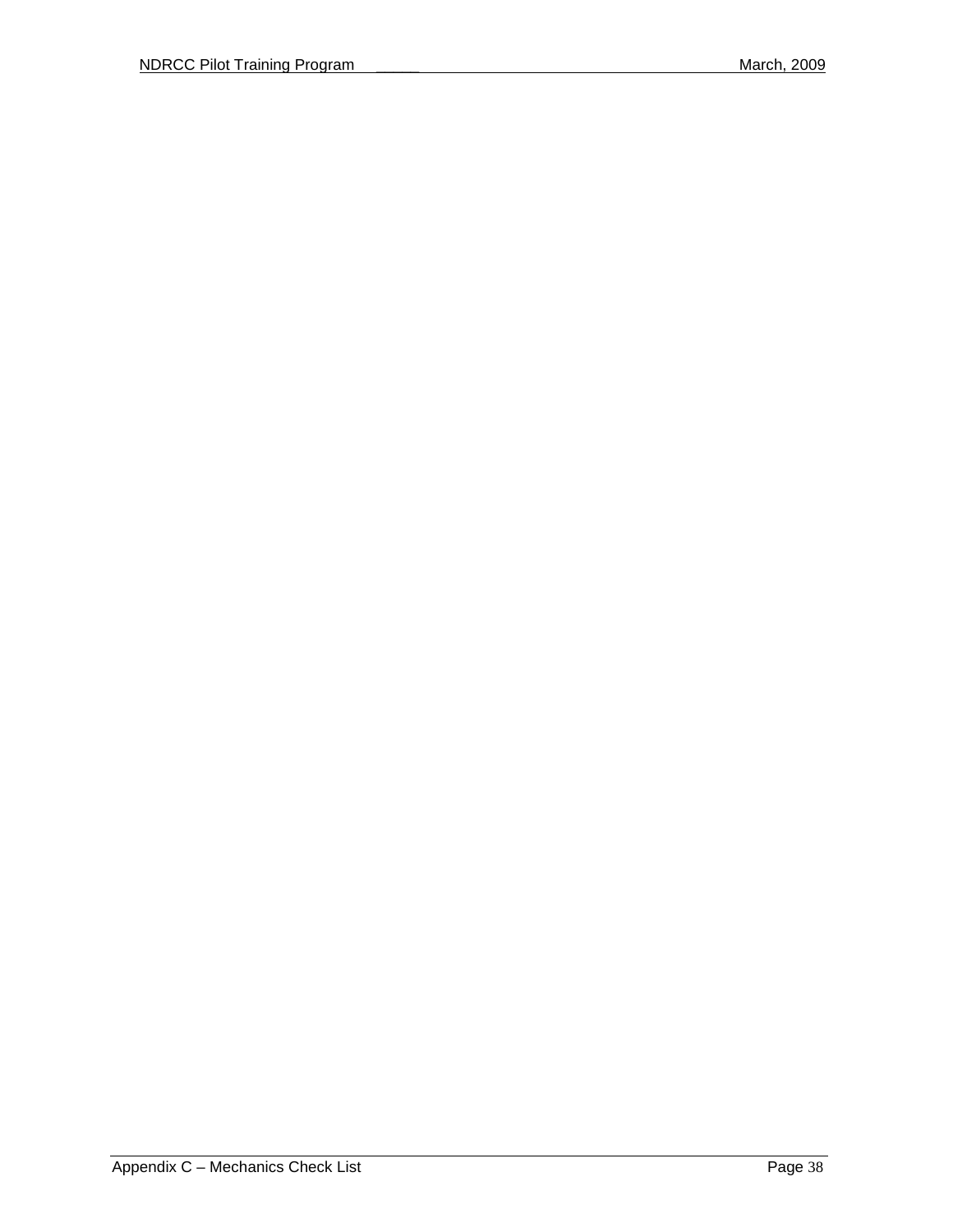## **Appendix D Glossary of R/C Terms**

**ABC / Non-Ringed** - These letters stand for aluminum, brass and chrome or a composite such as nickel. These engines have an aluminum piston and a chrome or composite coated brass cylinder sleeve which allows them to be more efficient for higher performance. They have no piston ring and rely on a very tight piston/cylinder fit to obtain a piston/cylinder seal. New ABC engines are normally hard to turn over by hand. Because of the tight fit, it is very important that the engine is broken in properly.

**Adjustable Travel Volume** (ATV) - ATV allows you to preset the maximum travel of a servo to either side from its neutral position. Such settings help tailor control action to suit your flying or driving style.

**Adverse Yaw** - The tendency of an airplane to yaw in the opposite direction of the roll. For instance, when right aileron is applied, the airplane yaws to the left, thus opposing the turn. Adverse yaw is common in trainer type airplanes having flat bottom wings. It is most noticeable at slow speeds and high angles of attack, such as during takeoffs and when stretching a landing approach. Caused by the unequal drag of the upward and downward deflection of the ailerons, this undesirable trait can be minimized by setting up the ailerons with Differential Throw or by coordinating the turns, using the aileron and rudder controls simultaneously. (See Differential Throw.)

**Ailerons** - Hinged control surfaces located on the trailing edge of the wing, one on each side, which provide control of the airplane about the roll axis. The control direction is often confusing to first time modelers. For a right roll or turn, the right hand aileron is moved upward and the left hand aileron downward, and vice versa for a left roll or turn.

**AMA** - The Academy Of Model Aeronautics. This is the official national body for model aviation in the United States. AMA sanctions more than a thousand model competitions throughout the country each year, and certifies official model flying records on a national and international level.

**Angle of Attack** - The angle that the wing penetrates the air. As the angle of attack increases so does lift and drag, up to a point.

**ARF** - A prefabricated model - Almost Ready to Fly.

**Battery Eliminator Circuitry** (BEC) - A circuit that eliminates the need for a receiver battery, usually in electric R/C airplanes.

**BB** - These letters usually designate a ball-bearing supported crankshaft in an R/C engine. This makes the engine run smoother and last longer.

**Buddy Box** - Two similar transmitters wired together with a "trainer cord." This is most useful when learning to fly -- it's the same as having dual controls. The instructor can take control by using the "trainer switch" on his transmitter.

**Boring Holes in the Sky** - Having fun flying an R/C airplane, without any predetermined flight pattern.

**CA** (Abbreviation for "Cyanoacrylate") - An instant type glue that is available in various viscosity (Thin, Medium, Thick, and Gel). These glues are ideal for the assembly of wood airplanes and other materials. Note: Some CA glues will attack Styrofoam unless specifically marked as "Foam Safe".

**Carburetor** - The part of the engine which controls the speed or throttle setting and lean/rich mixture via setting of the needle valve.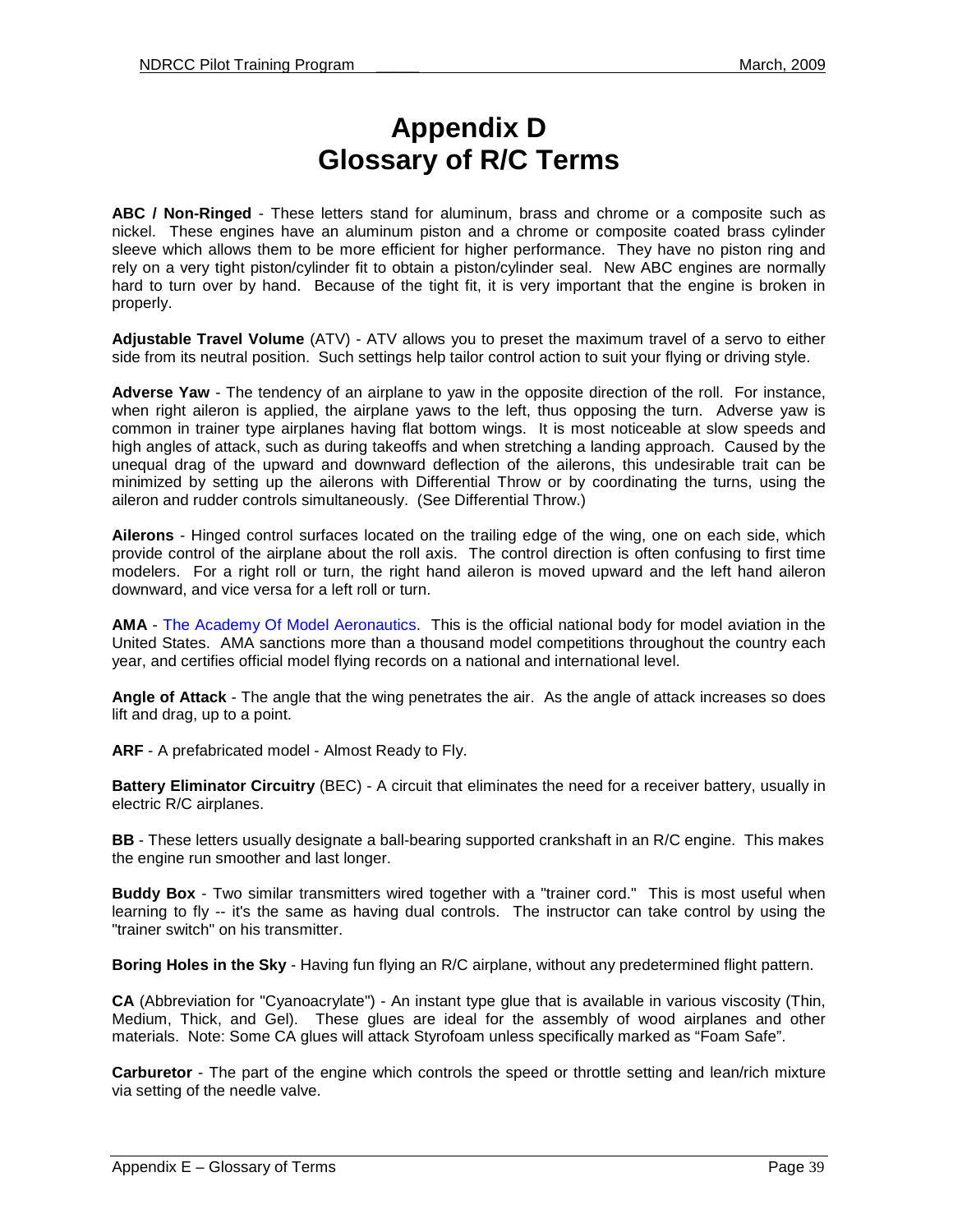**CG** ("Center of Gravity") - For modeling purposes, this is usually considered the point at which the airplane balances fore to aft. This point is critical in regards to how the airplane reacts in the air. A tail heavy plane will be very snappy but generally very unstable and susceptible to more frequent stalls. If the airplane is nose heavy, it will tend to track better and be less sensitive to control inputs, but will generally drop its nose when the throttle is reduced to idle. This makes the plane more difficult to land since it takes more effort to hold the nose up. A nose heavy airplane will have to come in faster to land safely.

**Charge Jack** - The plug receptacle of the switch harness into which the charger is plugged to charge the airborne battery. An expanded scale voltmeter (ESV) can also be plugged into it to check battery voltage between flights. It is advisable to mount the charge jack in an accessible area of the fuselage so an ESV can be used without removing the wing.

**Charger** - Device used to recharge batteries, usually supplied with the radio if NiCd batteries are included.

**Chicken Stick** - A hand-held stick used to "flip start" a model airplane engine.

**Clevis** – A coupler shaped like the letter "U" that connects the control surface to the pushrod or servo arm.

**Clunk** - A weighted fuel pick-up used in a fuel tank to assure the intake line is always in fuel.

**Dead Stick** - A term used to describe non-powered flight (glide) when the engine quits running.

**Control Horn** – A short, arm-like lever at the base of a control surface of an airplane which is attached to the servo arm through various linkages.

**Differential Throw** - Ailerons that are set up to deflect more in the upward direction than downward are said to have Differential Throw. The purpose is to counteract Adverse Yaw.

**Dihedral** - The V-shaped bend in the wing. Typically, more dihedral causes more aerodynamic stability in an airplane, and causes the rudder to control both the roll and yaw axis. This is why some trainers and sailplanes require only 3 channels of radio control--i.e. having no ailerons.

**Direct Servo Control (DSC)** - This radio feature permits you to check servo operation without broadcasting a radio signal. A cable connects the transmitter to the receiver. Direct servo control is very useful for on-the-ground control checks.

**Ding** - Minor dent or damage to the structure. Also, a nick in a prop. Dinged props must be replaced.

**Down Thrust** - Downward angle of the engine relative to the centerline of the airplane. Down thrust helps overcome the normal climbing tendency of flat bottom wings.

**Electric Starter** - A hand-held electric motor used for starting a model airplane engine. Usually powered by a 12-volt battery.

**Electronic Speed Control** (ESC) - Electronic speed controls replace the mechanical speed control and servo providing enhanced power efficiency and precision in an electric R/C airplane. In addition, they are lighter which improves the performance of some electric models. This may also include a BEC.

**Elevator** - Hinged control surface located at the trailing edge of the horizontal stabilizer, which provides control of the airplane about the pitch axis and causes the airplane to climb or dive. The correct direction of control is to pull the transmitter elevator control stick back, toward the bottom of the transmitter, to move the elevator upward, which causes the airplane to climb, and vice versa to dive.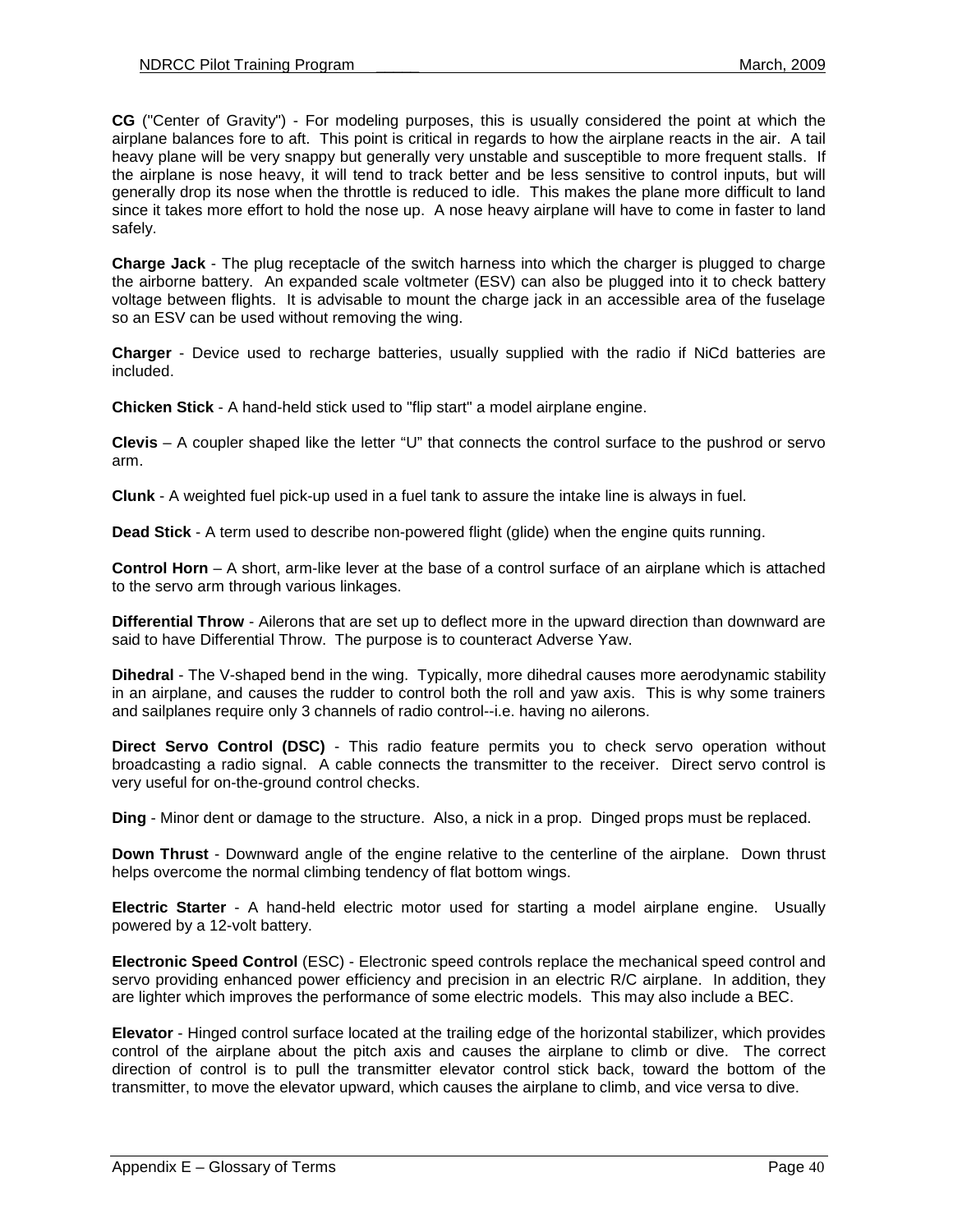**Endpoint Adjustment** - This radio feature adjusts the length of servo travel in one direction (a single channel will have adjustments for two endpoints). If your plane rolls faster one way than the other, endpoint adjustments can correct the problem.

**Epoxy** - A two-part resin/hardener glue that is extremely strong. It is generally available in 6, 15 and 30- minute formulas. Used for critical points in the aircraft where high strength is necessary.

**Expanded Scale Voltmeter** (ESV) - Device used to read the battery voltage of the on-board battery pack or transmitter battery pack.

**Field Charger** - A fast battery charger designed to work from a 12-volt power source, such as a car battery.

**Flaps** - Hinged control surface located at the trailing edge of the wing inboard of the ailerons. The flaps are lowered to produce more aerodynamic lift from the wing, allowing a slower takeoff and landing speed. Flaps are often found on scale models, but usually not on basic trainers.

**Flare** - The point during the landing approach where the pilot gives an increased amount of up elevator to smooth the touchdown of the airplane.

**Flight Box** - A special box used to hold and transport equipment used at the flying field.

**Flight Pack** (or Airborne pack) - All of the radio equipment installed in the airplane, i.e., Receiver, Servos, Battery, and Switch Harness.

**Flutter** - A phenomenon where the elevator or aileron control surface begins to oscillate violently in flight. This can sometimes cause the surface to break away from the aircraft and cause a crash. There are many reasons for this, but the most common are excessive hinge gap or excessive "slop" in the pushrod connections and control horns. If you ever hear a low-pitched buzzing sound, reduce throttle and land immediately.

**Four Stroke** (Four Cycle) - Although a 4-stroke engine has less power than a 2-stroke engine of comparable size, there are advantages to 4-stroke engines. They may not require a muffler and are often quieter than most 2-strokes are with a muffler. They can swing a bigger prop than the same size 2-stroke engine. This is an asset in the large, slow flying aerobatic and scale models where 4-stroke engines are usually mounted. Lastly, the fuel economy is better.

**Frequency Control** - The FCC has allowed the 72MHz band for R/C aircraft operations. This band is divided up into many different channels in which you can choose a radio system. You should be aware that certain areas have frequencies in which there is pager interference. This is why it is always a wise move to check with your local hobby shop to find out any channels that may be troublesome in the area you wish to fly.

**Frequency Module** - A frequency module plugs into the transmitter and enables you to change the frequency and thus channel number of your radio broadcast.

**Fuel Overflow Line** (Vent) - The fuel line is either open to atmospheric pressure or attaches to the muffler pressure nipple to pressurize the fuel tank for better fuel flow to the engine. This is the line through which the fuel will overflow when the tank is full.

**Fuel Pick Up-Line** - The fuel line in the fuel tank through which fuel travels to the carburetor. Typically a flexible tube with a weight or "Clunk" on the end which allows it to follow the fuel with changes in aircraft attitude. This is the line through which the tank is filled.

**Fuselage** - The body of an airplane.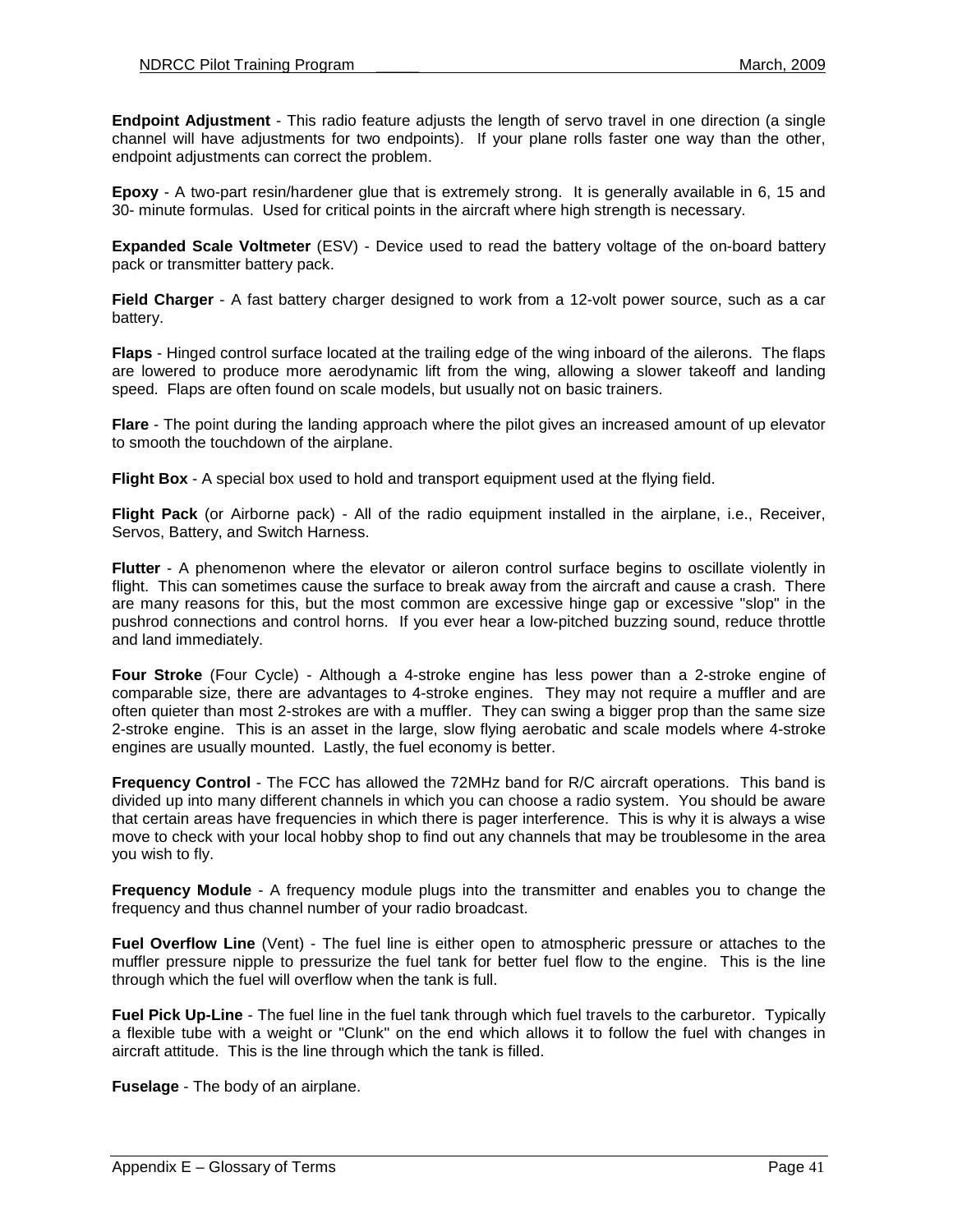**Glitch** - Sudden radio interference which causes your model to fly in an erratic manner. Most often caused by someone turning on a radio that is on your frequency, but can be caused by other radio sources miles away. Also referred to as a "hit". In a worse case it can result in the airplane crashing, usually referred to as being "Shot Down".

**Glow Plug** - The heat source for igniting the fuel/air mixture in the engine. When starting the engine a battery is used to heat the filament. After the engine is running, the battery can be removed. The wire filament inside the plug is kept hot by the "explosions" in the engine's cylinder. (See next heading and "Idle Bar" Plug.)

**Glow Plug Clip/Battery** - A 1.2-volt battery, which is connected to the glow plug on a model airplane engine for starting. The battery is removed once the engine is running steadily.

**Grease-In** - A very smooth, gentle landing without a hint of a bounce.

**Horizontal Stabilizer** - The horizontal tail surface at the back of the fuselage which provides aerodynamic pitch stability to the airplane.

**Idle Bar Plug** - This type of glow plug has a "bar" across the tip to help prevent raw fuel from being splashed onto the glow element. Too much raw fuel will cool the plug and prevent it from igniting the fuel/air mixture. An idle bar is a help in obtaining a low idle speed.

**Lateral Balance** - The left-right or side-to-side balance of an airplane. An airplane that is laterally balanced will track better through loops and other maneuvers.

**Leading Edge** (LE) - The very front edge of the wing or stabilizer. This is the edge that hits the air first.

**Mixing (Coupling)** - Two radio control channels can be coupled together so that they move together when only one control channel is activated. Many 1/4 scale models require a combination of aileron and rudder to turn. Mixing does this electronically at the transmitter. V-tailed models, where the two halves of the V-tail must move not only together but independently, are another use of control mixing.

**Muffler** - A device attached to the exhaust stack of the engine to reduce noise and increase back pressure which helps low speed performance. Note: Most R/C Clubs require the use of mufflers.

**Muffler Baffle** - A restrictor plate inside the muffler which reduces engine noise. This plate can be removed to increase power, but only if there are no noise restrictions where you fly.

**Needle Valve** - Adjustment on a carburetor used to set proper fuel/air mixture. Some carburetors have separate needle adjustments for low and high throttle. Typically, turning the needle clockwise (screwing in) leans the mixture (less fuel), and vice versa. However, there are a few exceptions--refer to the engine manufacturer's instructions.

**NiCd** - Nickel Cadmium battery. Rechargeable batteries which are typically used as power for radio transmitters and receivers.

**Nitro** - Nitromethane, a fuel additive that increases a model engine's ability to idle low and improves high speed performance. Ideal nitro content varies from engine to engine. Refer to the engine manufacturer's instructions for best results. Nitro content in fuel is indicated by the percent of the fuel.

**Ni-Starter** - A self-contained battery and glow plug clip, used when starting the engine. (See Glow Plug Clip.)

**One-Point Landing** (or a figure 9) - Synonymous with "stuffing it in". Something we hope you never do. Usually results in re-kitting your airplane.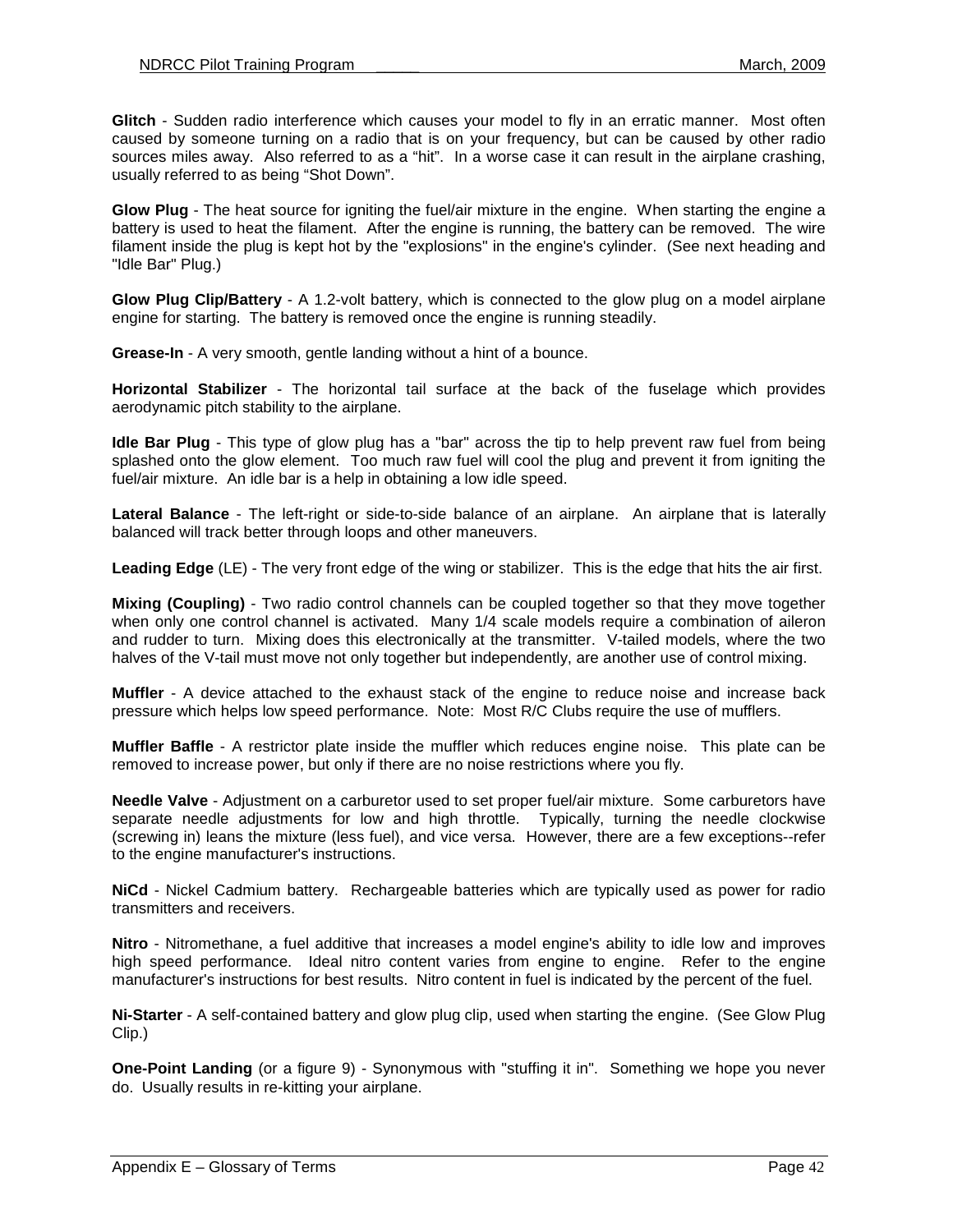**Peak Charger** - A peak charger automatically shuts off when your battery is fully charged. This means longer run times for your vehicle. Peak chargers are nearly foolproof, if you forget to turn it off, the charger does it for you. No more overcharged batteries.

**Pitch Axis** - The airplane axis controlled by the elevator. Pitch is illustrated by holding the airplane at each wingtip. Raising or lowering the nose is the pitch movement. This is how the climb or dive is controlled.

**Power Panel** - 12-volt distribution panel that provides correct voltage for accessories like glow-plug clips, fuel pumps and electric starters. Usually mounted on a field box and connected to a 12-volt battery.

**Programmable or Computer Radios** - These high-tech radios are not inexpensive but allow a full set of programmable transmitter features like multiple plane memory, preprogrammed maneuvers (rolls, loops, etc. at the touch of one button) and much more.

**Prop Pitch** - Props are designated by two numbers, for instance 10 - 6. The first number is the prop's diameter, 10". The second number is the pitch or angle of the blades. The 6 represents the distance the propeller will move forward in one revolution, in this case 6".

**Pushrod** – The rod that runs from the servo output arm to the control horn. This often has a clevis on each end for attachment to the Servo arm or Control horn.

**Receiver** (RX) - The radio unit in the airplane which receives the transmitter signal and relays the control to the servos. This is somewhat similar to the radio you may have in your family automobile, except the radio in the airplane perceives commands from the transmitter, while the radio in your car receives a signal from the radio station.

**Roll Axis** - The airplane axis controlled by the ailerons. Roll is illustrated by holding the airplane by the nose and tail, dropping either wingtip to simulate the roll movement. This is used to bank or turn the airplane. Some aircraft are not equipped with ailerons and the Roll and Yaw motions are controlled by the rudder.

**Rudder** - Hinged control surface located at the trailing edge of the vertical stabilizer, which provides control of the airplane about the Yaw axis and causes the airplane to Yaw left or right. Left rudder movement causes the airplane to Yaw left, and right rudder movement causes it to Yaw right.

**Servo** - The electro-mechanical device which moves the control surfaces or throttle of the airplane according to commands from the receiver. These devices actually perform the physical work inside the airplane.

**Servo Output Arm** - The removable arm or wheel which bolts to the output shaft of a servo and connects to the pushrod.

**Servo Reversing** - This radio feature allows you to install the servos where they can give the best pushrod routing without concern about the direction of servo rotation. When your installation is complete, turn on your radio and check each channel. If a channel operates opposite of its intended direction, a simple flick of a switch corrects the problem.

**Slop** - Unwanted, excessive free movement in a control system. Often caused by a hole in a servo arm or control horn that is too big for the pushrod wire or clevis pin. This condition allows the control surface to move without transmitter stick movement. (See Flutter.)

**Solo** - Your first totally unassisted flight that results in a controlled landing.

**Spinner** - The nose cone which covers the hub of the propeller.